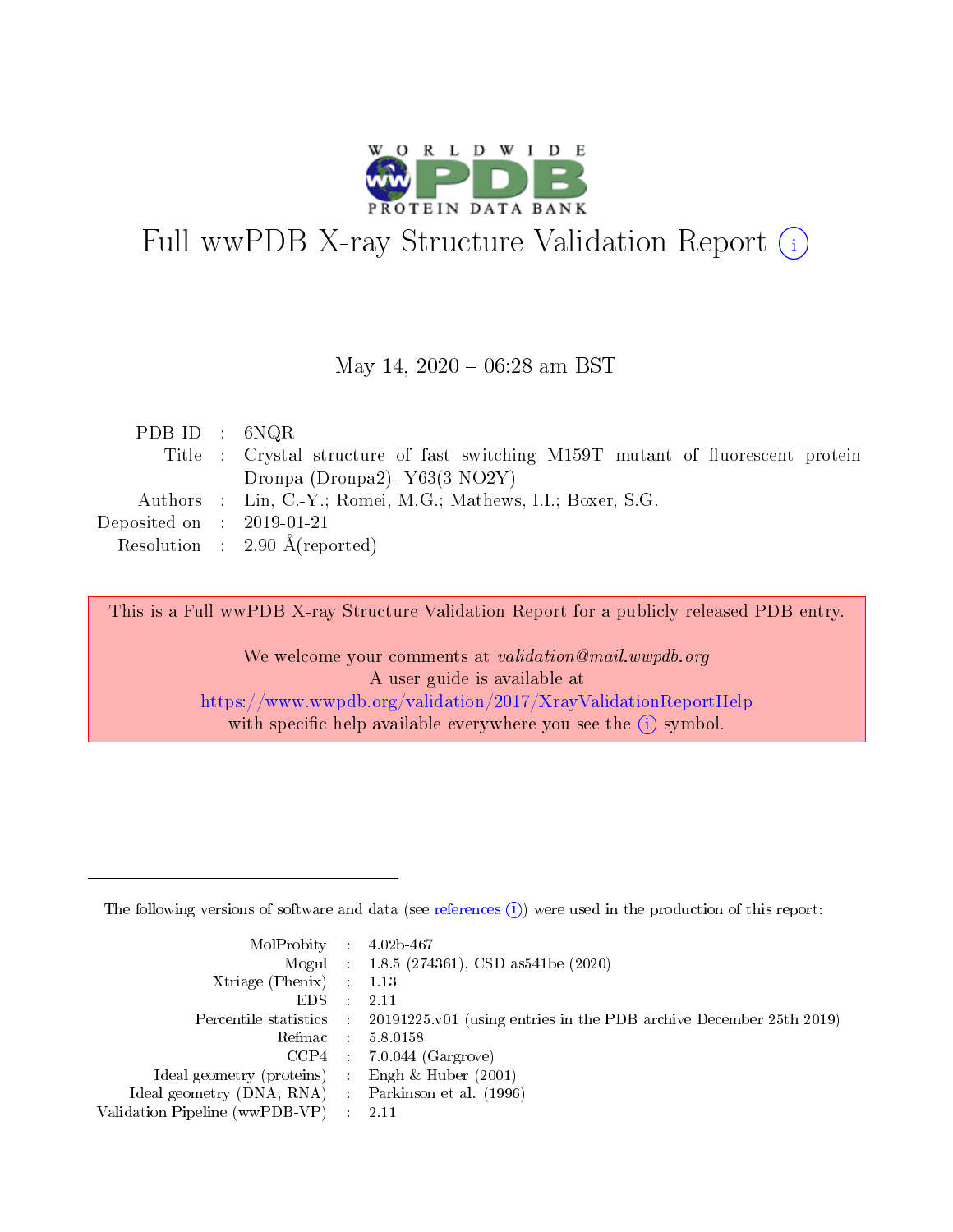# 1 [O](https://www.wwpdb.org/validation/2017/XrayValidationReportHelp#overall_quality)verall quality at a glance  $(i)$

The following experimental techniques were used to determine the structure: X-RAY DIFFRACTION

The reported resolution of this entry is 2.90 Å.

Percentile scores (ranging between 0-100) for global validation metrics of the entry are shown in the following graphic. The table shows the number of entries on which the scores are based.



| Metric                | Whole archive<br>$(\#\mathrm{Entries})$ | Similar resolution<br>$(\#\text{Entries},\,\text{resolution}\,\,\text{range}(\textup{\AA}))$ |
|-----------------------|-----------------------------------------|----------------------------------------------------------------------------------------------|
| $R_{free}$            | 130704                                  | $1957(2.90-2.90)$                                                                            |
| Clashscore            | 141614                                  | $2172(2.90-2.90)$                                                                            |
| Ramachandran outliers | 138981                                  | $2115(2.90-2.90)$                                                                            |
| Sidechain outliers    | 138945                                  | $2117(2.90-2.90)$                                                                            |
| RSRZ outliers         | 127900                                  | $1906(2.90-2.90)$                                                                            |

The table below summarises the geometric issues observed across the polymeric chains and their fit to the electron density. The red, orange, yellow and green segments on the lower bar indicate the fraction of residues that contain outliers for  $>=3, 2, 1$  and 0 types of geometric quality criteria respectively. A grey segment represents the fraction of residues that are not modelled. The numeric value for each fraction is indicated below the corresponding segment, with a dot representing fractions  $\epsilon=5\%$  The upper red bar (where present) indicates the fraction of residues that have poor fit to the electron density. The numeric value is given above the bar.

| Mol | Chain          | Length | Quality of chain     |     |                  |  |  |
|-----|----------------|--------|----------------------|-----|------------------|--|--|
|     | А              | 255    | 58%                  | 26% | 15%              |  |  |
|     | B              | 255    | 62%                  | 22% | 15%<br>٠         |  |  |
|     | $\overline{C}$ | 255    | 53%                  | 31% | 15%<br>$\bullet$ |  |  |
|     | D              | 255    | $\frac{0}{6}$<br>55% | 27% | 16%<br>٠         |  |  |
|     | E              | 255    | $\frac{0}{6}$<br>55% | 29% | 15%<br>٠         |  |  |
|     | F              | 255    | 54%                  | 29% | 15%<br>$\bullet$ |  |  |

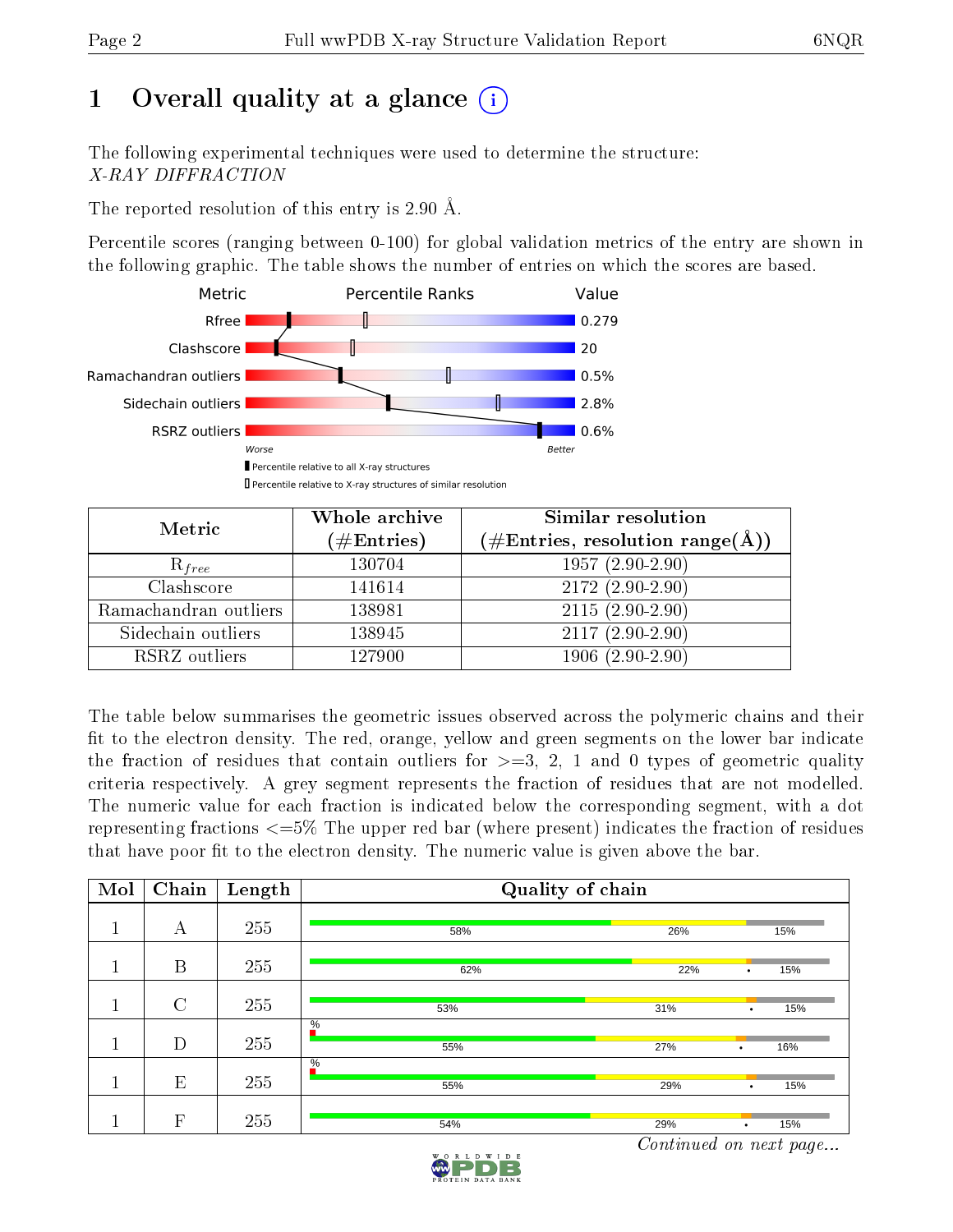| Mol | Chain | Length | Quality of chain |     |     |  |  |
|-----|-------|--------|------------------|-----|-----|--|--|
|     |       | 255    | %<br>61%         | 24% | 13% |  |  |
|     |       | 255    | 60%              | 25% | 15% |  |  |

The following table lists non-polymeric compounds, carbohydrate monomers and non-standard residues in protein, DNA, RNA chains that are outliers for geometric or electron-density-fit criteria:

|  |  |  | Mol   Type   Chain   Res   Chirality   Geometry   Clashes   Electron density |
|--|--|--|------------------------------------------------------------------------------|
|  |  |  |                                                                              |
|  |  |  |                                                                              |

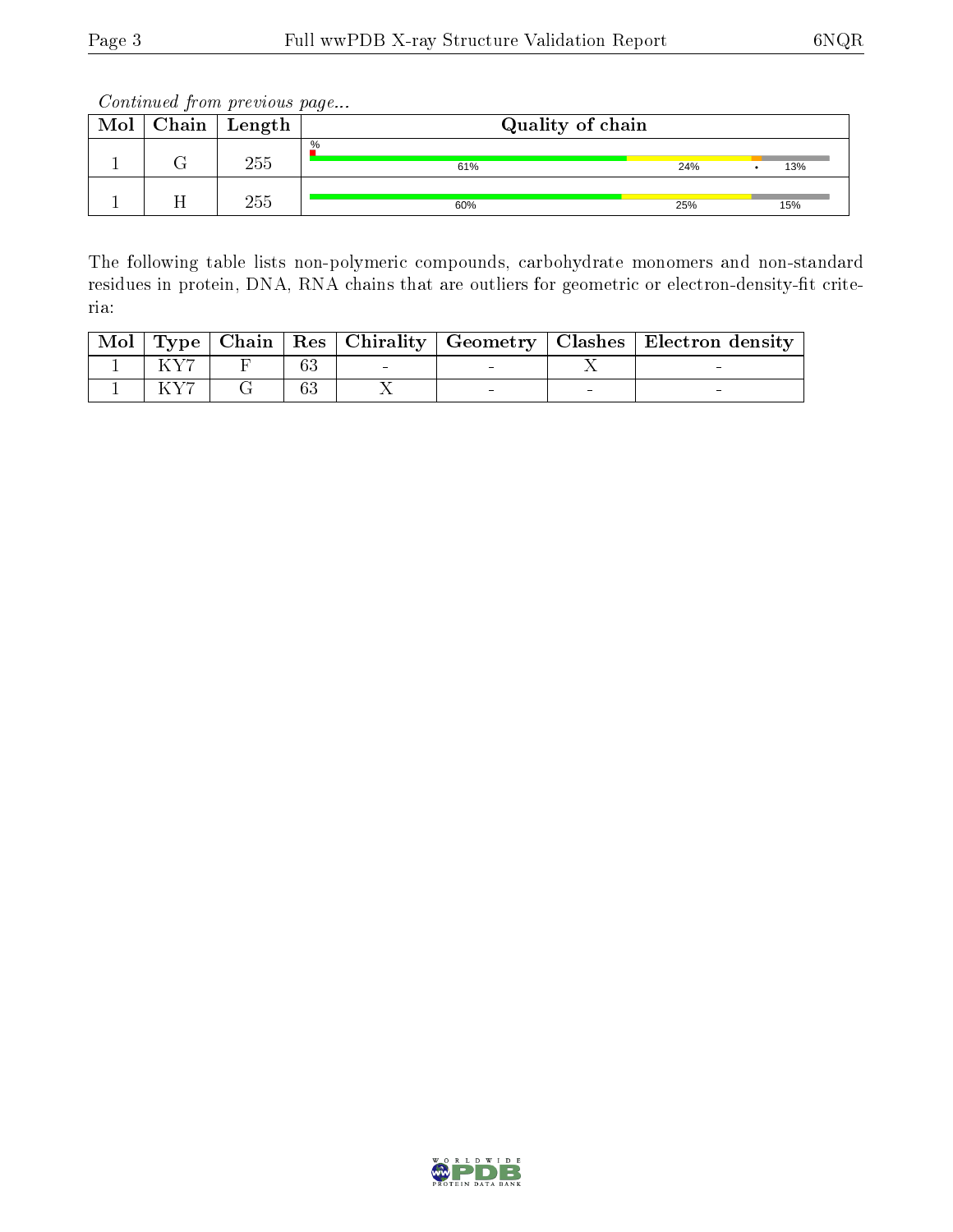# 2 Entry composition (i)

There is only 1 type of molecule in this entry. The entry contains 13844 atoms, of which 0 are hydrogens and 0 are deuteriums.

In the tables below, the ZeroOcc column contains the number of atoms modelled with zero occupancy, the AltConf column contains the number of residues with at least one atom in alternate conformation and the Trace column contains the number of residues modelled with at most 2 atoms.

| Mol          | Chain          | Residues |       |           | Atoms       |          |                | ZeroOcc        | AltConf        | <b>Trace</b>   |                |
|--------------|----------------|----------|-------|-----------|-------------|----------|----------------|----------------|----------------|----------------|----------------|
| $\mathbf{1}$ |                | 217      | Total | C         | N           | $\Omega$ | S              | $\overline{0}$ |                |                |                |
|              | А              |          | 1725  | 1102      | 289         | 325      | 9              |                | $\overline{0}$ | $\overline{0}$ |                |
| $\mathbf{1}$ | B              | 217      | Total | C         | N           | $\Omega$ | S              | $\overline{0}$ | $\overline{0}$ | $\overline{0}$ |                |
|              |                |          | 1740  | 1108      | 295         | 328      | 9              |                |                |                |                |
| $\mathbf{1}$ | $\rm C$        | 218      | Total | C         | N           | $\Omega$ | S              | $\overline{0}$ | $\theta$       |                |                |
|              |                |          |       | 1744      | 1113        | 293      | 329            | 9              |                |                | $\overline{0}$ |
| 1            | D              | 215      | Total | C         | $\mathbf N$ | $\Omega$ | S              | $\overline{0}$ | $\overline{0}$ | $\overline{0}$ |                |
|              |                |          | 1725  | 1100      | 290         | 326      | 9              |                |                |                |                |
| 1            |                | E<br>216 | Total | $\rm C$   | N           | $\Omega$ | S              | $\overline{0}$ | $\theta$       | $\theta$       |                |
|              |                |          | 1711  | 1092      | 285         | 325      | 9              |                |                |                |                |
| $\mathbf{1}$ | $\overline{F}$ | 217      | Total | $\bigcap$ | N           | $\Omega$ | S              | $\overline{0}$ | $\overline{0}$ | $\overline{0}$ |                |
|              |                |          | 1717  | 1095      | 285         | 328      | 9              |                |                |                |                |
| 1            | $\rm G$        | 222      | Total | C         | N           | $\Omega$ | S              | $\overline{0}$ | $\overline{0}$ | $\overline{0}$ |                |
|              |                |          | 1758  | 1122      | 294         | 333      | 9              |                |                |                |                |
|              |                |          | Total | $\rm C$   | N           | $\Omega$ | $\overline{S}$ |                | $\theta$       |                |                |
|              | H<br>1         | 217      | 1724  | 1100      | 287         | 328      | 9              | $\overline{0}$ |                | 0              |                |

Molecule 1 is a protein called Fluorescent protein Dronpa.

There are 328 discrepancies between the modelled and reference sequences:

| Chain        | Residue | Modelled   | Actual | Comment        | Reference  |
|--------------|---------|------------|--------|----------------|------------|
| A            | $-27$   | <b>GLY</b> |        | expression tag | UNP Q5TLG6 |
| А            | $-26$   | <b>SER</b> |        | expression tag | UNP Q5TLG6 |
| А            | $-25$   | <b>SER</b> |        | expression tag | UNP Q5TLG6 |
| A            | $-24$   | <b>HIS</b> |        | expression tag | UNP Q5TLG6 |
| A            | $-23$   | <b>HIS</b> |        | expression tag | UNP Q5TLG6 |
| $\mathbf{A}$ | $-22$   | <b>HIS</b> |        | expression tag | UNP Q5TLG6 |
| A            | $-21$   | <b>HIS</b> |        | expression tag | UNP Q5TLG6 |
| A            | $-20$   | HIS        |        | expression tag | UNP Q5TLG6 |
| А            | $-19$   | <b>HIS</b> |        | expression tag | UNP Q5TLG6 |
| $\mathsf{A}$ | $-18$   | <b>SER</b> |        | expression tag | UNP Q5TLG6 |
| А            | $-17$   | <b>SER</b> |        | expression tag | UNP Q5TLG6 |
| A            | $-16$   | <b>GLY</b> |        | expression tag | UNP Q5TLG6 |
| А            | $-15$   | <b>LEU</b> |        | expression tag | UNP Q5TLG6 |

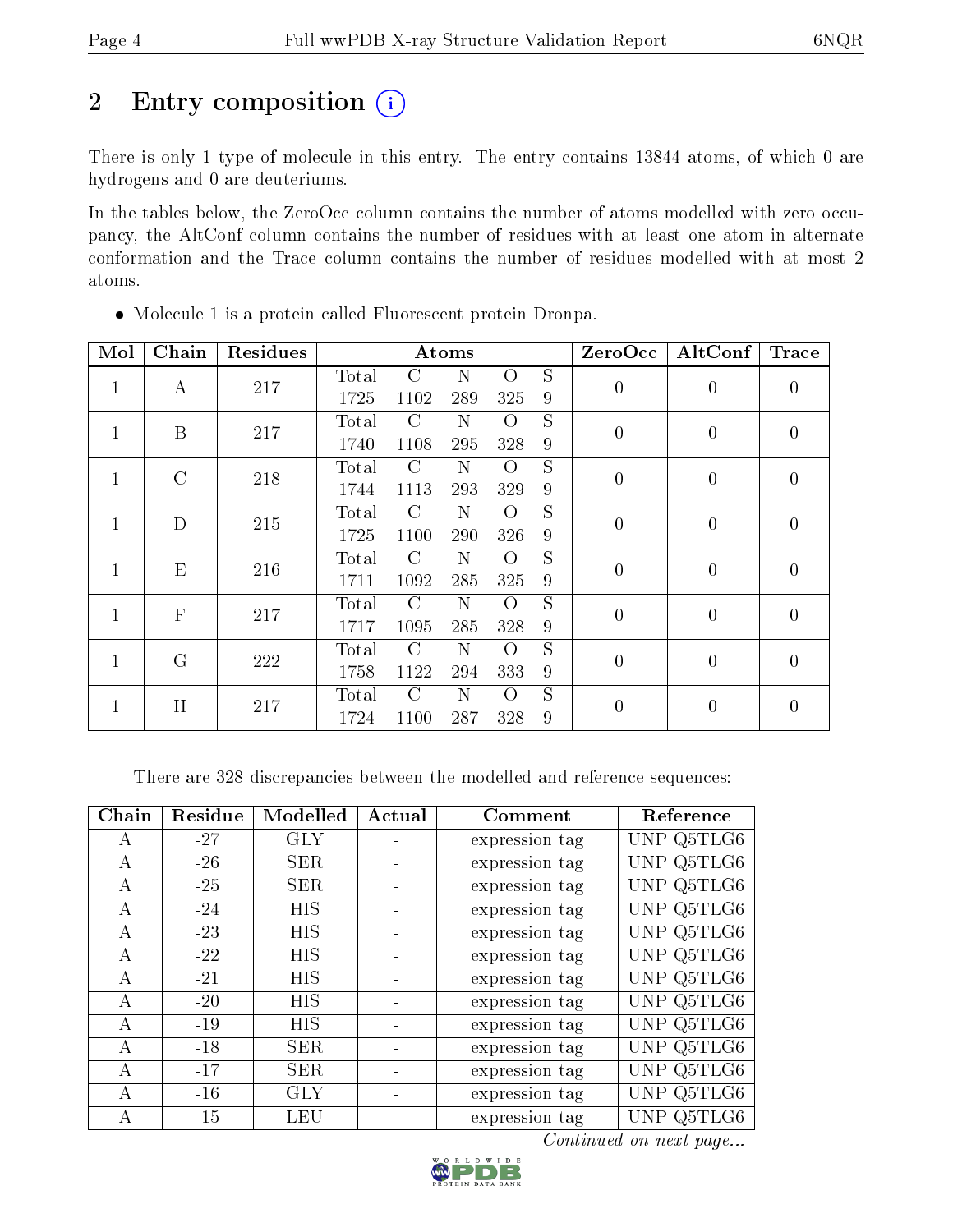|--|--|

| Chain                   | Residue         | Continuu from providuo pugo<br>Modelled | Actual                                                                                                  | Comment             | Reference                             |
|-------------------------|-----------------|-----------------------------------------|---------------------------------------------------------------------------------------------------------|---------------------|---------------------------------------|
| А                       | $-14$           | <b>VAL</b>                              | ÷                                                                                                       | expression tag      | UNP Q5TLG6                            |
| А                       | $-13$           | PRO                                     | ÷                                                                                                       | expression tag      | UNP Q5TLG6                            |
| $\bf{A}$                | $-12$           | <b>GLY</b>                              | Ξ,                                                                                                      | expression tag      | Q5TLG6<br>UNP                         |
| $\boldsymbol{A}$        | $-11$           | <b>GLY</b>                              | $\blacksquare$                                                                                          | expression tag      | UNP $Q5TLG6$                          |
| $\overline{\rm A}$      | $-10$           | <b>SER</b>                              | $\frac{1}{\sqrt{2}}\int_{0}^{\sqrt{2}}\frac{1}{\sqrt{2}}\left( \frac{1}{\sqrt{2}}\right) ^{2}d\mu d\nu$ | expression tag      | Q5TLG6<br>UNP                         |
| $\bf{A}$                | $-9$            | <b>HIS</b>                              |                                                                                                         | expression tag      | $\ensuremath{\mathrm{UNP}}$<br>Q5TLG6 |
| $\bf{A}$                | $-8$            | MET                                     | $\equiv$                                                                                                | expression tag      | Q5TLG6<br><b>UNP</b>                  |
| А                       | $-7$            | <b>VAL</b>                              |                                                                                                         | expression tag      | UNP Q5TLG6                            |
| $\boldsymbol{A}$        | $-6$            | <b>SER</b>                              | $\blacksquare$                                                                                          | expression tag      | Q5TLG6<br>UNP                         |
| $\overline{\rm A}$      | $-\overline{5}$ | $\overline{\text{LYS}}$                 |                                                                                                         | expression tag      | Q5TLG6<br>UNP                         |
| А                       | $-4$            | <b>GLY</b>                              | $\equiv$                                                                                                | expression tag      | Q5TLG6<br>UNP                         |
| $\boldsymbol{A}$        | $-3$            | $\overline{\text{GLU}}$                 |                                                                                                         | expression tag      | UNP Q5TLG6                            |
| А                       | $-2$            | <b>GLU</b>                              | $\frac{1}{\sqrt{2}}$                                                                                    | expression tag      | Q5TLG6<br>UNP                         |
| $\bf{A}$                | $-1$            | <b>ASN</b>                              |                                                                                                         | expression tag      | UNP<br>Q5TLG6                         |
| А                       | $\overline{0}$  | <b>ASN</b>                              | ۳                                                                                                       | expression tag      | UNP<br>Q5TLG6                         |
| $\bf{A}$                | 1               | <b>MET</b>                              |                                                                                                         | expression tag      | UNP Q5TLG6                            |
| $\bf{A}$                | $\overline{2}$  | <b>ALA</b>                              |                                                                                                         | expression tag      | UNP<br>Q5TLG6                         |
| А                       | 63              | KY7                                     | <b>CYS</b>                                                                                              | chromophore         | UNP<br>Q5TLG6                         |
| $\boldsymbol{A}$        | 63              | KY7                                     | <b>TYR</b>                                                                                              | chromophore         | UNP Q5TLG6                            |
| А                       | 63              | KY7                                     | GLY                                                                                                     | chromophore         | Q5TLG6<br>UNP                         |
| A                       | 159             | <b>THR</b>                              | MET                                                                                                     | engineered mutation | UNP Q5TLG6                            |
| А                       | 218             | $\overline{\text{GLY}}$                 | <b>GLU</b>                                                                                              | engineered mutation | UNP<br>Q5TLG6                         |
| $\boldsymbol{A}$        | 224             | MET                                     |                                                                                                         | expression tag      | Q5TLG6<br>UNP                         |
| $\bf{A}$                | 225             | $\overline{\text{ASP}}$                 | $\qquad \qquad \blacksquare$                                                                            | expression tag      | UNP<br>Q5TLG6                         |
| $\boldsymbol{A}$        | 226             | <b>GLU</b>                              | $\frac{1}{\sqrt{2}}$                                                                                    | expression tag      | UNP<br>Q5TLG6                         |
| $\boldsymbol{A}$        | 227             | <b>LEU</b>                              | $\equiv$                                                                                                | expression tag      | <b>UNP</b><br>Q5TLG6                  |
| $\boldsymbol{A}$        | 228             | <b>TYR</b>                              |                                                                                                         | expression tag      | UNP<br>Q5TLG6                         |
| $\boldsymbol{A}$        | 229             | <b>LYS</b>                              |                                                                                                         | expression tag      | $\overline{\text{Q5TLG6}}$<br>UNP     |
| $\overline{\mathrm{B}}$ | $-27$           | $\overline{\text{GLY}}$                 |                                                                                                         | expression tag      | UNP Q5TLG6                            |
| B                       | $-26$           | <b>SER</b>                              |                                                                                                         | expression tag      | UNP Q5TLG6                            |
| $\boldsymbol{B}$        | $-25$           | <b>SER</b>                              |                                                                                                         | expression tag      | UNP Q5TLG6                            |
| B                       | $-24$           | <b>HIS</b>                              | $\equiv$                                                                                                | expression tag      | UNP Q5TLG6                            |
| B                       | $-23-$          | <b>HIS</b>                              |                                                                                                         | expression tag      | UNP Q5TLG6                            |
| B                       | $-22$           | <b>HIS</b>                              | $\equiv$                                                                                                | expression tag      | UNP Q5TLG6                            |
| $\boldsymbol{B}$        | $-21$           | <b>HIS</b>                              |                                                                                                         | expression tag      | UNP Q5TLG6                            |
| B                       | $-20$           | <b>HIS</b>                              | $\frac{1}{\sqrt{2}}$                                                                                    | expression tag      | UNP Q5TLG6                            |
| B                       | $-19$           | <b>HIS</b>                              |                                                                                                         | expression tag      | Q5TLG6<br>UNP.                        |
| $\, {\bf B}$            | $-18$           | <b>SER</b>                              | $\equiv$                                                                                                | expression tag      | UNP Q5TLG6                            |
| $\boldsymbol{B}$        | $-17$           | <b>SER</b>                              |                                                                                                         | expression tag      | UNP Q5TLG6                            |
| $\boldsymbol{B}$        | $-16$           | <b>GLY</b>                              | $\equiv$                                                                                                | expression tag      | UNP Q5TLG6                            |
| B                       | $-15$           | LEU                                     | $\qquad \qquad \blacksquare$                                                                            | expression tag      | UNP Q5TLG6                            |
| B                       | $-14$           | VAL                                     |                                                                                                         | expression tag      | UNP Q5TLG6                            |

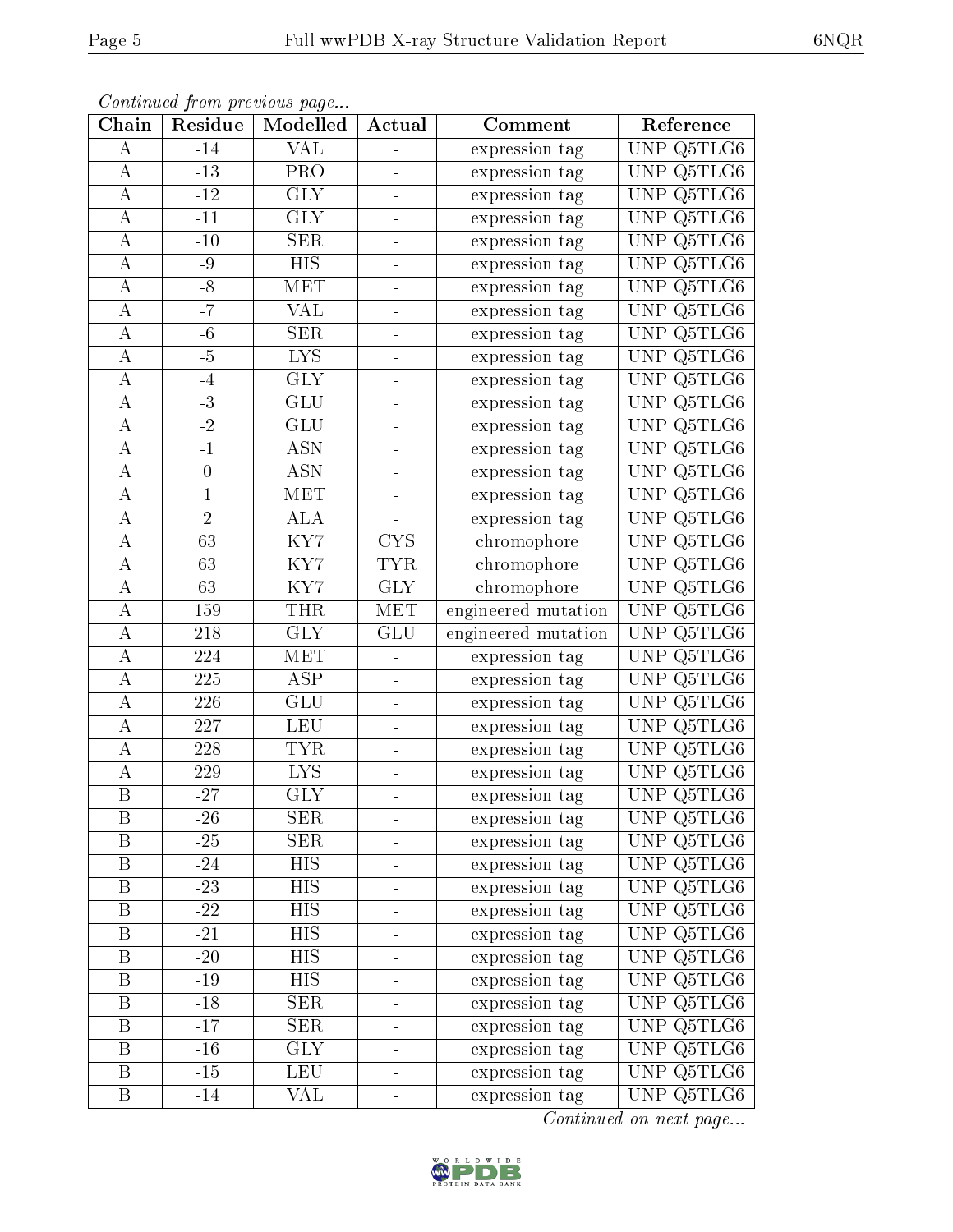| Chain                   | Residue          | o o neenew of your process working on the<br>Modelled | Actual                   | Comment             | Reference    |
|-------------------------|------------------|-------------------------------------------------------|--------------------------|---------------------|--------------|
| B                       | $-13$            | PRO                                                   | $\overline{\phantom{a}}$ | expression tag      | UNP Q5TLG6   |
| B                       | $-12$            | <b>GLY</b>                                            |                          | expression tag      | UNP $Q5TLG6$ |
| $\, {\bf B}$            | $-11$            | $\overline{\text{GLY}}$                               |                          | expression tag      | UNP Q5TLG6   |
| $\, {\bf B}$            | $-10$            | <b>SER</b>                                            |                          | expression tag      | UNP Q5TLG6   |
| $\overline{\mathrm{B}}$ | $-9$             | $\overline{HIS}$                                      | $\blacksquare$           | expression tag      | UNP Q5TLG6   |
| $\, {\bf B}$            | $-8$             | MET                                                   |                          | expression tag      | UNP Q5TLG6   |
| $\, {\bf B}$            | $-7$             | <b>VAL</b>                                            | ۳                        | expression tag      | UNP Q5TLG6   |
| $\boldsymbol{B}$        | $-6$             | SER                                                   |                          | expression tag      | UNP Q5TLG6   |
| B                       | $-5$             | <b>LYS</b>                                            | $\frac{1}{2}$            | expression tag      | UNP Q5TLG6   |
| $\boldsymbol{B}$        | $-4$             | $\overline{\text{GLY}}$                               | -                        | expression tag      | UNP Q5TLG6   |
| $\, {\bf B}$            | $-3$             | GLU                                                   | ÷                        | expression tag      | UNP Q5TLG6   |
| $\, {\bf B}$            | $-2$             | $\overline{\mathrm{GLU}}$                             |                          | expression tag      | UNP Q5TLG6   |
| B                       | $-1$             | <b>ASN</b>                                            | ÷                        | expression tag      | UNP Q5TLG6   |
| $\, {\bf B}$            | $\boldsymbol{0}$ | <b>ASN</b>                                            |                          | expression tag      | UNP Q5TLG6   |
| $\overline{\mathbf{B}}$ | $\mathbf{1}$     | MET                                                   | $\blacksquare$           | expression tag      | UNP Q5TLG6   |
| B                       | $\overline{2}$   | <b>ALA</b>                                            | ÷                        | expression tag      | UNP Q5TLG6   |
| $\, {\bf B}$            | $\overline{63}$  | $\overline{\text{KY7}}$                               | <b>CYS</b>               | chromophore         | UNP Q5TLG6   |
| B                       | 63               | KY7                                                   | <b>TYR</b>               | chromophore         | UNP $Q5TLG6$ |
| $\mathbf B$             | 63               | KY7                                                   | <b>GLY</b>               | chromophore         | UNP Q5TLG6   |
| $\, {\bf B}$            | 159              | <b>THR</b>                                            | <b>MET</b>               | engineered mutation | UNP Q5TLG6   |
| $\, {\bf B}$            | 218              | <b>GLY</b>                                            | <b>GLU</b>               | engineered mutation | UNP Q5TLG6   |
| $\, {\bf B}$            | 224              | $\overline{\text{MET}}$                               | ÷,                       | expression tag      | UNP Q5TLG6   |
| $\, {\bf B}$            | 225              | <b>ASP</b>                                            |                          | expression tag      | UNP Q5TLG6   |
| $\, {\bf B}$            | 226              | <b>GLU</b>                                            | $\blacksquare$           | expression tag      | UNP Q5TLG6   |
| $\overline{\mathbf{B}}$ | 227              | <b>LEU</b>                                            |                          | expression tag      | UNP Q5TLG6   |
| $\, {\bf B}$            | 228              | <b>TYR</b>                                            | ۳                        | expression tag      | UNP Q5TLG6   |
| $\overline{\mathrm{B}}$ | 229              | $\overline{LYS}$                                      |                          | expression tag      | UNP Q5TLG6   |
| $\mathcal{C}$           | $-27$            | <b>GLY</b>                                            | $\frac{1}{2}$            | expression tag      | UNP Q5TLG6   |
| $\overline{\rm C}$      | $-26$            | SER                                                   |                          | expression tag      | UNP Q5TLG6   |
| С                       | $-25$            | <b>SER</b>                                            | $\blacksquare$           | expression tag      | UNP Q5TLG6   |
| $\mathcal C$            | $-24$            | <b>HIS</b>                                            |                          | expression tag      | UNP Q5TLG6   |
| $\overline{C}$          | $-23$            | <b>HIS</b>                                            |                          | expression tag      | UNP Q5TLG6   |
| $\mathbf C$             | $-22$            | <b>HIS</b>                                            |                          | expression tag      | UNP Q5TLG6   |
| $\overline{\rm C}$      | $-21$            | <b>HIS</b>                                            | $\blacksquare$           | expression tag      | UNP Q5TLG6   |
| $\mathcal{C}$           | $-20$            | HIS                                                   |                          | expression tag      | UNP Q5TLG6   |
| $\overline{C}$          | $-19$            | <b>HIS</b>                                            |                          | expression tag      | UNP Q5TLG6   |
| $\overline{C}$          | $-18$            | <b>SER</b>                                            |                          | expression tag      | UNP Q5TLG6   |
| $\overline{C}$          | $-17$            | <b>SER</b>                                            |                          | expression tag      | UNP Q5TLG6   |
| $\overline{C}$          | $-16$            | <b>GLY</b>                                            |                          | expression tag      | UNP Q5TLG6   |
| $\mathcal C$            | $-15$            | <b>LEU</b>                                            | $\blacksquare$           | expression tag      | UNP Q5TLG6   |
| $\overline{C}$          | $-14$            | VAL                                                   |                          | expression tag      | UNP Q5TLG6   |
| $\overline{C}$          | $-13$            | PRO                                                   |                          | expression tag      | UNP Q5TLG6   |

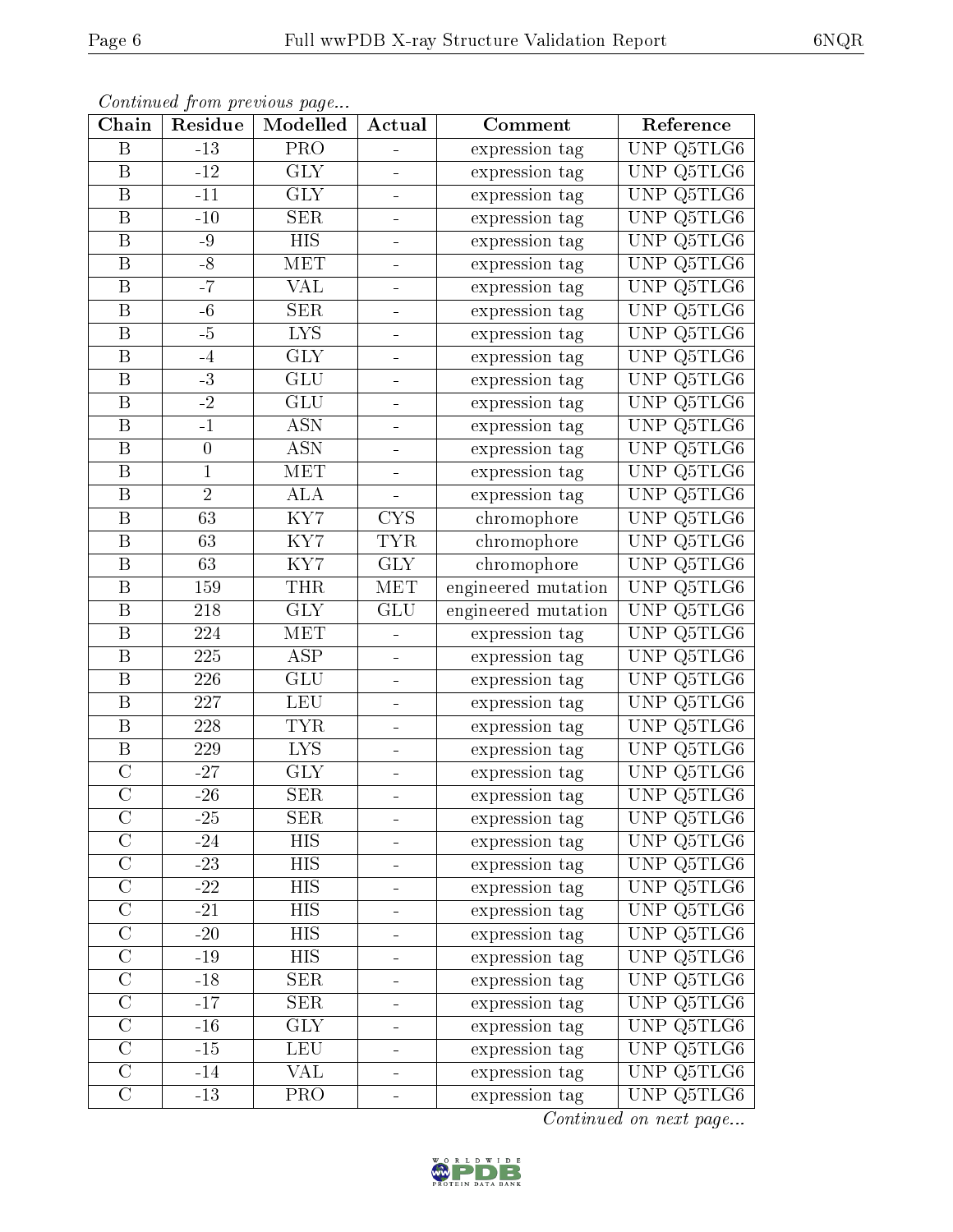| Chain                   | Residue          | Communa from previous page<br>Modelled | Actual                   | Comment             | Reference  |
|-------------------------|------------------|----------------------------------------|--------------------------|---------------------|------------|
| $\overline{C}$          | $-12$            | $\overline{\text{GLY}}$                |                          | expression tag      | UNP Q5TLG6 |
| $\overline{C}$          | $-11$            | <b>GLY</b>                             | $\blacksquare$           | expression tag      | UNP Q5TLG6 |
| $\overline{\rm C}$      | $-10$            | SER                                    | ÷                        | expression tag      | UNP Q5TLG6 |
| $\overline{\rm C}$      | $-9$             | <b>HIS</b>                             | $\blacksquare$           | expression tag      | UNP Q5TLG6 |
| $\overline{\rm C}$      | $-8$             | <b>MET</b>                             |                          | expression tag      | UNP Q5TLG6 |
| $\overline{C}$          | $-7$             | VAL                                    | -                        | expression tag      | UNP Q5TLG6 |
| $\overline{\rm C}$      | $-6$             | $\overline{\text{SER}}$                |                          | expression tag      | UNP Q5TLG6 |
| $\overline{C}$          | $-5$             | <b>LYS</b>                             | $\equiv$                 | expression tag      | UNP Q5TLG6 |
| $\mathcal{C}$           | $-4$             | <b>GLY</b>                             | $\blacksquare$           | expression tag      | UNP Q5TLG6 |
| $\overline{\rm C}$      | $-3$             | GLU                                    |                          | expression tag      | UNP Q5TLG6 |
| $\mathcal{C}$           | $-2$             | <b>GLU</b>                             | $\equiv$                 | expression tag      | UNP Q5TLG6 |
| $\overline{\rm C}$      | $-1$             | <b>ASN</b>                             |                          | expression tag      | UNP Q5TLG6 |
| $\overline{C}$          | $\boldsymbol{0}$ | <b>ASN</b>                             | $\blacksquare$           | expression tag      | UNP Q5TLG6 |
| $\overline{\rm C}$      | $\mathbf{1}$     | <b>MET</b>                             |                          | expression tag      | UNP Q5TLG6 |
| $\overline{C}$          | $\overline{2}$   | <b>ALA</b>                             |                          | expression tag      | UNP Q5TLG6 |
| $\overline{C}$          | $\overline{63}$  | $\overline{\text{KY7}}$                | <b>CYS</b>               | chromophore         | UNP Q5TLG6 |
| $\overline{\rm C}$      | 63               | $\overline{\text{KY7}}$                | <b>TYR</b>               | chromophore         | UNP Q5TLG6 |
| $\overline{C}$          | 63               | $\overline{\text{KY7}}$                | <b>GLY</b>               | chromophore         | UNP Q5TLG6 |
| $\overline{C}$          | 159              | <b>THR</b>                             | MET                      | engineered mutation | UNP Q5TLG6 |
| $\overline{C}$          | 218              | $\overline{\text{GLY}}$                | GLU                      | engineered mutation | UNP Q5TLG6 |
| $\mathcal{C}$           | 224              | MET                                    | $\overline{\phantom{a}}$ | expression tag      | UNP Q5TLG6 |
| $\overline{\rm C}$      | 225              | $\overline{\text{ASP}}$                | ÷                        | expression tag      | UNP Q5TLG6 |
| $\overline{\rm C}$      | 226              | <b>GLU</b>                             | $\blacksquare$           | expression tag      | UNP Q5TLG6 |
| $\overline{\rm C}$      | 227              | <b>LEU</b>                             |                          | expression tag      | UNP Q5TLG6 |
| $\overline{\rm C}$      | 228              | <b>TYR</b>                             | $\blacksquare$           | expression tag      | UNP Q5TLG6 |
| $\overline{\rm C}$      | 229              | LYS.                                   |                          | expression tag      | UNP Q5TLG6 |
| $\overline{\mathrm{D}}$ | $-27$            | <b>GLY</b>                             |                          | expression tag      | UNP Q5TLG6 |
| D                       | $-26$            | <b>SER</b>                             | ÷                        | expression tag      | UNP Q5TLG6 |
| $\overline{\rm D}$      | $-25$            | $\overline{\text{SER}}$                |                          | expression tag      | UNP Q5TLG6 |
| D                       | $-24$            | HIS                                    | $\equiv$                 | expression tag      | UNP Q5TLG6 |
| D                       | $-23$            | <b>HIS</b>                             |                          | expression tag      | UNP Q5TLG6 |
| D                       | $-22$            | <b>HIS</b>                             |                          | expression tag      | UNP Q5TLG6 |
| D                       | $-21$            | <b>HIS</b>                             |                          | expression tag      | UNP Q5TLG6 |
| D                       | $-20$            | <b>HIS</b>                             |                          | expression tag      | UNP Q5TLG6 |
| D                       | $-19$            | <b>HIS</b>                             |                          | expression tag      | UNP Q5TLG6 |
| D                       | $-18$            | <b>SER</b>                             | ۳                        | expression tag      | UNP Q5TLG6 |
| $\mathbf D$             | $-17$            | <b>SER</b>                             |                          | expression tag      | UNP Q5TLG6 |
| D                       | $-16$            | <b>GLY</b>                             | $\blacksquare$           | expression tag      | UNP Q5TLG6 |
| D                       | $-15$            | <b>LEU</b>                             |                          | expression tag      | UNP Q5TLG6 |
| D                       | $-14$            | VAL                                    | $\blacksquare$           | expression tag      | UNP Q5TLG6 |
| $\mathbf D$             | $-13$            | $\overline{\text{PRO}}$                |                          | expression tag      | UNP Q5TLG6 |
| D                       | $-12$            | <b>GLY</b>                             |                          | expression tag      | UNP Q5TLG6 |

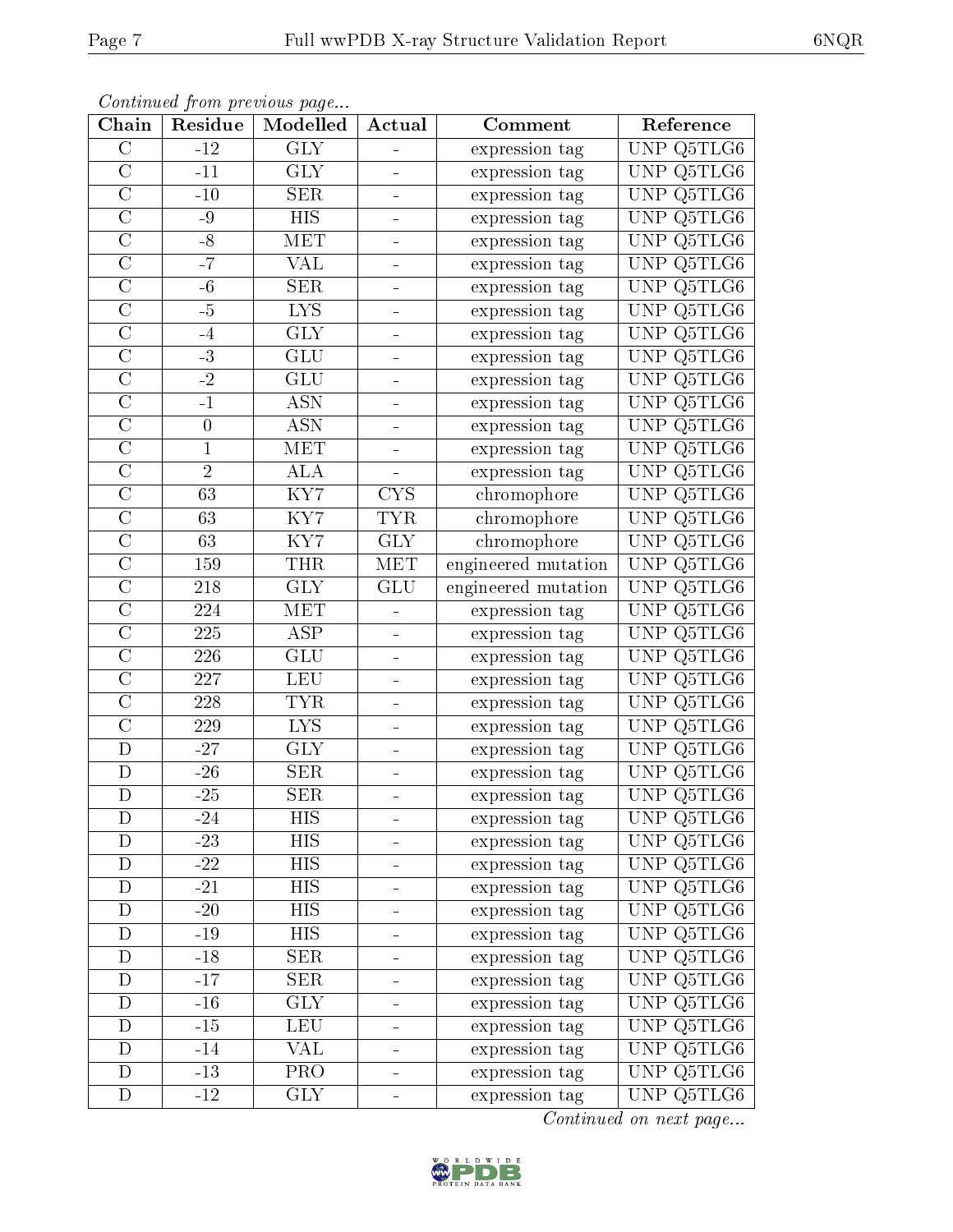| Chain                   | Residue         | Continuation provided page<br>Modelled | Actual                       | Comment             | Reference                         |
|-------------------------|-----------------|----------------------------------------|------------------------------|---------------------|-----------------------------------|
| $\mathbf D$             | $-11$           | <b>GLY</b>                             | ÷                            | expression tag      | UNP Q5TLG6                        |
| $\mathbf D$             | $-10$           | <b>SER</b>                             | -                            | expression tag      | UNP Q5TLG6                        |
| $\mathbf D$             | -9              | <b>HIS</b>                             |                              | expression tag      | Q5TLG6<br>UNP                     |
| D                       | $-8$            | MET                                    | $\equiv$                     | expression tag      | UNP Q5TLG6                        |
| $\mathbf D$             | $-7$            | VAL                                    | $\equiv$                     | expression tag      | UNP Q5TLG6                        |
| D                       | $-6$            | <b>SER</b>                             | $\equiv$                     | expression tag      | Q5TLG6<br>UNP                     |
| D                       | -5              | <b>LYS</b>                             | $\blacksquare$               | expression tag      | Q5TLG6<br>UNP                     |
| $\mathbf D$             | $-4$            | <b>GLY</b>                             |                              | expression tag      | UNP Q5TLG6                        |
| D                       | $-3$            | <b>GLU</b>                             | $\equiv$                     | expression tag      | Q5TLG6<br><b>UNP</b>              |
| $\mathbf D$             | $\overline{-2}$ | GLU                                    |                              | expression tag      | UNP<br>Q5TLG6                     |
| D                       | $-1$            | <b>ASN</b>                             |                              | expression tag      | Q5TLG6<br>UNP                     |
| $\overline{D}$          | $\overline{0}$  | $\overline{\mathrm{ASN}}$              |                              | expression tag      | UNP Q5TLG6                        |
| D                       | $\mathbf 1$     | MET                                    | $\frac{1}{2}$                | expression tag      | Q5TLG6<br>UNP                     |
| $\mathbf D$             | $\overline{2}$  | $\overline{ALA}$                       |                              | expression tag      | Q5TLG6<br>UNP                     |
| D                       | 63              | KY7                                    | <b>CYS</b>                   | chromophore         | UNP<br>Q5TLG6                     |
| $\mathbf D$             | 63              | KY7                                    | <b>TYR</b>                   | chromophore         | UNP Q5TLG6                        |
| $\mathbf D$             | 63              | KY7                                    | <b>GLY</b>                   | chromophore         | UNP Q5TLG6                        |
| $\mathbf D$             | 159             | <b>THR</b>                             | <b>MET</b>                   | engineered mutation | UNP<br>Q5TLG6                     |
| D                       | 218             | <b>GLY</b>                             | GLU                          | engineered mutation | Q5TLG6<br><b>UNP</b>              |
| D                       | 224             | <b>MET</b>                             |                              | expression tag      | Q5TLG6<br>UNP                     |
| $\mathbf D$             | 225             | <b>ASP</b>                             | $\frac{1}{\sqrt{2}}$         | expression tag      | UNP Q5TLG6                        |
| $\mathbf D$             | 226             | $\overline{\mathrm{GLU}}$              | ÷                            | expression tag      | UNP<br>Q5TLG6                     |
| D                       | 227             | <b>LEU</b>                             | $\qquad \qquad \blacksquare$ | expression tag      | UNP Q5TLG6                        |
| D                       | 228             | <b>TYR</b>                             | $\equiv$                     | expression tag      | Q5TLG6<br>UNP                     |
| $\mathbf D$             | 229             | <b>LYS</b>                             | $\equiv$                     | expression tag      | UNP Q5TLG6                        |
| ${\rm E}$               | $-27$           | <b>GLY</b>                             | $\equiv$                     | expression tag      | Q5TLG6<br><b>UNP</b>              |
| $\overline{E}$          | $-26$           | <b>SER</b>                             |                              | expression tag      | $\overline{\text{UNP}}$<br>Q5TLG6 |
| $\mathbf E$             | $-25$           | <b>SER</b>                             | $\equiv$                     | expression tag      | Q5TLG6<br>UNP                     |
| $\overline{\mathrm{E}}$ | $-24$           | $\overline{HIS}$                       |                              | expression tag      | UNP Q5TLG6                        |
| Ε                       | $-23$           | HIS                                    |                              | expression tag      | UNP Q5TLG6                        |
| $\mathbf{E}% _{0}$      | $-22$           | <b>HIS</b>                             |                              | expression tag      | UNP Q5TLG6                        |
| E                       | $-21$           | <b>HIS</b>                             | ۳                            | expression tag      | UNP Q5TLG6                        |
| $\mathbf{E}% _{0}$      | $-20$           | <b>HIS</b>                             |                              | expression tag      | UNP Q5TLG6                        |
| E                       | $-19$           | HIS                                    | $\equiv$                     | expression tag      | UNP Q5TLG6                        |
| E                       | $-18$           | <b>SER</b>                             |                              | expression tag      | UNP Q5TLG6                        |
| E                       | $-17$           | <b>SER</b>                             | $\qquad \qquad \blacksquare$ | expression tag      | UNP Q5TLG6                        |
| E                       | $-16$           | <b>GLY</b>                             | $\blacksquare$               | expression tag      | UNP<br>Q5TLG6                     |
| ${\rm E}$               | $-15$           | LEU                                    | $\qquad \qquad =$            | expression tag      | Q5TLG6<br>UNP                     |
| $\mathbf E$             | $-14$           | VAL                                    |                              | expression tag      | UNP Q5TLG6                        |
| ${\rm E}$               | $-13$           | PRO                                    | $\equiv$                     | expression tag      | UNP Q5TLG6                        |
| $\overline{\mathrm{E}}$ | $-12$           | $\overline{\text{GLY}}$                |                              | expression tag      | UNP<br>Q5TLG6                     |
| E                       | $-11$           | <b>GLY</b>                             |                              | expression tag      | UNP Q5TLG6                        |

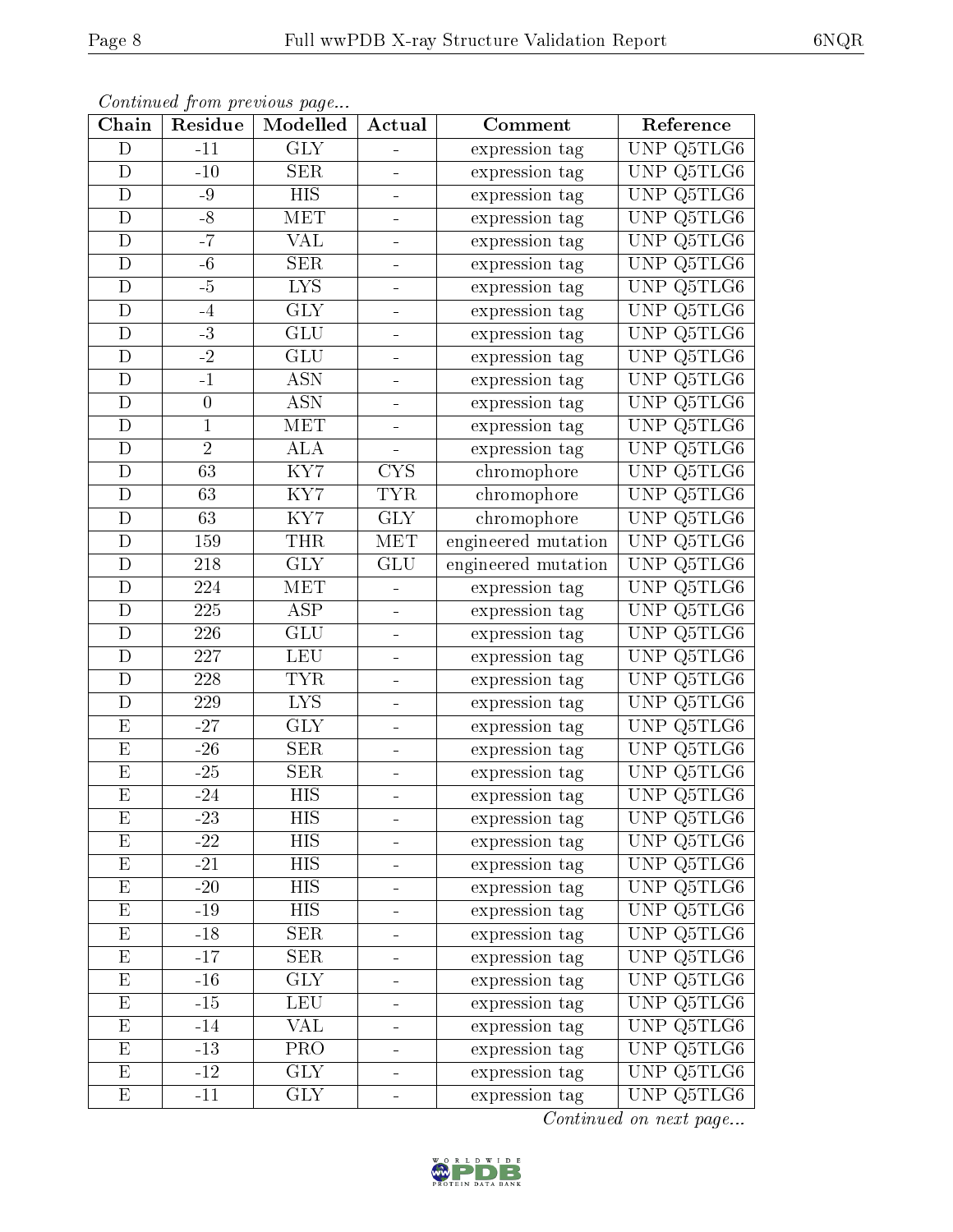| Chain                     | Residue          | Continually from providuo puga<br>Modelled | Actual                       | Comment             | Reference     |
|---------------------------|------------------|--------------------------------------------|------------------------------|---------------------|---------------|
| E                         | $-10$            | <b>SER</b>                                 | $\overline{\phantom{0}}$     | expression tag      | UNP Q5TLG6    |
| $\mathbf{E}% _{0}$        | $-9$             | <b>HIS</b>                                 | $\blacksquare$               | expression tag      | UNP Q5TLG6    |
| $\overline{\mathrm{E}}$   | $-8$             | <b>MET</b>                                 | $\qquad \qquad \blacksquare$ | expression tag      | UNP Q5TLG6    |
| $\mathbf E$               | $-7$             | <b>VAL</b>                                 | $\equiv$                     | expression tag      | UNP Q5TLG6    |
| $\mathbf{E}% _{0}$        | $-6$             | <b>SER</b>                                 | $\equiv$                     | expression tag      | UNP Q5TLG6    |
| $\mathbf{E}% _{0}$        | $-5$             | <b>LYS</b>                                 | $\blacksquare$               | expression tag      | UNP Q5TLG6    |
| $\mathbf{E}% _{0}$        | $-4$             | <b>GLY</b>                                 | $\blacksquare$               | expression tag      | UNP Q5TLG6    |
| $\overline{\mathrm{E}}$   | $-3$             | GLU                                        |                              | expression tag      | UNP Q5TLG6    |
| E                         | $-2$             | <b>GLU</b>                                 | $\qquad \qquad \blacksquare$ | expression tag      | UNP Q5TLG6    |
| E                         | $-1$             | $\overline{\mathrm{ASN}}$                  |                              | expression tag      | UNP Q5TLG6    |
| $\mathbf{E}% _{0}$        | $\boldsymbol{0}$ | <b>ASN</b>                                 |                              | expression tag      | UNP $Q5TLG6$  |
| $\overline{\mathrm{E}}$   | $\mathbf{1}$     | <b>MET</b>                                 |                              | expression tag      | UNP Q5TLG6    |
| $\mathbf{E}% _{0}$        | $\overline{2}$   | <b>ALA</b>                                 | $\equiv$                     | expression tag      | UNP Q5TLG6    |
| ${\bf E}$                 | 63               | $\overline{\text{KY7}}$                    | <b>CYS</b>                   | chromophore         | UNP Q5TLG6    |
| E                         | 63               | KY7                                        | <b>TYR</b>                   | chromophore         | UNP Q5TLG6    |
| $\mathbf{E}% _{0}$        | 63               | KY7                                        | <b>GLY</b>                   | chromophore         | UNP Q5TLG6    |
| $\mathbf{E}% _{0}$        | 159              | <b>THR</b>                                 | MET                          | engineered mutation | UNP Q5TLG6    |
| ${\bf E}$                 | 218              | <b>GLY</b>                                 | GLU                          | engineered mutation | UNP Q5TLG6    |
| $\mathbf{E}% _{0}$        | 224              | MET                                        | $\qquad \qquad \blacksquare$ | expression tag      | Q5TLG6<br>UNP |
| $\mathbf{E}% _{0}$        | 225              | <b>ASP</b>                                 | $\equiv$                     | expression tag      | UNP Q5TLG6    |
| $\mathbf{E}% _{0}$        | 226              | <b>GLU</b>                                 | $\blacksquare$               | expression tag      | UNP $Q5TLG6$  |
| $\overline{\mathrm{E}}$   | 227              | <b>LEU</b>                                 | $\equiv$                     | expression tag      | UNP Q5TLG6    |
| $\mathbf{E}% _{0}$        | 228              | <b>TYR</b>                                 | -                            | expression tag      | UNP Q5TLG6    |
| $\mathbf{E}% _{0}$        | 229              | $\overline{LYS}$                           | $\equiv$                     | expression tag      | UNP Q5TLG6    |
| $\overline{\mathrm{F}}$   | $-27$            | <b>GLY</b>                                 | $\qquad \qquad \blacksquare$ | expression tag      | UNP Q5TLG6    |
| ${\bf F}$                 | $-26$            | <b>SER</b>                                 | $\equiv$                     | expression tag      | UNP Q5TLG6    |
| $\overline{\mathrm{F}}$   | $-25$            | <b>SER</b>                                 |                              | expression tag      | UNP Q5TLG6    |
| $\boldsymbol{\mathrm{F}}$ | $-24$            | HIS                                        | $\qquad \qquad \blacksquare$ | expression tag      | UNP Q5TLG6    |
| $\overline{\mathrm{F}}$   | $-23$            | $\overline{HIS}$                           |                              | expression tag      | UNP Q5TLG6    |
| $\boldsymbol{\mathrm{F}}$ | $-22$            | HIS                                        |                              | expression tag      | UNP Q5TLG6    |
| $\mathbf F$               | $-21$            | <b>HIS</b>                                 |                              | expression tag      | UNP Q5TLG6    |
| $\overline{F}$            | $-20$            | <b>HIS</b>                                 |                              | expression tag      | UNP Q5TLG6    |
| $\mathbf F$               | $-19$            | <b>HIS</b>                                 |                              | expression tag      | UNP Q5TLG6    |
| $\overline{\mathrm{F}}$   | $-18$            | <b>SER</b>                                 | $\qquad \qquad \blacksquare$ | expression tag      | UNP Q5TLG6    |
| $\mathbf F$               | $-17$            | <b>SER</b>                                 |                              | expression tag      | UNP Q5TLG6    |
| $\overline{\mathrm{F}}$   | $-16$            | <b>GLY</b>                                 | $\qquad \qquad \blacksquare$ | expression tag      | UNP Q5TLG6    |
| $\mathbf{F}% _{0}$        | $-15$            | <b>LEU</b>                                 | $\blacksquare$               | expression tag      | UNP Q5TLG6    |
| $\mathbf{F}% _{0}$        | $-14$            | <b>VAL</b>                                 | $\equiv$                     | expression tag      | UNP Q5TLG6    |
| ${\bf F}$                 | $-13$            | PRO                                        |                              | expression tag      | UNP Q5TLG6    |
| $\mathbf F$               | $-12$            | <b>GLY</b>                                 | $\equiv$                     | expression tag      | UNP Q5TLG6    |
| $\overline{\mathrm{F}}$   | $-11$            | $\overline{\text{GLY}}$                    |                              | expression tag      | UNP Q5TLG6    |
| $\mathbf{F}% _{0}$        | $-10$            | SER                                        |                              | expression tag      | UNP Q5TLG6    |

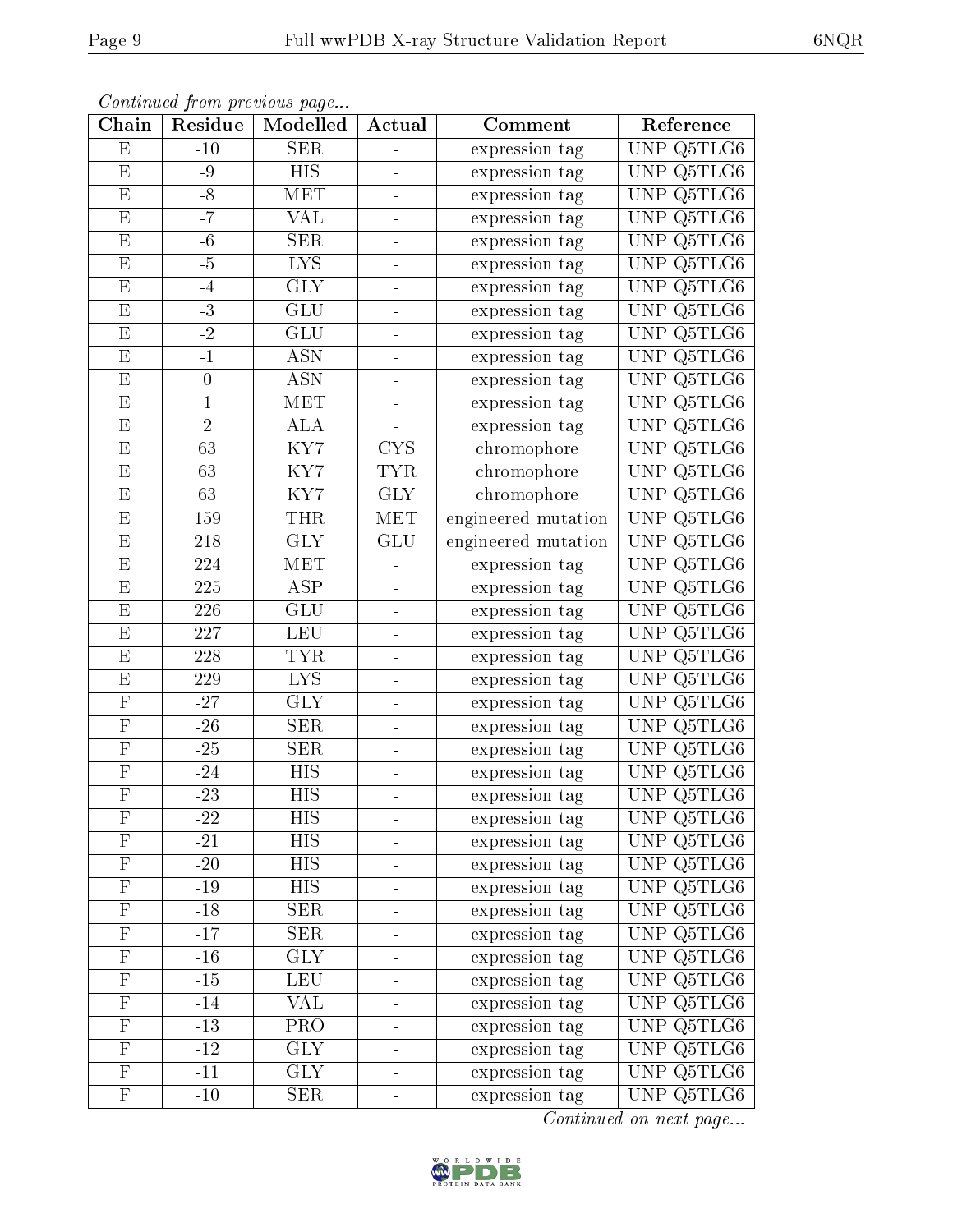|--|--|

| Chain                   | Residue          | Commune from previous page<br>Modelled | Actual                       | Comment                            | Reference  |
|-------------------------|------------------|----------------------------------------|------------------------------|------------------------------------|------------|
| $\overline{\mathrm{F}}$ | $-9$             | <b>HIS</b>                             |                              | expression tag                     | UNP Q5TLG6 |
| ${\bf F}$               | $-8$             | MET                                    | -                            | expression tag                     | UNP Q5TLG6 |
| $\overline{\mathrm{F}}$ | $-7$             | $\overline{\text{VAL}}$                |                              | expression tag                     | UNP Q5TLG6 |
| ${\bf F}$               | $-6$             | <b>SER</b>                             | $\frac{1}{\sqrt{2}}$         | expression tag                     | UNP Q5TLG6 |
| $\overline{\mathrm{F}}$ | $-5$             | $\overline{\text{LYS}}$                |                              | expression tag                     | UNP Q5TLG6 |
| $\mathbf F$             | $-4$             | <b>GLY</b>                             | -                            | expression tag                     | UNP Q5TLG6 |
| $\overline{\mathrm{F}}$ | $-3$             | $\overline{\mathrm{GLU}}$              |                              | expression tag                     | UNP Q5TLG6 |
| $\overline{\mathrm{F}}$ | $-2$             | <b>GLU</b>                             | $\frac{1}{\sqrt{2}}$         | expression tag                     | UNP Q5TLG6 |
| $\mathbf F$             | $-1$             | <b>ASN</b>                             |                              | expression tag                     | UNP Q5TLG6 |
| $\overline{\mathrm{F}}$ | $\boldsymbol{0}$ | ASN                                    | ۳                            | expression tag                     | UNP Q5TLG6 |
| ${\bf F}$               | $\mathbf{1}$     | MET                                    | $\equiv$                     | expression tag                     | UNP Q5TLG6 |
| $\overline{\mathrm{F}}$ | $\overline{2}$   | <b>ALA</b>                             |                              | expression tag                     | UNP Q5TLG6 |
| $\overline{\mathrm{F}}$ | 63               | KY7                                    | <b>CYS</b>                   | chromophore                        | UNP Q5TLG6 |
| $\overline{F}$          | 63               | KY7                                    | <b>TYR</b>                   | chromophore                        | UNP Q5TLG6 |
| $\overline{F}$          | 63               | $\overline{\text{KY7}}$                | $\overline{\text{GLY}}$      | chromophore                        | UNP Q5TLG6 |
| $\mathbf F$             | 159              | <b>THR</b>                             | <b>MET</b>                   | engineered mutation                | UNP Q5TLG6 |
| $\overline{\mathrm{F}}$ | 218              | $\overline{\text{GLY}}$                | GLU                          | engineered mutation                | UNP Q5TLG6 |
| $\mathbf F$             | 224              | <b>MET</b>                             |                              | expression tag                     | UNP Q5TLG6 |
| $\overline{\mathrm{F}}$ | 225              | <b>ASP</b>                             | $\equiv$                     | expression tag                     | UNP Q5TLG6 |
| $\overline{\mathrm{F}}$ | 226              | <b>GLU</b>                             |                              | expression tag                     | UNP Q5TLG6 |
| $\overline{F}$          | 227              | <b>LEU</b>                             | $\qquad \qquad \blacksquare$ | expression tag                     | UNP Q5TLG6 |
| $\overline{\mathrm{F}}$ | $\overline{228}$ | <b>TYR</b>                             |                              | expression tag                     | UNP Q5TLG6 |
| $\mathbf F$             | 229              | <b>LYS</b>                             | $\blacksquare$               | expression tag                     | UNP Q5TLG6 |
| $\overline{G}$          | $-27$            | $\overline{\text{GLY}}$                |                              | expression tag                     | UNP Q5TLG6 |
| $\overline{G}$          | $-26$            | <b>SER</b>                             | $\blacksquare$               | expression tag                     | UNP Q5TLG6 |
| G                       | $-25$            | <b>SER</b>                             | ÷                            | expression tag                     | UNP Q5TLG6 |
| $\overline{G}$          | $-24$            | <b>HIS</b>                             | -                            | expression tag                     | UNP Q5TLG6 |
| G                       | $-23$            | <b>HIS</b>                             |                              | expression tag                     | UNP Q5TLG6 |
| $\overline{\mathrm{G}}$ | $\overline{-22}$ | $\overline{HIS}$                       | $\equiv$                     | expression tag                     | UNP Q5TLG6 |
| G                       | $-21$            | HIS                                    |                              | expression tag                     | UNP Q5TLG6 |
| G                       | $-20$            | <b>HIS</b>                             | $\equiv$                     | expression tag                     | UNP Q5TLG6 |
| G                       | $-19$            | <b>HIS</b>                             |                              | expression tag                     | UNP Q5TLG6 |
| ${\bf G}$               | $-18$            | <b>SER</b>                             |                              | expression tag                     | UNP Q5TLG6 |
| ${\bf G}$               | $-17$            | <b>SER</b>                             |                              | expression tag                     | UNP Q5TLG6 |
| G                       | $-16$            | <b>GLY</b>                             | $\equiv$                     | expression tag                     | UNP Q5TLG6 |
| G                       | $-15$            | <b>LEU</b>                             |                              | expression tag                     | UNP Q5TLG6 |
| $\overline{G}$          | $-14$            | <b>VAL</b>                             |                              | expression tag                     | UNP Q5TLG6 |
| ${\bf G}$               | $-13$            | PRO                                    | $\equiv$                     | expression tag                     | UNP Q5TLG6 |
| $\overline{G}$          | $-12$            | $\overline{\text{GLY}}$                |                              | expression $\overline{\text{tag}}$ | UNP Q5TLG6 |
| $\mathbf G$             | $-11$            | GLY                                    | ÷                            | expression tag                     | UNP Q5TLG6 |
| $\overline{G}$          | $-10$            | SER                                    |                              | expression tag                     | UNP Q5TLG6 |
| G                       | $-9$             | HIS                                    | $\blacksquare$               | expression tag                     | UNP Q5TLG6 |

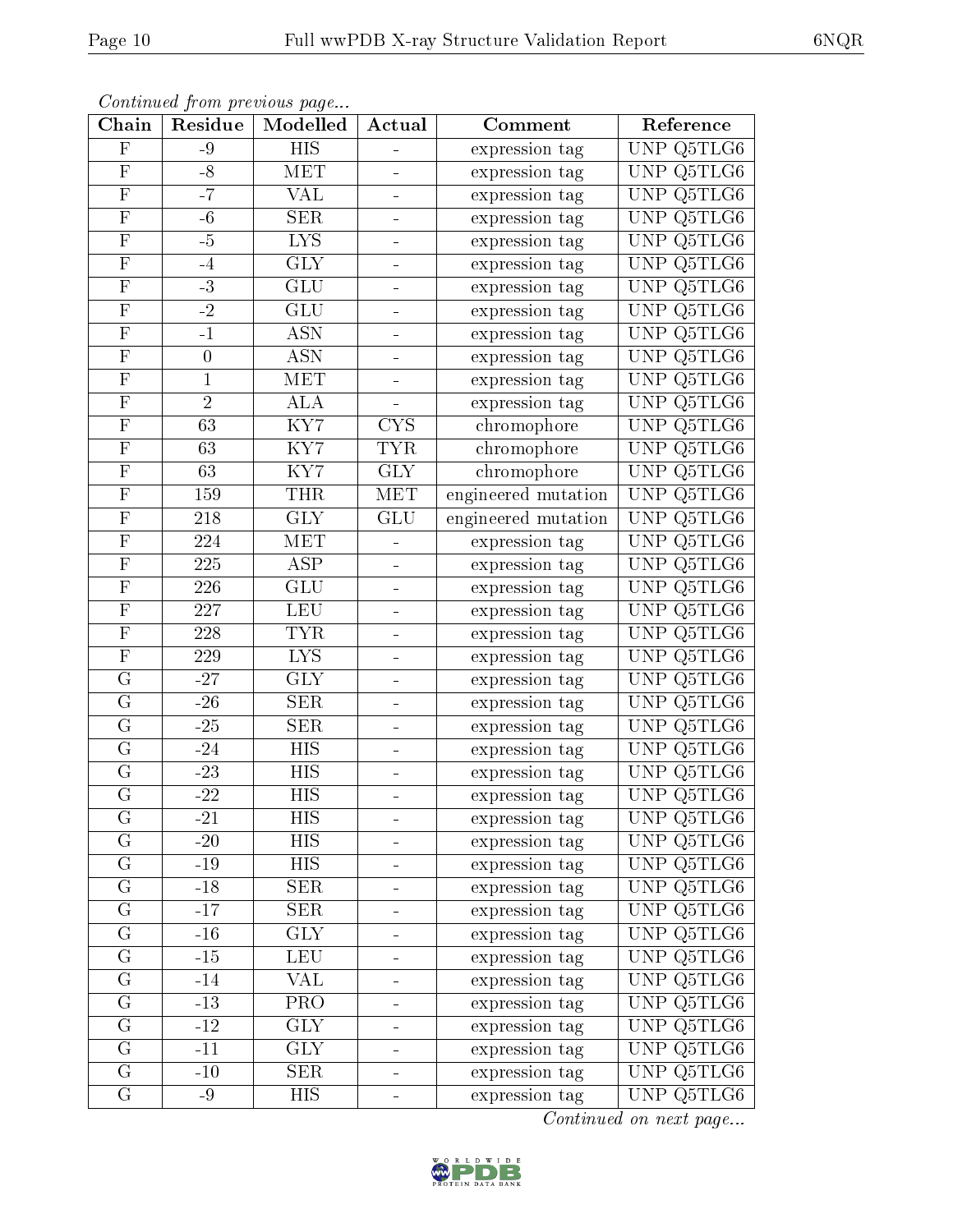| Chain                   | Residue          | Commune from previous page<br>Modelled | Actual                   | Comment             | Reference                      |
|-------------------------|------------------|----------------------------------------|--------------------------|---------------------|--------------------------------|
| G                       | $-8$             | <b>MET</b>                             |                          | expression tag      | UNP Q5TLG6                     |
| $\mathbf G$             | $-7$             | <b>VAL</b>                             | ÷                        | expression tag      | UNP Q5TLG6                     |
| G                       | $-6$             | SER                                    |                          | expression tag      | UNP Q5TLG6                     |
| ${\bf G}$               | $-5$             | <b>LYS</b>                             | $\frac{1}{2}$            | expression tag      | UNP $Q5TLG6$                   |
| $\overline{G}$          | $-4$             | $\overline{\text{GLY}}$                | -                        | expression tag      | UNP Q5TLG6                     |
| G                       | $-3$             | GLU                                    | -                        | expression tag      | Q5TLG6<br>UNP                  |
| G                       | $-2$             | <b>GLU</b>                             |                          | expression tag      | UNP Q5TLG6                     |
| G                       | $-1$             | <b>ASN</b>                             | ÷                        | expression tag      | UNP Q5TLG6                     |
| G                       | $\boldsymbol{0}$ | <b>ASN</b>                             |                          | expression tag      | UNP Q5TLG6                     |
| $\overline{G}$          | $\mathbf 1$      | MET                                    | ÷                        | expression tag      | UNP Q5TLG6                     |
| $\mathbf G$             | $\overline{2}$   | <b>ALA</b>                             | $\overline{\phantom{0}}$ | expression tag      | UNP Q5TLG6                     |
| G                       | $\overline{63}$  | $\overline{\text{KY7}}$                | <b>CYS</b>               | chromophore         | UNP Q5TLG6                     |
| G                       | 63               | KY7                                    | <b>TYR</b>               | chromophore         | UNP Q5TLG6                     |
| G                       | 63               | KY7                                    | <b>GLY</b>               | chromophore         | UNP Q5TLG6                     |
| $\overline{G}$          | 159              | <b>THR</b>                             | <b>MET</b>               | engineered mutation | UNP Q5TLG6                     |
| G                       | 218              | <b>GLY</b>                             | <b>GLU</b>               | engineered mutation | UNP Q5TLG6                     |
| G                       | 224              | MET                                    |                          | expression tag      | UNP Q5TLG6                     |
| G                       | 225              | <b>ASP</b>                             |                          | expression tag      | UNP Q5TLG6                     |
| G                       | 226              | GLU                                    | $\equiv$                 | expression tag      | $\overline{\text{UNP Q5TLG6}}$ |
| $\overline{G}$          | 227              | <b>LEU</b>                             |                          | expression tag      | UNP Q5TLG6                     |
| G                       | 228              | <b>TYR</b>                             | $\blacksquare$           | expression tag      | UNP Q5TLG6                     |
| $\overline{G}$          | 229              | $\overline{LYS}$                       |                          | expression tag      | UNP Q5TLG6                     |
| H                       | $-27$            | <b>GLY</b>                             | $\blacksquare$           | expression tag      | UNP Q5TLG6                     |
| $\overline{\rm H}$      | $-26$            | SER                                    | ÷                        | expression tag      | UNP Q5TLG6                     |
| H                       | $-25$            | <b>SER</b>                             | $\blacksquare$           | expression tag      | UNP Q5TLG6                     |
| H                       | $-24$            | <b>HIS</b>                             | -                        | expression tag      | Q5TLG6<br><b>UNP</b>           |
| H                       | $-23$            | HIS                                    |                          | expression tag      | Q5TLG6<br><b>UNP</b>           |
| H                       | $-22$            | <b>HIS</b>                             |                          | expression tag      | UNP Q5TLG6                     |
| $\overline{\mathrm{H}}$ | $-21$            | $\overline{HIS}$                       | $\equiv$                 | expression tag      | UNP Q5TLG6                     |
| $H_{\rm}$               | $-20$            | HIS                                    |                          | expression tag      | UNP Q5TLG6                     |
| H                       | $-19$            | <b>HIS</b>                             | $\equiv$                 | expression tag      | UNP Q5TLG6                     |
| H                       | $-18$            | <b>SER</b>                             |                          | expression tag      | UNP Q5TLG6                     |
| H                       | $-17$            | <b>SER</b>                             |                          | expression tag      | UNP Q5TLG6                     |
| H                       | $-16$            | <b>GLY</b>                             |                          | expression tag      | UNP Q5TLG6                     |
| $H_{\rm}$               | $-15$            | <b>LEU</b>                             | $\blacksquare$           | expression tag      | UNP Q5TLG6                     |
| H                       | $-14$            | VAL                                    |                          | expression tag      | UNP Q5TLG6                     |
| H                       | $-13$            | <b>PRO</b>                             |                          | expression tag      | UNP Q5TLG6                     |
| $H_{\rm}$               | $-12$            | <b>GLY</b>                             |                          | expression tag      | UNP Q5TLG6                     |
| $\overline{H}$          | $-11$            | $\overline{GIY}$                       |                          | expression tag      | UNP Q5TLG6                     |
| H                       | $-10$            | <b>SER</b>                             | -                        | expression tag      | UNP Q5TLG6                     |
| $\overline{\rm H}$      | $-9$             | <b>HIS</b>                             |                          | expression tag      | UNP Q5TLG6                     |
| H                       | $-8$             | <b>MET</b>                             | $\frac{1}{2}$            | expression tag      | UNP Q5TLG6                     |

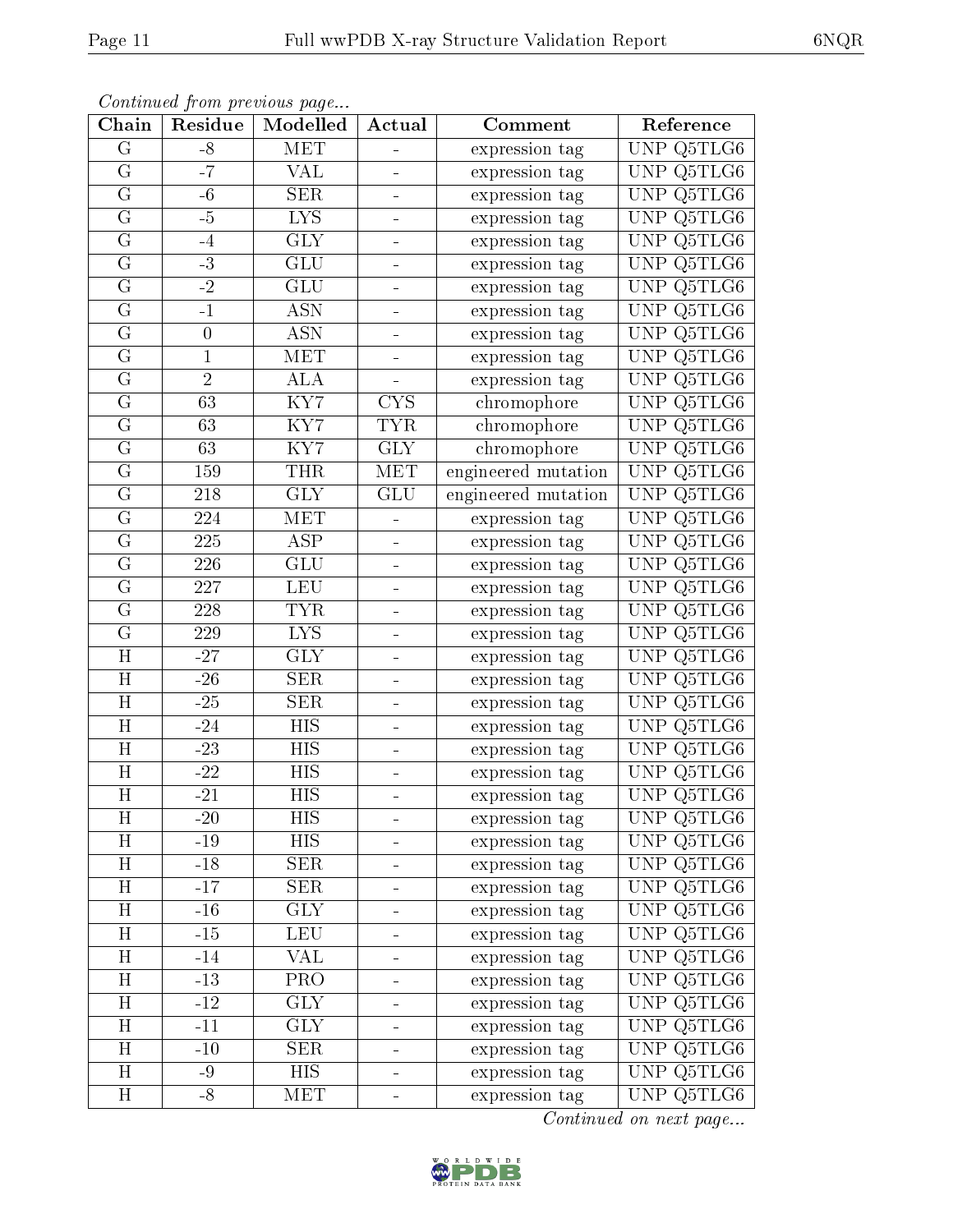| Chain           | Residue          | Modelled   | Actual     | Comment             | Reference                                 |
|-----------------|------------------|------------|------------|---------------------|-------------------------------------------|
| H               | $-7$             | VAL        |            | expression tag      | UNP Q5TLG6                                |
| H               | $-6$             | <b>SER</b> |            | expression tag      | UNP Q5TLG6                                |
| H               | $-5$             | <b>LYS</b> |            | expression tag      | Q5TLG6<br>UNP                             |
| H               | $-4$             | $\rm GLY$  |            | expression tag      | Q5TLG6<br><b>UNP</b>                      |
| H               | $-3$             | GLU        | -          | expression tag      | Q5TLG6<br><b>UNP</b>                      |
| $H_{\parallel}$ | $-2$             | <b>GLU</b> |            | expression tag      | Q5TLG6<br><b>UNP</b>                      |
| H               | $-1$             | <b>ASN</b> |            | expression tag      | <b>UNP</b><br>Q5TLG6                      |
| H               | $\boldsymbol{0}$ | <b>ASN</b> |            | expression tag      | Q5TLG6<br>UNP                             |
| H               | 1                | <b>MET</b> |            | expression tag      | Q5TLG6<br><b>UNP</b>                      |
| H               | $\overline{2}$   | <b>ALA</b> |            | expression tag      | Q5TLG6<br><b>UNP</b>                      |
| H               | 63               | KY7        | <b>CYS</b> | chromophore         | Q5TLG6<br>UNP                             |
| $H_{\parallel}$ | 63               | KY7        | <b>TYR</b> | chromophore         | $\overline{\text{Q5T}}$ LG6<br><b>UNP</b> |
| H               | 63               | KY7        | GLY        | chromophore         | Q5TLG6<br><b>UNP</b>                      |
| H               | 159              | <b>THR</b> | <b>MET</b> | engineered mutation | UNP<br>Q5TLG6                             |
| H               | 218              | <b>GLY</b> | <b>GLU</b> | engineered mutation | Q5TLG6<br><b>UNP</b>                      |
| H               | 224              | <b>MET</b> |            | expression tag      | Q5TLG6<br><b>UNP</b>                      |
| H               | 225              | ASP        |            | expression tag      | <b>UNP</b><br>Q5TLG6                      |
| H               | 226              | <b>GLU</b> |            | expression tag      | Q5TLG6<br><b>UNP</b>                      |
| H               | 227              | <b>LEU</b> |            | expression tag      | Q5TLG6<br><b>UNP</b>                      |
| H               | 228              | <b>TYR</b> |            | expression tag      | <b>UNP</b><br>Q5TLG6                      |
| H               | 229              | <b>LYS</b> |            | expression tag      | UNP<br>Q5TLG6                             |

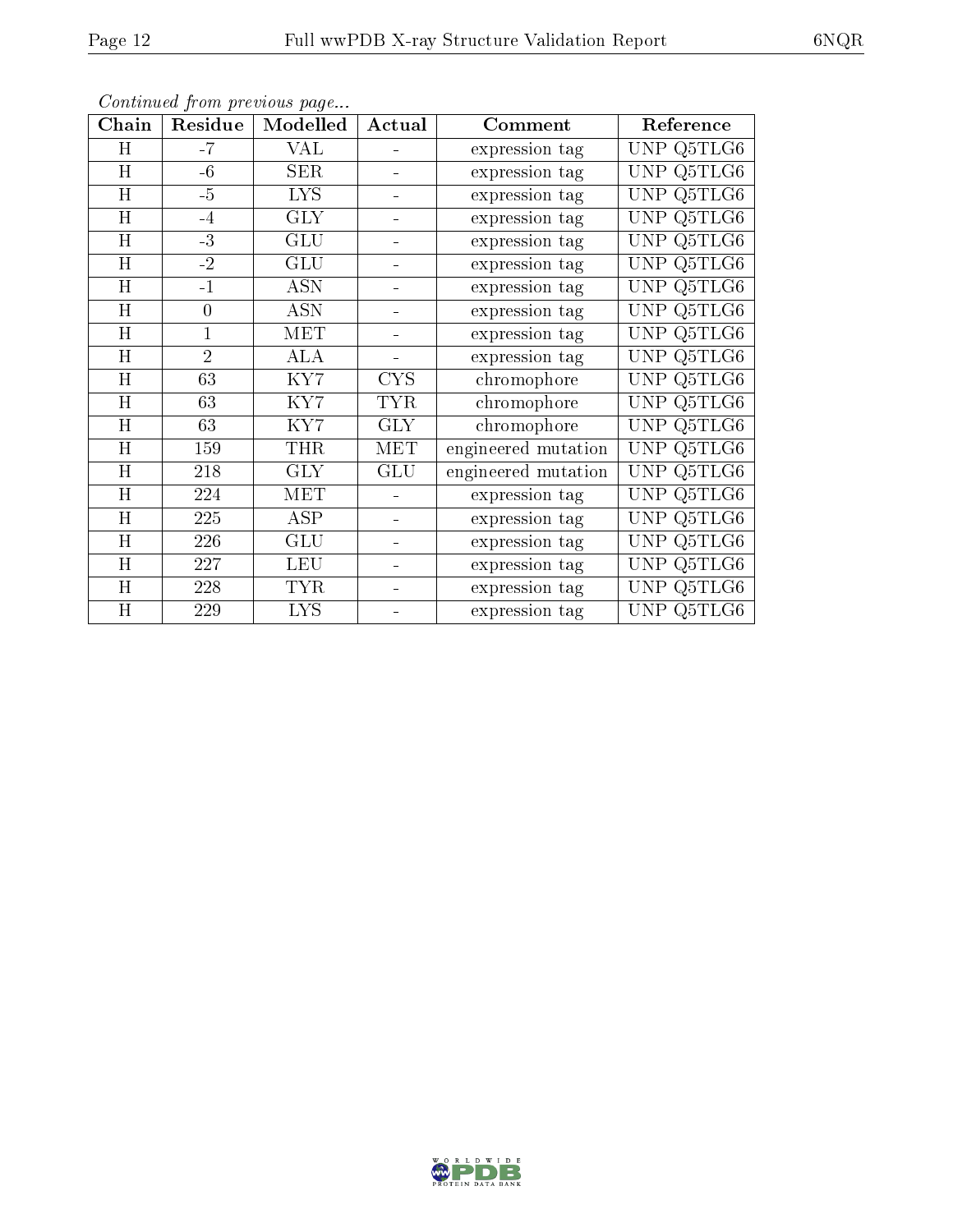# 3 Residue-property plots  $(i)$

These plots are drawn for all protein, RNA and DNA chains in the entry. The first graphic for a chain summarises the proportions of the various outlier classes displayed in the second graphic. The second graphic shows the sequence view annotated by issues in geometry and electron density. Residues are color-coded according to the number of geometric quality criteria for which they contain at least one outlier: green  $= 0$ , yellow  $= 1$ , orange  $= 2$  and red  $= 3$  or more. A red dot above a residue indicates a poor fit to the electron density (RSRZ  $> 2$ ). Stretches of 2 or more consecutive residues without any outlier are shown as a green connector. Residues present in the sample, but not in the model, are shown in grey.



• Molecule 1: Fluorescent protein Dronpa

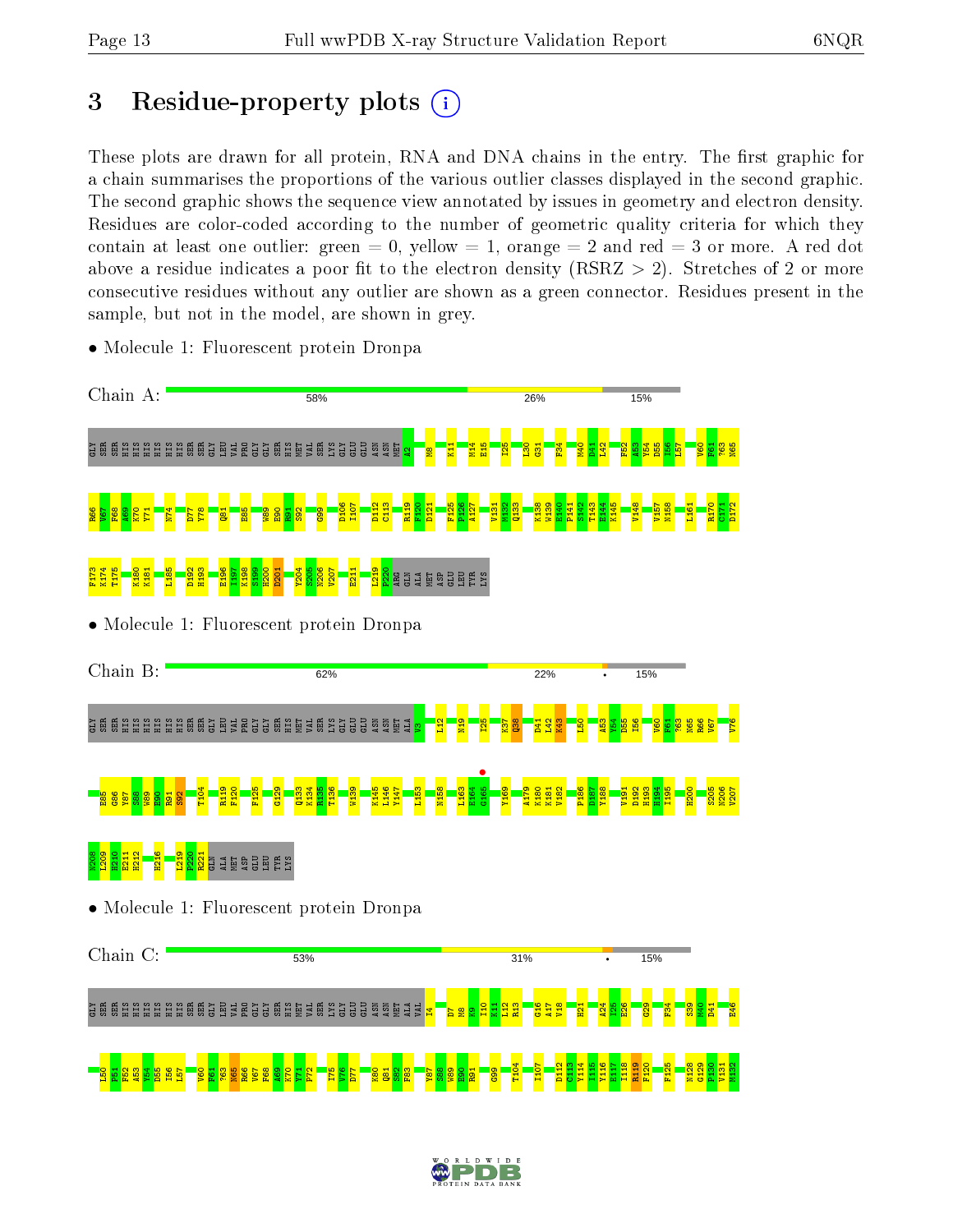

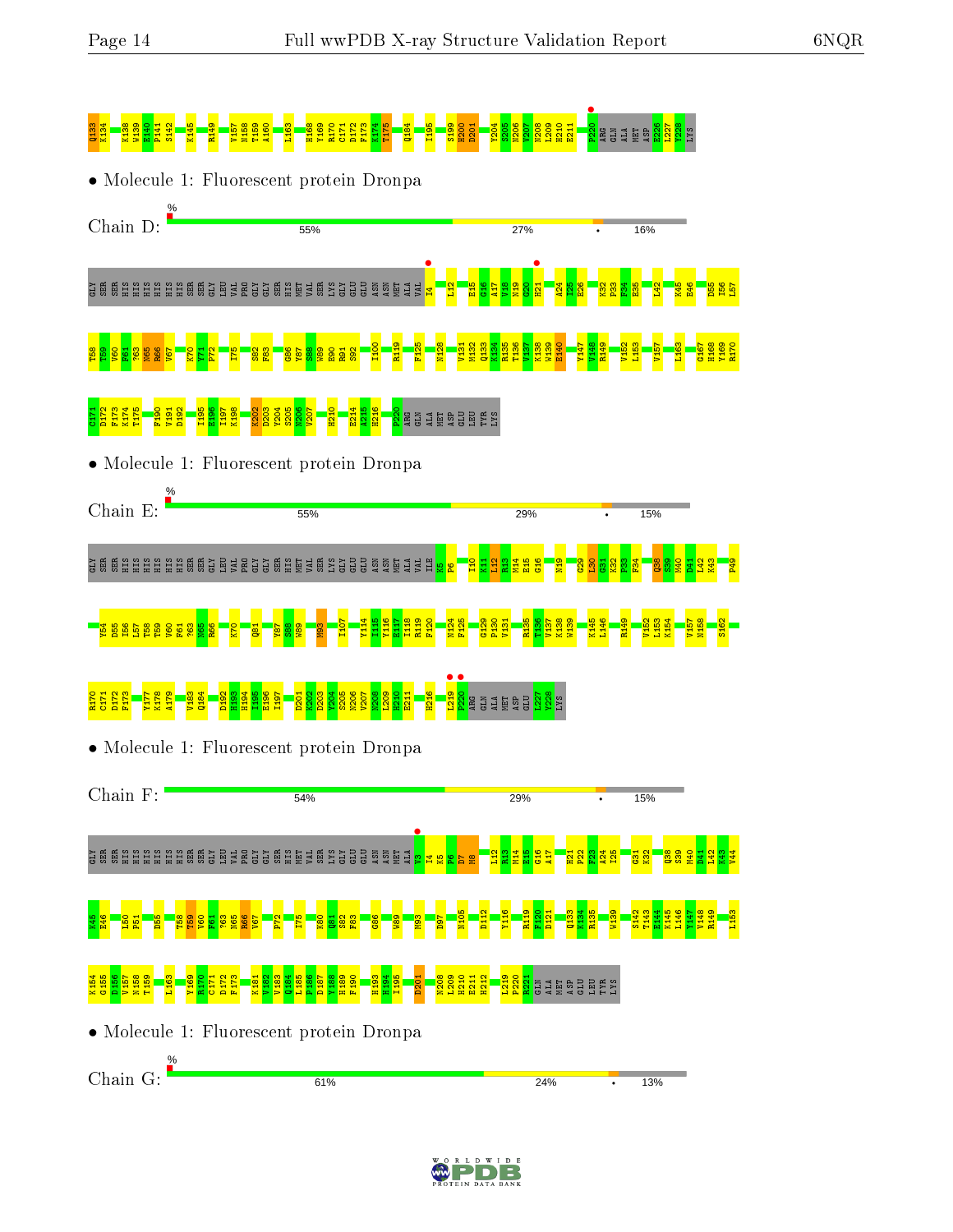



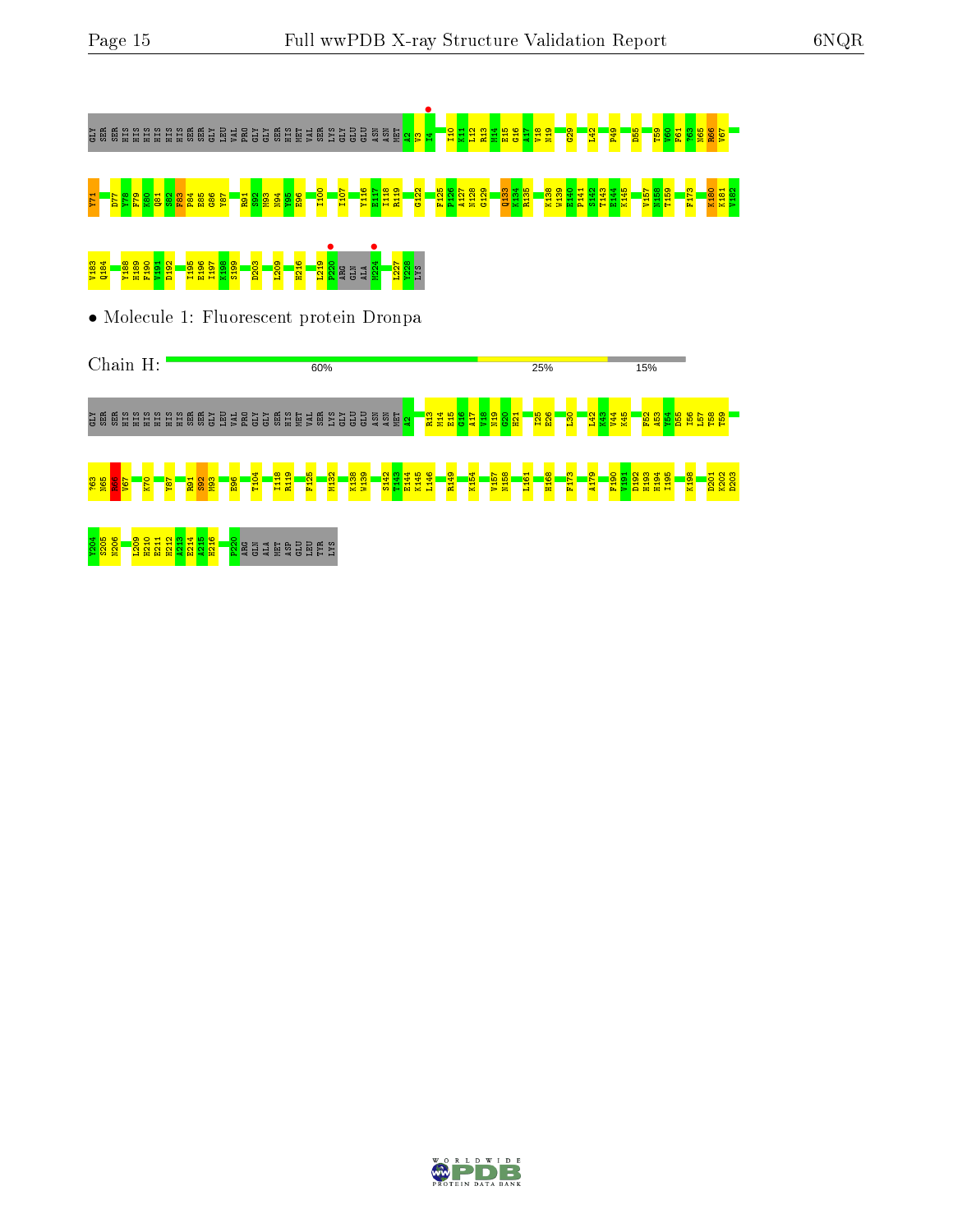# 4 Data and refinement statistics  $(i)$

| Property                                                             | Value                                    | Source     |
|----------------------------------------------------------------------|------------------------------------------|------------|
| Space group                                                          | $P_1$                                    | Depositor  |
| Cell constants                                                       | 79.43Å<br>$71.61\text{\AA}$<br>85.93Å    |            |
| a, b, c, $\alpha$ , $\beta$ , $\gamma$                               | $92.53^\circ$<br>89.96°<br>$94.76^\circ$ | Depositor  |
| Resolution $(A)$                                                     | 37.51<br>$-2.90$                         | Depositor  |
|                                                                      | 37.51<br>$-2.90$                         | <b>EDS</b> |
| % Data completeness                                                  | 87.5 (37.51-2.90)                        | Depositor  |
| (in resolution range)                                                | 87.6 (37.51-2.90)                        | <b>EDS</b> |
| $R_{merge}$                                                          | (Not available)                          | Depositor  |
| $\mathrm{R}_{sym}$                                                   | (Not available)                          | Depositor  |
| $\sqrt{I/\sigma}(I) > 1$                                             | 1.75 (at $2.90\text{\AA}$ )              | Xtriage    |
| Refinement program                                                   | PHENIX (1.13RC2 2986: ???)               | Depositor  |
|                                                                      | $0.216$ , $0.283$                        | Depositor  |
| $R, R_{free}$                                                        | 0.219<br>0.279                           | DCC        |
| $R_{free}$ test set                                                  | 1831 reflections $(5.00\%)$              | wwPDB-VP   |
| Wilson B-factor $(A^2)$                                              | 53.2                                     | Xtriage    |
| Anisotropy                                                           | 0.640                                    | Xtriage    |
| Bulk solvent $k_{sol}(e/\mathring{A}^3)$ , $B_{sol}(\mathring{A}^2)$ | 0.22, 10.7                               | <b>EDS</b> |
| L-test for twinning <sup>2</sup>                                     | $< L >$ = 0.51, $< L2 >$ = 0.34          | Xtriage    |
| Estimated twinning fraction                                          | $0.096$ for $-h,-k,l$                    | Xtriage    |
| $F_o, F_c$ correlation                                               | 0.91                                     | <b>EDS</b> |
| Total number of atoms                                                | 13844                                    | wwPDB-VP   |
| Average B, all atoms $(A^2)$                                         | $55.0\,$                                 | wwPDB-VP   |

Xtriage's analysis on translational NCS is as follows: The largest off-origin peak in the Patterson function is  $6.40\%$  of the height of the origin peak. No significant pseudotranslation is detected.

<sup>&</sup>lt;sup>2</sup>Theoretical values of  $\langle |L| \rangle$ ,  $\langle L^2 \rangle$  for acentric reflections are 0.5, 0.333 respectively for untwinned datasets, and 0.375, 0.2 for perfectly twinned datasets.



<span id="page-15-1"></span><span id="page-15-0"></span><sup>1</sup> Intensities estimated from amplitudes.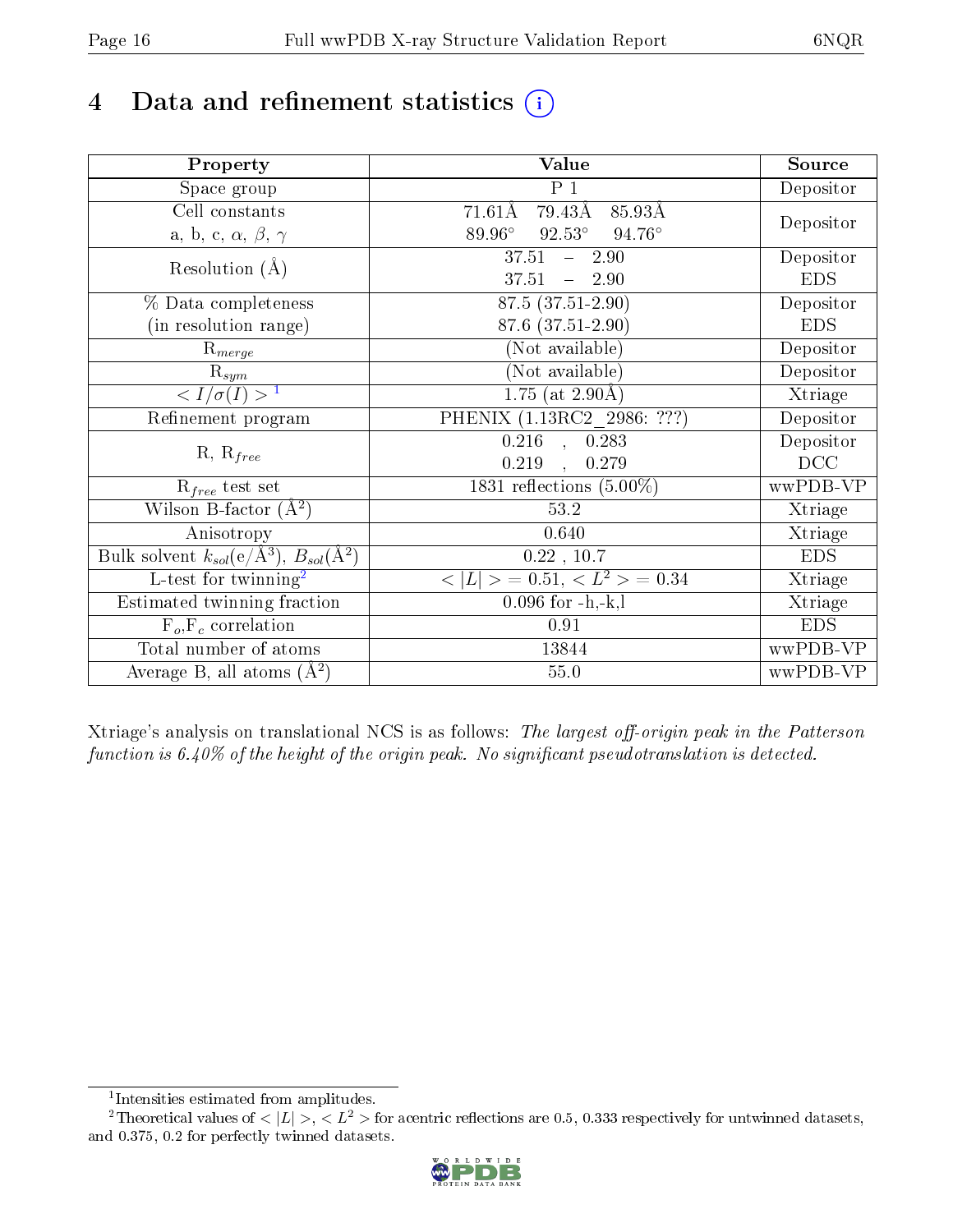# 5 Model quality  $(i)$

## 5.1 Standard geometry  $(i)$

Bond lengths and bond angles in the following residue types are not validated in this section: KY7

The Z score for a bond length (or angle) is the number of standard deviations the observed value is removed from the expected value. A bond length (or angle) with  $|Z| > 5$  is considered an outlier worth inspection. RMSZ is the root-mean-square of all Z scores of the bond lengths (or angles).

| Mol | Chain |      | Bond lengths          |      | Bond angles         |
|-----|-------|------|-----------------------|------|---------------------|
|     |       | RMSZ | Z   > 5               | RMSZ | # $ Z  > 5$         |
| 1   | А     | 0.54 | 0/1747                | 0.66 | 0/2365              |
| 1   | В     | 0.46 | 0/1762                | 0.54 | 0/2382              |
| 1   | C     | 0.46 | 0/1765                | 0.62 | 0/2385              |
| 1   | D     | 0.47 | 0/1747                | 0.60 | $1/2363$ $(0.0\%)$  |
| 1   | Ε     | 0.56 | 0/1732                | 0.68 | 0/2345              |
| 1   | F     | 0.48 | 0/1739                | 0.68 | 0/2359              |
| 1   | G     | 0.43 | 0/1779                | 0.62 | 0/2405              |
| 1   | Η     | 0.55 | 0/1746                | 0.65 | 0/2364              |
| All | All   | 0.50 | $^{\prime}14017$<br>0 | 0.63 | $1/18968$ $(0.0\%)$ |

Chiral center outliers are detected by calculating the chiral volume of a chiral center and verifying if the center is modelled as a planar moiety or with the opposite hand.A planarity outlier is detected by checking planarity of atoms in a peptide group, atoms in a mainchain group or atoms of a sidechain that are expected to be planar.

|  | $\lceil \, \text{Mol} \, \rceil$ Chain $\mid \# \text{Chirality outliers} \mid \# \text{Planarity outliers} \mid$ |
|--|-------------------------------------------------------------------------------------------------------------------|
|  |                                                                                                                   |

There are no bond length outliers.

All (1) bond angle outliers are listed below:

|  |  |                           | $\mid$ Mol $\mid$ Chain $\mid$ Res $\mid$ Type $\mid$ Atoms $\mid$ Z $\mid$ Observed( <sup>o</sup> ) $\mid$ Ideal( <sup>o</sup> ) |        |
|--|--|---------------------------|-----------------------------------------------------------------------------------------------------------------------------------|--------|
|  |  | 65   ASN   N-CA-C   -5.29 | 96.72                                                                                                                             | 111 00 |

All (1) chirality outliers are listed below:

| $\mid$ Mol $\mid$ Chain $\mid$ Res $\mid$ Type $\mid$ Atom |  |  |
|------------------------------------------------------------|--|--|
|                                                            |  |  |

All (1) planarity outliers are listed below:

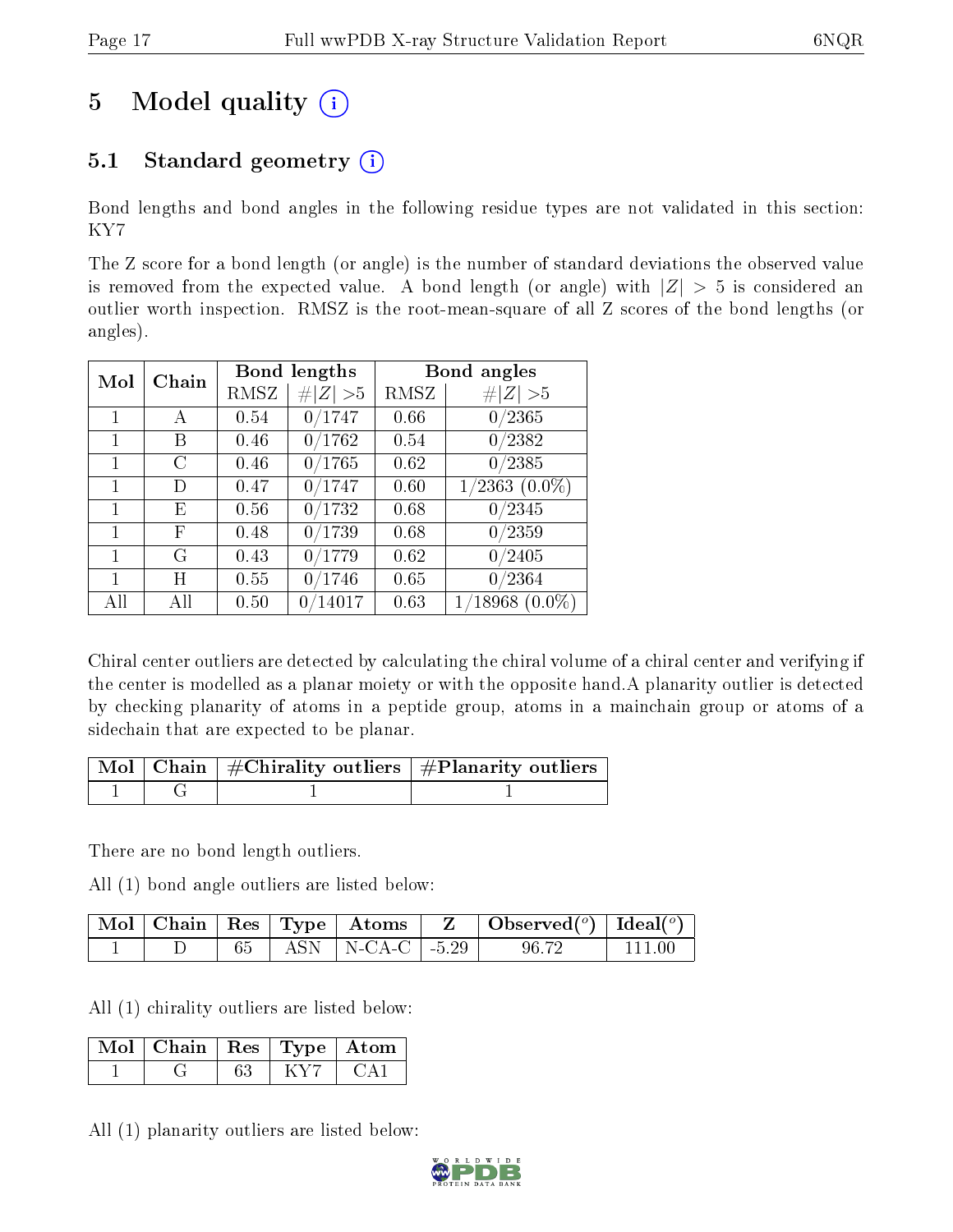|  |  | , Mol $\mid$ Chain $\mid$ Res $\mid$ Type $\mid$ Group $\mid$ |
|--|--|---------------------------------------------------------------|
|  |  | PHE Peptide                                                   |

#### 5.2 Too-close contacts  $(i)$

In the following table, the Non-H and H(model) columns list the number of non-hydrogen atoms and hydrogen atoms in the chain respectively. The H(added) column lists the number of hydrogen atoms added and optimized by MolProbity. The Clashes column lists the number of clashes within the asymmetric unit, whereas Symm-Clashes lists symmetry related clashes.

| Mol | Chain | $Non-H$ | H (model) | H(added) | <b>Clashes</b> | Symm-Clashes |
|-----|-------|---------|-----------|----------|----------------|--------------|
|     | A     | 1725    |           | 1611     | 58             |              |
|     | В     | 1740    |           | 1634     | 52             |              |
|     | C     | 1744    | 0         | 1632     | 86             |              |
|     | D     | 1725    | 0         | 1620     | 55             |              |
|     | Е     | 1711    | 0         | 1574     | 94             |              |
|     | F     | 1717    | 0         | 1577     | 84             |              |
|     | G     | 1758    | 0         | 1636     | 81             |              |
|     | Η     | 1724    | 0         | 1603     | 60             |              |
| All | All   | 13844   | 0         | 12887    | 530            |              |

The all-atom clashscore is defined as the number of clashes found per 1000 atoms (including hydrogen atoms). The all-atom clashscore for this structure is 20.

All (530) close contacts within the same asymmetric unit are listed below, sorted by their clash magnitude.

| $Atom-1$             | $\boldsymbol{\mathrm{Atom}\text{-}2}$ | Interatomic     | Clash          |
|----------------------|---------------------------------------|-----------------|----------------|
|                      |                                       | distance<br>(A) | overlap<br>(A) |
| $1:$ F:5:LYS:N       | $1:$ F:8:MET:HE1                      | 1.25            | 1.43           |
| $1:$ F:63:KY7:OB     | $1:$ F:142:SER:OG                     | 1.54            | 1.24           |
| 1:G:85:GLU:OE1       | 1:G:181:LYS:HD3                       | 1.37            | 1.23           |
| $1:$ F:5:LYS:CA      | $1:$ F:8:MET:HE1                      | 1.69            | 1.21           |
| 1: E: 81: GLN: HG2   | 1: E: 183: VAL: CG2                   | 1.69            | 1.20           |
| 1: D: 55: ASP: OD2   | 1: D: 136: THR: OG1                   | 1.57            | 1.19           |
| $1:$ F:5:LYS:H       | $1:$ F:8:MET:CE                       | 1.56            | 1.18           |
| 1:G:10:ILE:HD11      | 1:G:116:TYR:CE1                       | 1.79            | 1.16           |
| $1:$ F:5:LYS:HB3     | $1:$ F:8:MET:HE3                      | 1.17            | 1.16           |
| $1:$ F:5:LYS:HB3     | $1:$ F:8:MET:CE                       | 1.75            | 1.14           |
| $1:$ F:158:ASN:OD1   | $1:$ F:172:ASP:OD1                    | 1.65            | 1.13           |
| $1:$ F:5:LYS:CB      | $1:$ F:8:MET:CE                       | 2.26            | 1.12           |
| $1:$ H $:$ 63:KY7:OB | 1: H: 142: SER: OG                    | 1.65            | 1.12           |
| 1: A:143:THR:HG23    | 1:A:192:ASP:OD2                       | 1.48            | 1.12           |
| 1: E:81: GLN: HG2    | 1:E:183:VAL:HG23                      | 1.20            | 1.11           |

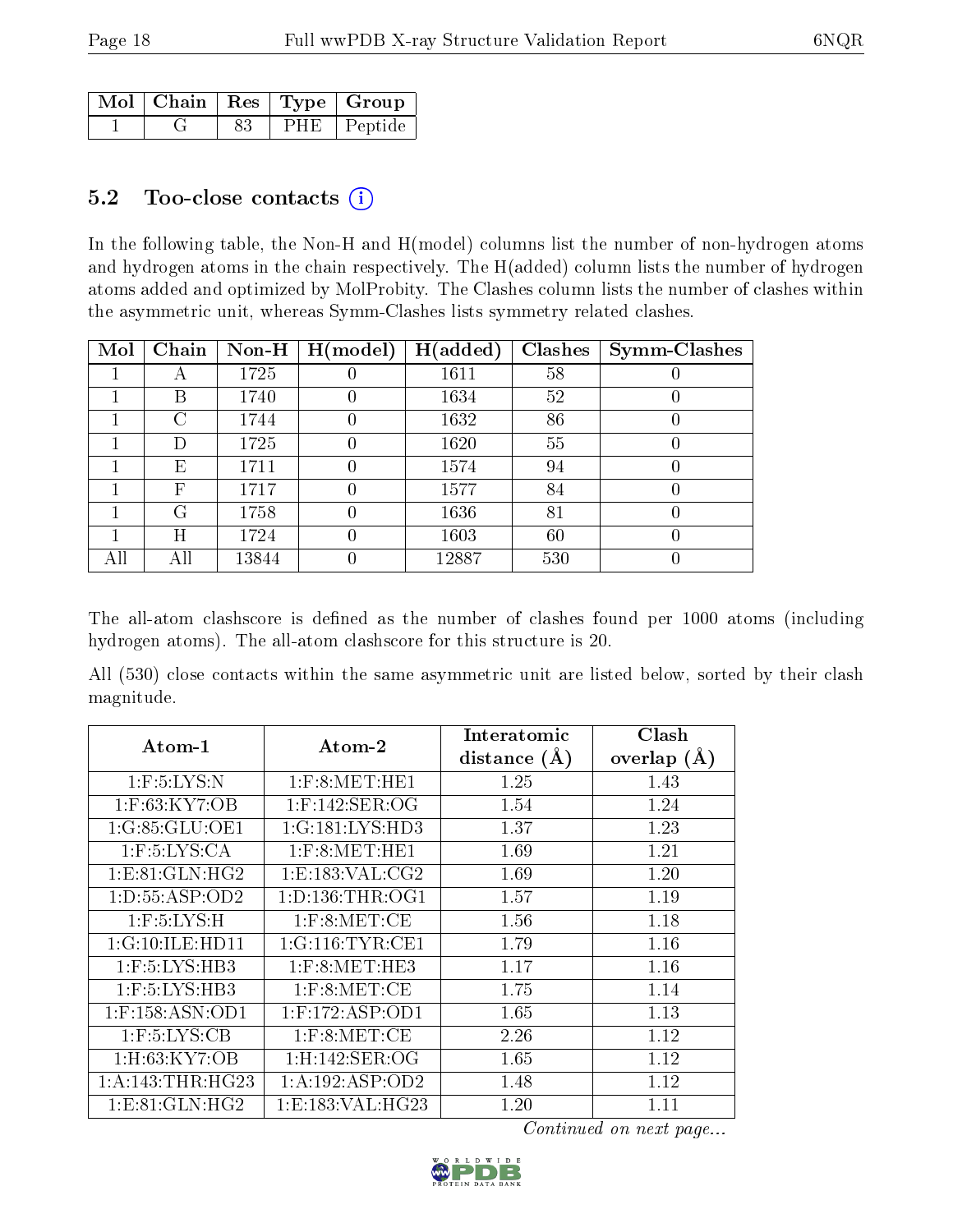| оонынаса јют ртоново раде |                               | Interatomic       | Clash           |
|---------------------------|-------------------------------|-------------------|-----------------|
| Atom-1                    | Atom-2                        | distance $(\AA)$  | overlap $(\AA)$ |
| 1:H:138:LYS:NZ            | 1:H:194:HIS:NE2               | 2.02              | 1.08            |
| $1:$ F:5:LYS:N            | $1:$ F:8:MET:CE               | 2.13              | 1.06            |
| 1:G:127:ALA:O             | 1:G:133:GLN:NE2               | 1.87              | 1.05            |
| 1:B:65:ASN:OD1            | 1: B:87: TYR:OH               | 1.72              | 1.03            |
| 1:C:128:ASN:HA            | 1:C:133:GLN:NE2               | 1.73              | $1.02\,$        |
| 1: E: 201: ASP: OD1       | 1:E:206:ASN:HB2               | 1.61              | 1.01            |
| 1:C:63:KY7:CB1            | 1:C:211:GLU:OE1               | 2.09              | $1.00\,$        |
| $1:$ F:5:LYS:CA           | $1:$ F:8:MET:CE               | 2.39              | 0.99            |
| 1:E:63:KY7:CB2            | 1: E:66: ARG: NH2             | $\overline{2}.26$ | 0.98            |
| 1:G:10:ILE:HD11           | 1:G:116:TYR:CZ                | 2.01              | 0.95            |
| 1:E:10:ILE:HG22           | 1:E:29:GLY:O                  | 1.66              | 0.94            |
| 1: E: 81: GLN: CG         | 1:E:183:VAL:CG2               | 2.48              | 0.91            |
| 1:A:172:ASP:OD1           | 1:A:174:LYS:NZ                | 2.03              | 0.90            |
| 1:C:200:HIS:ND1           | 1:C:204:TYR:CZ                | 2.41              | 0.89            |
| 1:G:85:GLU:OE1            | 1:G:181:LYS:CD                | 2.19              | 0.89            |
| $1:$ H $:66:$ ARG:HH $11$ | 1:H:66:ARG:HG3                | 1.37              | 0.88            |
| 1:D:65:ASN:OD1            | 1: D:87: TYR: OH              | 1.92              | 0.88            |
| 1:F:63:KY7:C2             | $1:$ F:66:ARG:HH $12$         | 1.86              | 0.87            |
| 1:C:200:HIS:CE1           | 1:C:204:TYR:CZ                | 2.63              | 0.86            |
| 1:C:50:LEU:O              | 1:C:134:LYS:NZ                | 2.09              | 0.86            |
| 1:F:97:ASP:OD1            | $1:$ F:169:TYR:OH             | 1.95              | 0.85            |
| $1:$ F:5:LYS:CB           | $1:$ F:8:MET:HE3              | 1.99              | 0.84            |
| 1: E:10: ILE: HG22        | 1: E: 29: GLY: C              | 1.99              | 0.83            |
| 1: E: 81: GLN: CG         | 1:E:183:VAL:HG23              | 2.07              | 0.82            |
| 1:G:86:GLY:C              | 1:G:180:LYS:HD2               | 1.99              | 0.82            |
| 1:C:195:ILE:HD13          | 1:C:211:GLU:HB2               | 1.60              | 0.82            |
| $1:$ F:201:ASP:N          | $1:$ F:201:ASP:OD1            | 2.11              | 0.81            |
| 1:G:133:GLN:HG2           | $1:G:135:A\overline{RG:HH12}$ | 1.43              | 0.81            |
| 1:C:107:ILE:HD13          | 1:C:116:TYR:CD1               | 2.14              | 0.81            |
| 1:D:19:ASN:HD21           | 1:D:125:PHE:H                 | 1.28              | 0.81            |
| 1:B:146:LEU:HB3           | 1:B:153:LEU:HD11              | 1.62              | 0.81            |
| 1: H:201: ASP:OD2         | $1:$ H $:206:$ ASN:N          | 2.14              | 0.80            |
| $1:$ F:5:LYS:H            | $1:$ F:8:MET:HE $1$           | 0.97              | 0.80            |
| 1:E:10:ILE:CG2            | 1:E:29:GLY:N                  | 2.45              | 0.79            |
| 1: E: 158: ASN: ND2       | 1: E: 172: ASP: OD1           | 2.15              | 0.79            |
| 1:C:157:VAL:HG12          | 1:C:173:PHE:HB2               | 1.63              | 0.78            |
| 1:D:203:ASP:OD2           | 1: D: 205: SER: OG            | 2.02              | 0.78            |
| 1:A:201:ASP:OD2           | 1:A:206:ASN:ND2               | 2.14              | 0.78            |
| 1:F:63:KY7:O2             | $1:$ F:66: $ARG:NH1$          | 2.12              | 0.78            |
| 1:G:10:ILE:CD1            | 1:G:116:TYR:CZ                | 2.67              | 0.77            |
| 1:A:52:PHE:HE1            | 1: A: 57: LEU: HD11           | 1.51              | 0.76            |

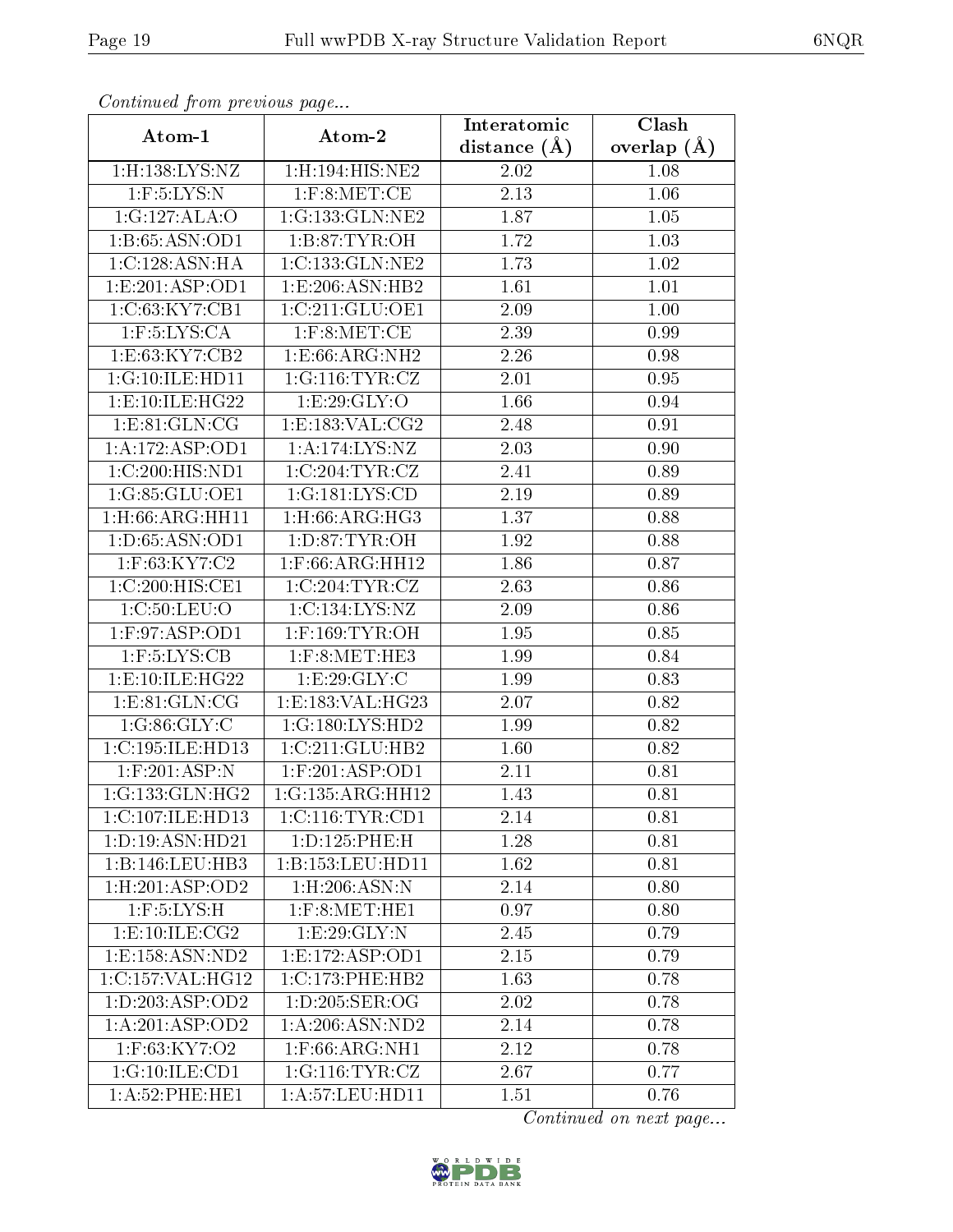| Communica from precious page |                                                    | Interatomic    | Clash         |
|------------------------------|----------------------------------------------------|----------------|---------------|
| Atom-1                       | Atom-2                                             | distance $(A)$ | overlap $(A)$ |
| 1:F:63:KY7:OB                | $1:$ F:142:SER:CB                                  | 2.34           | 0.75          |
| $1:$ F:148:VAL:HG21          | $1:$ F:185:LEU:HD13                                | 1.67           | 0.75          |
| 1:C:8:MET:HE3                | 1:C:114:TYR:CZ                                     | 2.22           | 0.74          |
| 1:C:201:ASP:OD2              | 1:C:201:ASP:N                                      | 2.19           | 0.74          |
| 1: E: 157: VAL:HG12          | 1: E: 173: PHE: HB2                                | 1.69           | 0.74          |
| 1:H:13:ARG:NH1               | 1:H:26:GLU:OE2                                     | 2.21           | 0.73          |
| 1:C:55:ASP:O                 | 1:C:139:TRP:NE1                                    | 2.21           | 0.72          |
| 1:A:127:ALA:O                | 1: A: 133: GLN: NE2                                | 2.23           | 0.72          |
| 1:C:200:HIS:ND1              | 1:C:204:TYR:CE2                                    | 2.57           | 0.72          |
| 1:A:63:KY7:CB1               | 1: A:211: GLU:OE2                                  | 2.38           | 0.72          |
| 1:C:170:ARG:NH1              | 1:C:172:ASP:OD1                                    | 2.22           | 0.72          |
| 1: E:10: ILE: HG22           | 1: E:29: GLY:CA                                    | 2.19           | 0.72          |
| 1:G:83:PHE:CE1               | 1:G:86:GLY:HA2                                     | 2.25           | 0.71          |
| 1: A:145: LYS:O              | 1:A:145:LYS:HG2                                    | 1.89           | 0.71          |
| 1:C:138:LYS:HG2              | 1:C:139:TRP:N                                      | 2.04           | 0.71          |
| 1:G:81:GLN:O                 | 1:G:181:LYS:NZ                                     | 2.17           | 0.71          |
| 1:H:52:PHE:HE1               | 1:H:57:LEU:HD11                                    | 1.55           | 0.70          |
| 1:H:65:ASN:OD1               | 1:H:67:VAL:HB                                      | 1.92           | 0.70          |
| 1: E: 135: ARG: HH22         | $1:$ H $:198:LYS:NZ$                               | 1.89           | 0.70          |
| 1:B:19:ASN:HD21              | 1:B:125:PHE:H                                      | 1.39           | 0.69          |
| 1:C:13:ARG:HD2               | 1:C:26:GLU:HG2                                     | 1.74           | 0.69          |
| 1: E: 157: VAL: CG1          | 1: E: 173: PHE: HB2                                | 2.22           | 0.69          |
| 1:G:86:GLY:O                 | 1:G:180:LYS:HD2                                    | 1.93           | 0.69          |
| $1:$ F:40:MET:O              | $1:$ F:208:ASN:ND2                                 | 2.26           | 0.69          |
| 1:G:65:ASN:O                 | 1:G:66:ARG:NH1                                     | 2.27           | 0.68          |
| 1: A: 11: LYS: HD2           | 1: A:113:CYS:SG                                    | 2.34           | 0.68          |
| 1:B:147:TYR:OH               | 1: E: 170: ARG: NE                                 | 2.25           | 0.68          |
| 1:A:125:PHE:CD1              | 1:A:131:VAL:HG11                                   | 2.29           | 0.68          |
| 1:G:12:LEU:HD13              | 1:G:116:TYR:CD1                                    | 2.29           | 0.68          |
| 1:A:196:GLU:HG3              | 1:A:198:LYS:HE2                                    | 1.76           | 0.67          |
| $1:$ F:44:VAL:HG21           | 1:F:50:LEU:HD11                                    | 1.74           | 0.67          |
| 1: E: 81: GLN: HG2           | $1: E: 183: V\overline{\mathrm{AL}:H\mathrm{G}21}$ | 1.72           | 0.67          |
| 1:A:106:ASP:OD2              | 1: A: 180: LYS: NZ                                 | 2.27           | 0.67          |
| 1: D: 133: GLN: OE1          | 1: D: 135: ARG: NH2                                | 2.28           | 0.67          |
| 1:E:152:VAL:HG12             | 1:E:153:EEU:N                                      | 2.10           | 0.67          |
| 1:C:10:ILE:N                 | 1:C:29:GLY:O                                       | 2.28           | 0.67          |
| 1: A:65: ASN:ND2             | 1:A:107:ILE:HD13                                   | 2.10           | 0.67          |
| 1: D: 55: ASP: OD2           | 1: D: 136: THR: CB                                 | 2.41           | 0.66          |
| 1:G:94:ASN:OD1               | 1:G:100:ILE:HD11                                   | 1.95           | 0.66          |
| 1:G:128:ASN:HA               | 1:G:133:GLN:NE2                                    | 2.11           | 0.66          |
| $1:C:227:LE\overline{U:HB3}$ | $1: D: 167: \overline{GLY:HA3}$                    | 1.76           | 0.66          |

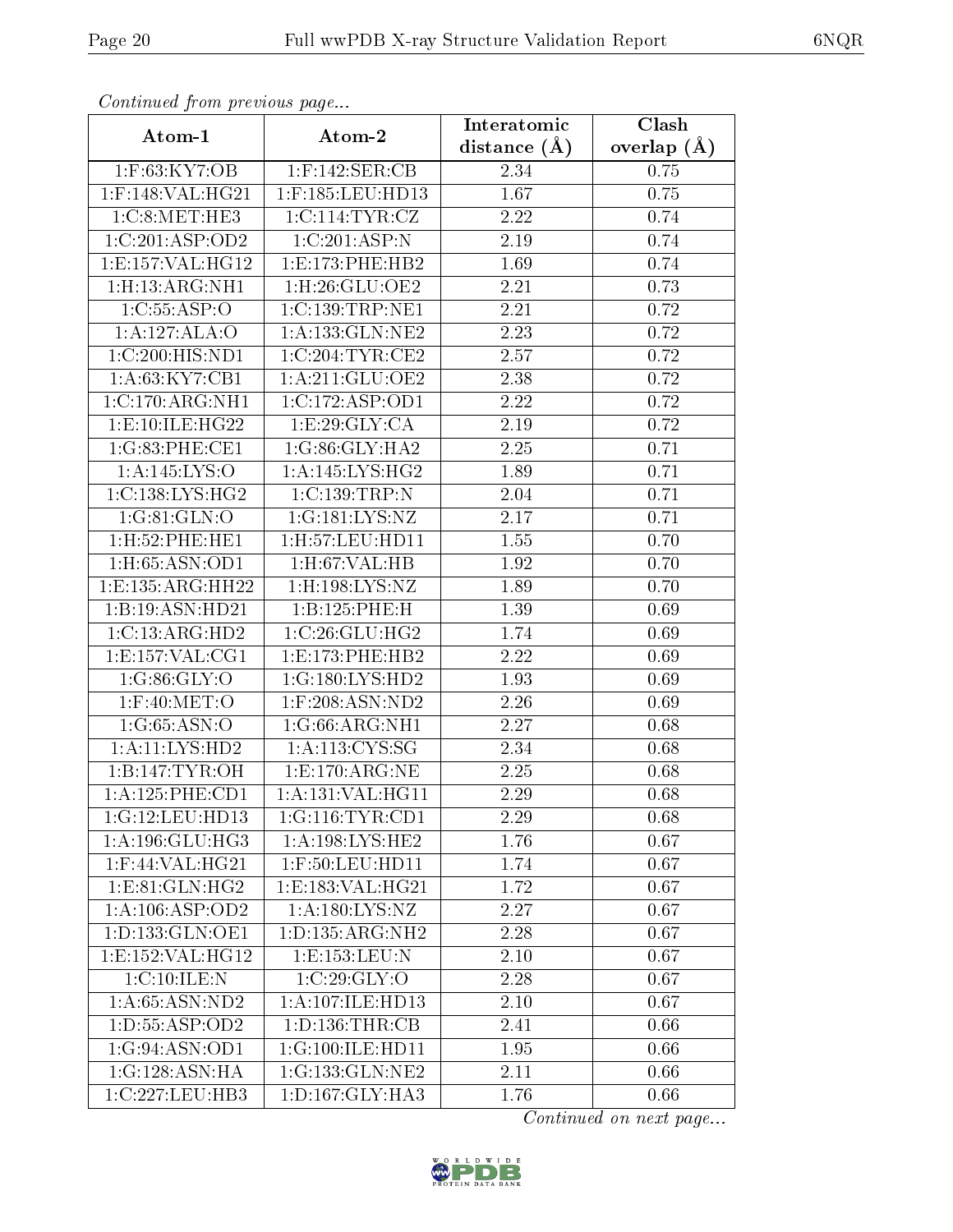| Commaca jibin previous page    |                               | Interatomic       | Clash         |
|--------------------------------|-------------------------------|-------------------|---------------|
| Atom-1                         | Atom-2                        | distance $(A)$    | overlap $(A)$ |
| 1:E:42:LEU:HD22                | 1: E:61: PHE:CE1              | 2.31              | 0.65          |
| $1:$ F:55:ASP:O                | $1:$ F:139:TRP:NE1            | 2.27              | 0.65          |
| 1:C:125:PHE:CD1                | 1:C:131:VAL:HG11              | 2.31              | 0.65          |
| 1:C:52:PHE:HE1                 | 1:C:57:LEU:HD11               | 1.61              | 0.65          |
| 1:E:10:ILE:HD11                | 1: E: 116: TYR: CZ            | 2.31              | 0.65          |
| 1:G:67:VAL:HG12                | 1:G:79:PHE:HB3                | 1.78              | 0.65          |
| 1:C:63:KY7:C2                  | 1:C:66:ARG:HH12               | 2.10              | 0.65          |
| 1: D:26: GLU:HB2               | 1: D: 45: LYS: HE3            | 1.79              | 0.65          |
| $1:$ F:5:LYS:C                 | $1:$ F:8:MET:HE $1$           | 2.15              | 0.64          |
| 1:G:157:VAL:HG12               | 1:G:173:PHE:HB2               | 1.79              | 0.64          |
| $1:$ F:148:VAL:CG2             | 1:F:185:LEU:HD13              | 2.27              | 0.64          |
| 1:E:10:ILE:CG2                 | 1:E:29:GLY:CA                 | 2.74              | 0.64          |
| 1: E: 10: ILE: CG2             | 1:E:29:GLY:H                  | 2.11              | 0.64          |
| 1:G:49:PRO:HB3                 | 1:G:203:ASP:OD1               | 1.98              | 0.64          |
| 1:E:55:ASP:O                   | 1:E:139:TRP:NE1               | 2.24              | 0.64          |
| 1:G:94:ASN:OD1                 | 1:G:100:ILE:CD1               | 2.46              | 0.64          |
| 1:C:18:VAL:O                   | 1:C:21:HIS:HB2                | 1.98              | 0.63          |
| 1: E:10: ILE: HG <sub>23</sub> | 1:E:29:GLY:N                  | 2.14              | 0.63          |
| 1:G:12:LEU:HD13                | 1:G:116:TYR:HD1               | 1.63              | 0.63          |
| 1:E:152:VAL:HG12               | 1: E: 177: TYR: O             | 1.98              | 0.63          |
| 1:C:128:ASN:HA                 | 1:C:133:GLN:CD                | 2.19              | 0.63          |
| 1:G:66:ARG:HB3                 | 1:G:79:PHE:CE1                | 2.34              | 0.62          |
| 1:C:128:ASN:CA                 | 1:C:133:GLN:NE2               | 2.56              | 0.62          |
| 1:C:200:HIS:CE1                | 1:C:204:TYR:OH                | $\overline{2.52}$ | 0.62          |
| 1:D:63:KY7:OA                  | 1:D:157:VAL:HG11              | 1.99              | 0.62          |
| 1:H:201:ASP:O                  | $1:$ H $:203:$ ASP $:$ N      | $\overline{2}.31$ | 0.62          |
| 1:H:17:ALA:HA                  | 1:H:21:HIS:O                  | 2.00              | 0.62          |
| 1: E:10: ILE: HG22             | 1:E:29:GLY:N                  | 2.13              | 0.62          |
| $1:$ F:149:ARG:NH1             | 1:G:96:GLU:OE2                | 2.30              | 0.62          |
| 1:A:170:ARG:NH2                | 1: D: 174: LYS: HE3           | 2.16              | 0.61          |
| 1: E:81: GLN:CD                | 1:E:183:VAL:HG22              | 2.20              | 0.61          |
| $1:$ H $:58:$ THR $:$ H $G23$  | 1:H:209:LEU:HD11              | 1.82              | 0.61          |
| 1: E:60: VAL:HG13              | 1: E:89: TRP: HH2             | 1.66              | 0.60          |
| $1:$ H $:138:LYS:NZ$           | $1:$ H $:194:$ HIS $:$ CD $2$ | 2.70              | 0.60          |
| 1:G:129:GLY:O                  | 1:G:133:GLN:HB2               | 2.02              | 0.60          |
| 1:A:170:ARG:NH1                | 1: D: 147: TYR: OH            | 2.34              | 0.60          |
| 1:B:65:ASN:OD1                 | 1: B:87: TYR: CZ              | 2.52              | 0.60          |
| 1:D:17:ALA:HA                  | 1: D:21: HIS:O                | 2.01              | 0.60          |
| 1:G:197:ILE:HG13               | 1:G:209:LEU:HD13              | 1.83              | 0.60          |
| $1:$ F:5:LYS:CB                | $1:$ F:8:MET:HE2              | 2.28              | 0.60          |
| 1:F:195:ILE:HD12               | $1:$ F:210:HIS:O              | 2.02              | 0.60          |

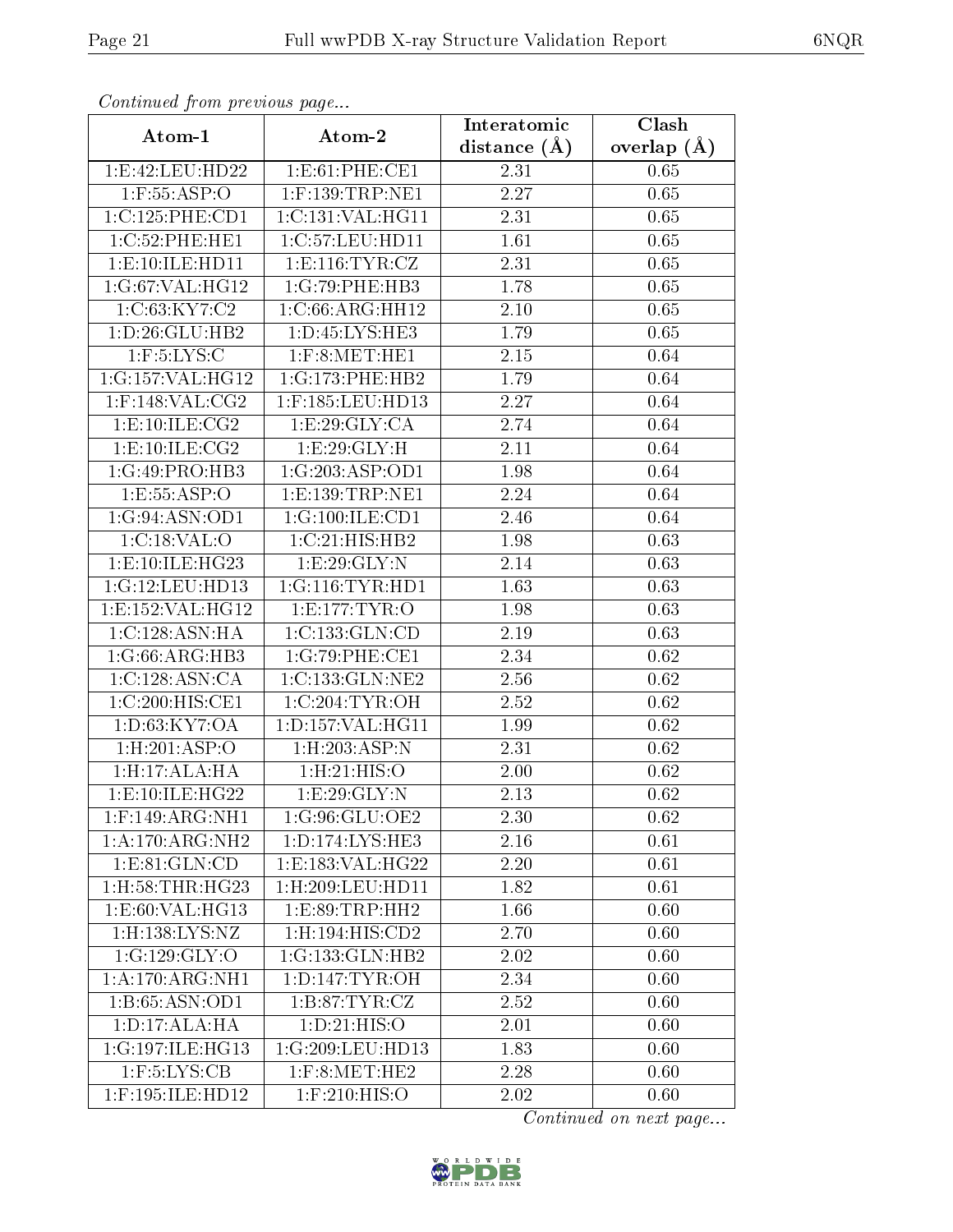| Communa from previous page |                              | Interatomic    | Clash           |
|----------------------------|------------------------------|----------------|-----------------|
| Atom-1                     | Atom-2                       | distance $(A)$ | overlap $(\AA)$ |
| 1:A:141:PRO:O              | 1: D: 190: PHE: HZ           | 1.84           | 0.59            |
| 1:C:4:ILE:HD13             | 1:C:80:LYS:HG2               | 1.83           | 0.59            |
| 1: E: 125: PHE: CD1        | 1: E: 131: VAL: HG11         | 2.37           | 0.59            |
| 1: E:40: MET:SD            | 1: E: 42: LEU: HD11          | 2.40           | 0.59            |
| 1:B:145:LYS:HD2            | 1:E:158:ASN:O                | $2.02\,$       | 0.59            |
| 1:C:8:NET:HE3              | 1:C:114:TYR:CE2              | 2.37           | 0.59            |
| 1:E:138:LYS:NZ             | 1:E:139:TRP:O                | 2.35           | 0.59            |
| 1: A:15: GLU:O             | 1: A:119: ARG:HD2            | 2.03           | 0.59            |
| 1:F:39:SER:HB2             | 1:F:209:LEU:O                | 2.02           | 0.59            |
| 1:C:195:ILE:HG13           | 1:C:209:LEU:HD11             | 1.84           | 0.59            |
| 1:F:24:ALA:HB3             | $1:$ F:46:GLU:HB2            | 1.84           | 0.59            |
| 1:B:182:VAL:HG22           | 1:C:184:GLN:HG3              | 1.85           | 0.59            |
| 1: D: 55: ASP: O           | 1:D:139:TRP:NE1              | 2.32           | 0.59            |
| 1:G:133:GLN:HG2            | 1:G:135:ARG:NH1              | 2.15           | 0.59            |
| 1:E:107:ILE:HD12           | 1: E: 116: TYR: HE1          | 1.68           | 0.58            |
| 1:H:66:ARG:NH1             | $1:$ H $:66:$ ARG $:$ H $G3$ | 2.12           | 0.58            |
| 1:C:107:ILE:HD13           | 1:C:116:TYR:CE1              | 2.38           | 0.58            |
| 1:C:129:GLY:O              | 1:C:133:GLN:CG               | 2.51           | 0.58            |
| 1:C:163:LEU:HD21           | 1:C:169:TYR:HB2              | 1.85           | 0.58            |
| 1:D:203:ASP:OD2            | 1: D: 205: SER: CB           | 2.50           | 0.58            |
| 1: A:200: HIS: CD2         | 1: A:204:TYR:CZ              | 2.91           | 0.58            |
| 1: E:81: GLN:CD            | 1:E:183:VAL:CG2              | 2.72           | 0.58            |
| $1:$ F:5:LYS:H             | $1:$ F:8:MET:HE2             | 1.62           | 0.58            |
| 1:A:66:ARG:CZ              | 1: A:66: ARG: HA             | 2.33           | 0.58            |
| $1:$ F:50:LEU:HD12         | $1:$ F:50:LEU:H              | 1.68           | 0.58            |
| $1:$ F:143:THR:HG21        | 1:G:143:THR:HG21             | 1.85           | 0.58            |
| 1: D: 91: ARG: HD3         | 1: D: 175: THR: OG1          | 2.04           | 0.57            |
| 1:C:199:SER:OG             | 1:C:208:ASN:CB               | 2.52           | 0.57            |
| 1: A: 55: ASP:O            | 1: A: 139: TRP: NE1          | 2.34           | 0.57            |
| 1:B:37:LYS:HG3             | 1:B:212:HIS:ND1              | 2.19           | 0.57            |
| 1:C:138:LYS:CG             | 1:C:139:TRP:N                | 2.67           | 0.57            |
| 1:B:38:GLN:OE1             | 1:B:211:GLU:HB3              | 2.04           | 0.57            |
| 1:A:173:PHE:HD2            | 1:A:173:PHE:N                | 2.03           | 0.57            |
| 1:B:60:VAL:HG13            | 1:B:89:TRP:HH2               | 1.70           | 0.57            |
| 1:E:59:THR:HG22            | 1:E:63:KY7:CD2               | 2.35           | 0.57            |
| 1:B:65:ASN:C               | 1:B:67:VAL:H                 | 2.07           | 0.56            |
| 1:H:14:MET:SD              | 1:H:57:LEU:HD22              | 2.45           | 0.56            |
| 1: A:31: GLY: HA3          | 1: A:68:PHE:HE2              | 1.70           | 0.56            |
| 1:C:41:ASP:OD2             | 1:C:208:ASN:ND2              | 2.38           | 0.56            |
| 1: E: 152: VAL: CG1        | 1: E: 177: TYR: O            | 2.53           | 0.56            |
| $1:$ F:12:LEU:HD21         | $1:$ F:40:MET:SD             | 2.45           | 0.56            |

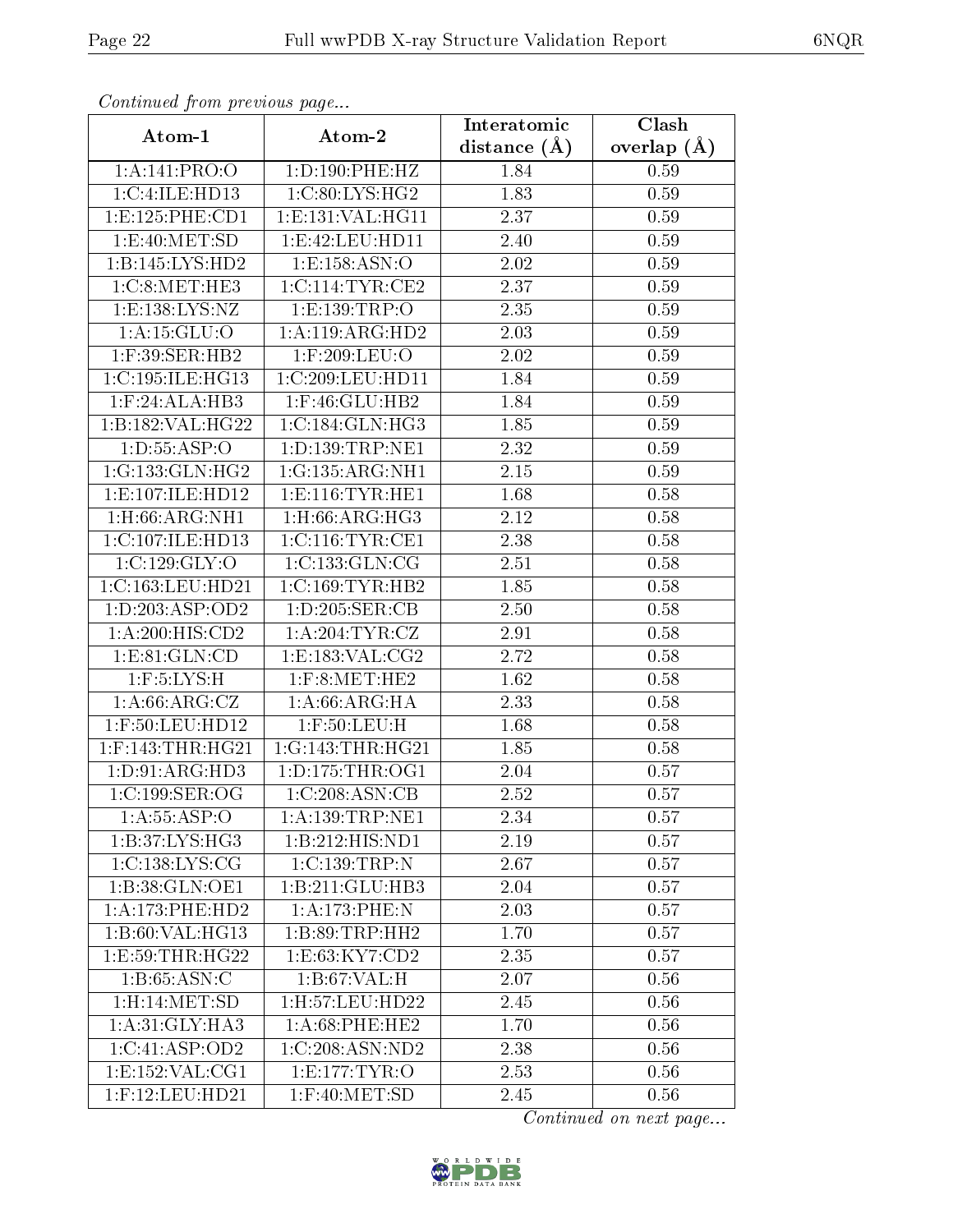| Continuation provided page |                       | Interatomic    | Clash           |
|----------------------------|-----------------------|----------------|-----------------|
| Atom-1                     | Atom-2                | distance $(A)$ | overlap $(\AA)$ |
| 1:C:65:ASN:HA              | 1: C:87: TYR: HH      | 1.71           | 0.56            |
| 1: E:38: GLN: NE2          | 1: E: 211: GLU: HB3   | 2.21           | 0.56            |
| 1:G:13:ARG:NH2             | 1:G:15:GLU:OE2        | 2.38           | 0.56            |
| 1:G:55:ASP:O               | 1:G:139:TRP:NE1       | 2.36           | 0.56            |
| 1:B:181:LYS:HG2            | 1:B:182:VAL:N         | 2.20           | 0.56            |
| 1: D: 33: PRO: HB3         | 1: D:67: VAL:HG12     | 1.88           | 0.56            |
| 1: E: 201: ASP: OD1        | 1: E: 206: ASN: CB    | 2.45           | 0.56            |
| 1:C:65:ASN:HA              | 1:C:87:TYR:OH         | 2.06           | 0.55            |
| 1:A:174:LYS:O              | 1: E: 124: ASN: ND2   | 2.39           | 0.55            |
| 1: E: 119: ARG: HD3        | 1:E:120:PHE:N         | 2.22           | 0.55            |
| 1: A:173: PHE:CD2          | 1:A:173:PHE:N         | 2.74           | 0.55            |
| 1: B:85: GLU:N             | 1:B:85:GLU:OE1        | 2.39           | 0.55            |
| 1: D: 32: LYS: HD3         | 1:D:35:GLU:OE2        | 2.06           | 0.55            |
| 1:G:86:GLY:C               | 1:G:180:LYS:CD        | 2.73           | 0.55            |
| 1:E:158:ASN:CG             | 1:E:172:ASP:OD1       | 2.45           | 0.55            |
| $1:$ F:158:ASN:CG          | $1:$ F:172:ASP:OD1    | 2.40           | 0.55            |
| 1:G:192:ASP:OD1            | 1:G:216:HIS:NE2       | 2.33           | 0.55            |
| 1: A:65: ASN:O             | 1: A:66: ARG: NH1     | 2.39           | 0.55            |
| 1:C:158:ASN:OD1            | 1:C:170:ARG:NH1       | 2.39           | 0.55            |
| $1:$ H:195:ILE:HD $12$     | $1:$ H $:210:$ HIS:O  | 2.07           | 0.55            |
| $1:$ F:5:LYS:O             | $1:$ F:8:MET:CE       | 2.55           | 0.55            |
| 1: A:31: GLY: HA3          | $1: A:68:$ PHE: $CE2$ | 2.41           | 0.55            |
| 1:C:107:ILE:CD1            | 1:C:116:TYR:CE1       | 2.91           | 0.54            |
| 1: E: 15: GLU: O           | 1: E: 119: ARG: HA    | 2.07           | 0.54            |
| $1:$ F:149:ARG:HH12        | 1:G:96:GLU:CD         | 2.08           | 0.54            |
| 1:E:196:GLU:O              | 1: E: 209: LEU: HD12  | 2.07           | 0.54            |
| 1:B:195:ILE:HD11           | 1:B:209:LEU:HD21      | 1.89           | 0.54            |
| 1:G:66:ARG:HB3             | 1:G:79:PHE:CD1        | 2.42           | 0.54            |
| 1:C:159:THR:O              | 1:C:170:ARG:HD2       | 2.08           | 0.54            |
| 1:C:195:ILE:HD12           | 1:C:210:HIS:O         | 2.08           | 0.54            |
| 1: E:66: ARG: HG2          | 1:E:66:ARG:NH1        | 2.21           | 0.54            |
| 1:H:15:GLU:O               | 1:H:119:ARG:HD2       | 2.07           | 0.54            |
| 1:B:104:THR:HG22           | 1:B:119:ARG:HB3       | 1.90           | 0.53            |
| 1:B:55:ASP:O               | 1:B:139:TRP:NE1       | 2.34           | 0.53            |
| 1: A:14: MET:SD            | 1: A:57:LEU:HD23      | 2.49           | 0.53            |
| 1: A:60: VAL: HG13         | 1: A:89:TRP:HH2       | 1.74           | 0.53            |
| 1:B:182:VAL:HG11           | 1:C:81:GLN:OE1        | 2.09           | 0.53            |
| 1:G:195:ILE:HD11           | 1:G:209:LEU:HD21      | 1.90           | 0.53            |
| 1: F: 7: ASP: OD2          | $1:$ F:32:LYS:HE2     | 2.09           | 0.53            |
| 1:C:65:ASN:HD22            | 1:C:68:PHE:HE2        | 1.56           | 0.53            |
| 1: E: 107: ILE: HD12       | 1: E: 116: TYR: CE1   | 2.43           | 0.53            |

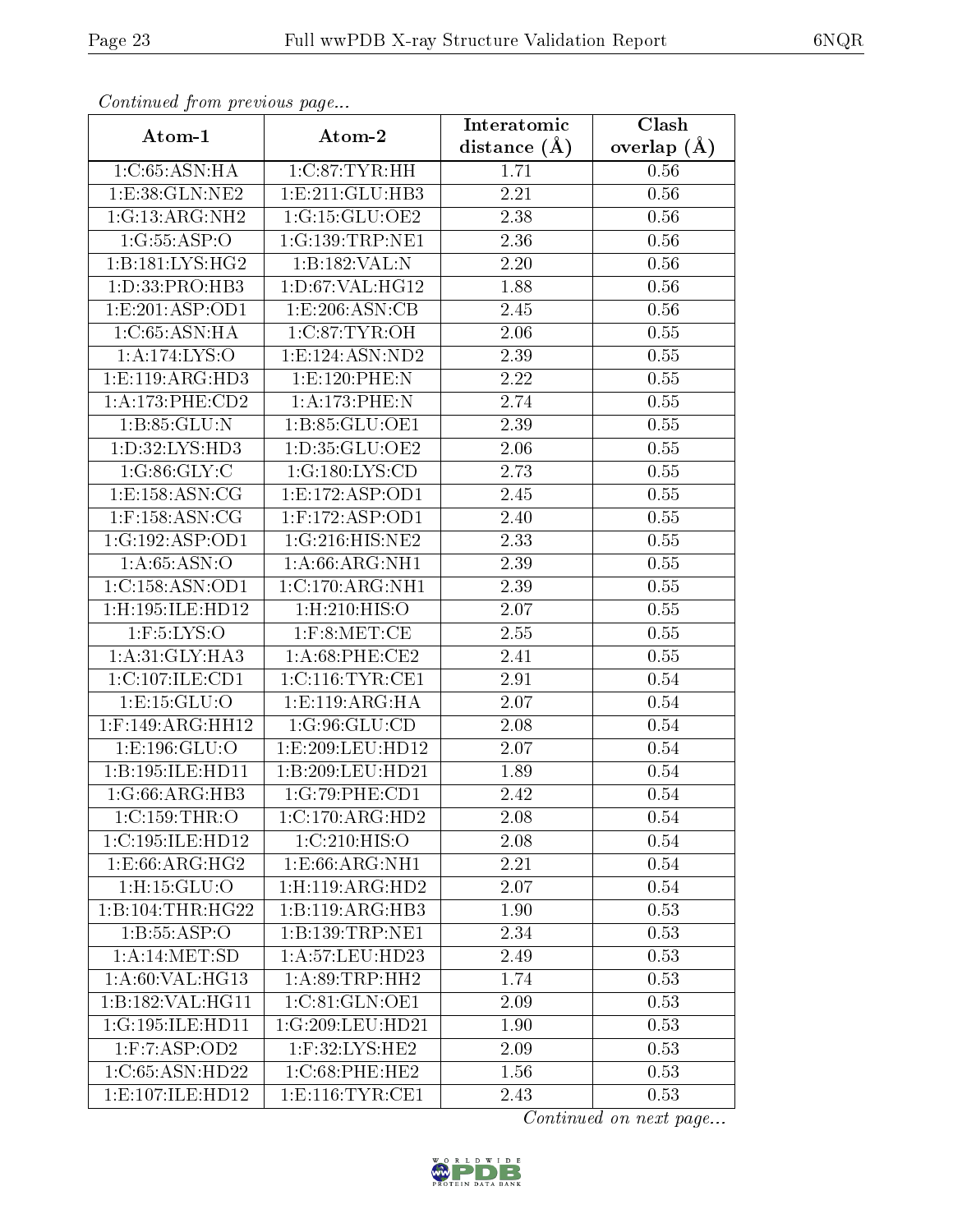| Continuea from previous page |                               | Interatomic       | Clash           |  |
|------------------------------|-------------------------------|-------------------|-----------------|--|
| Atom-1                       | Atom-2                        | distance $(A)$    | overlap $(\AA)$ |  |
| $1:$ F:14:MET:N              | $1:$ F:25:ILE:O               | 2.29              | 0.53            |  |
| 1:C:112:ASP:N                | 1:C:112:ASP:OD1               | $\overline{2.37}$ | 0.53            |  |
| 1:C:129:GLY:O                | 1:C:133:GLN:HG3               | $2.08\,$          | 0.53            |  |
| 1: E: 152: VAL:HG12          | 1:E:153:EU:H                  | 1.73              | 0.53            |  |
| 1:G:16:GLY:HA2               | 1:G:119:ARG:CZ                | 2.39              | 0.53            |  |
| 1:B:65:ASN:ND2               | 1:B:67:VAL:HB                 | 2.24              | 0.52            |  |
| 1:C:199:SER:OG               | 1:C:208:ASN:HB2               | 2.09              | $0.52\,$        |  |
| 1:G:66:ARG:HA                | 1:G:66:ARG:HH11               | 1.74              | 0.52            |  |
| 1: H: 65: ASN: C             | 1: H:67: VAL:H                | 2.12              | 0.52            |  |
| 1:C:200:HIS:HA               | 1:C:206:ASN:O                 | 2.10              | 0.52            |  |
| 1:F:63:KY7:CD2               | 1:F:63:KY7:N2                 | 2.73              | 0.52            |  |
| 1:C:168:HIS:O                | 1:H:149:ARG:NH2               | 2.42              | 0.52            |  |
| 1:A:34:PHE:O                 | 1:A:70:LYS:HG3                | 2.09              | $0.52\,$        |  |
| $1:$ F:12:LEU:HB3            | $1:$ F:116:TYR:HB2            | 1.91              | 0.52            |  |
| $1:$ F:5:LYS:C               | $1:$ F:8:MET:CE               | 2.74              | 0.52            |  |
| 1: D: 198: LYS: HE2          | 1: D:210:HIS:CG               | 2.44              | 0.52            |  |
| 1:E:12:LEU:CB                | 1: E: 116: TYR: HB2           | 2.40              | 0.52            |  |
| 1:H:144:GLU:HA               | 1:H:157:VAL:HG22              | 1.91              | 0.52            |  |
| 1:E:63:KY7:CA3               | 1: E:63: KY7:N                | 2.73              | 0.51            |  |
| 1:G:86:GLY:O                 | 1:G:180:LYS:CD                | 2.56              | 0.51            |  |
| 1:H:63:KY7:CD2               | 1:H:63:KY7:N2                 | 2.73              | 0.51            |  |
| 1:C:72:PRO:HD2               | 1:C:75:ILE:HD12               | 1.92              | 0.51            |  |
| 1:A:63:KY7:CA3               | 1: A:63:KY7:N                 | 2.73              | 0.51            |  |
| 1:A:90:GLU:OE1               | 1: E: 19: ASN: HA             | 2.09              | 0.51            |  |
| 1:B:219:LEU:HG               | 1:E:192:ASP:HB3               | 1.91              | 0.51            |  |
| 1:F:157:VAL:HG12             | $1:$ F:173:PHE:HB2            | 1.93              | 0.51            |  |
| $1:$ F:60:VAL:O              | $1:$ F:60:VAL:HG $12$         | 2.10              | 0.51            |  |
| 1: A:85: GLU:CD              | 1: A: 181: LYS: HD3           | 2.31              | 0.51            |  |
| 1:D:63:KY7:OH                | 1:D:63:KY7:OB                 | 2.28              | 0.51            |  |
| 1:C:120:PHE:CD1              | 1:C:120:PHE:C                 | 2.84              | 0.51            |  |
| 1: E: 192: ASP: OD2          | $1: E:216:HI\overline{S:NE2}$ | 2.39              | 0.51            |  |
| 1:G:66:ARG:CG                | 1:G:79:PHE:CE1                | 2.94              | 0.51            |  |
| 1:C:199:SER:OG               | 1:C:208:ASN:HB3               | 2.11              | 0.51            |  |
| $1:$ F:59:THR:O              | 1:F:63:KY7:N2                 | 2.44              | 0.51            |  |
| 1:B:63:KY7:CD2               | 1:B:63:KY7:N2                 | 2.73              | 0.51            |  |
| 1:F:75:ILE:HG21              | 1:F:189:HIS:CD2               | 2.45              | 0.51            |  |
| 1:G:12:LEU:HD23              | 1:G:42:LEU:HD21               | 1.92              | 0.51            |  |
| 1:H:63:KY7:OA                | 1: H: 173: PHE: CD1           | 2.63              | 0.51            |  |
| 1: D:66: ARG:HD2             | 1:D:191:VAL:HG11              | 1.92              | 0.50            |  |
| 1:C:63:KY7:N2                | 1:C:63:KY7:CD2                | 2.73              | 0.50            |  |
| $1:$ F:5:LYS:O               | $1:$ F:8:MET:HE $1$           | 2.10              | 0.50            |  |

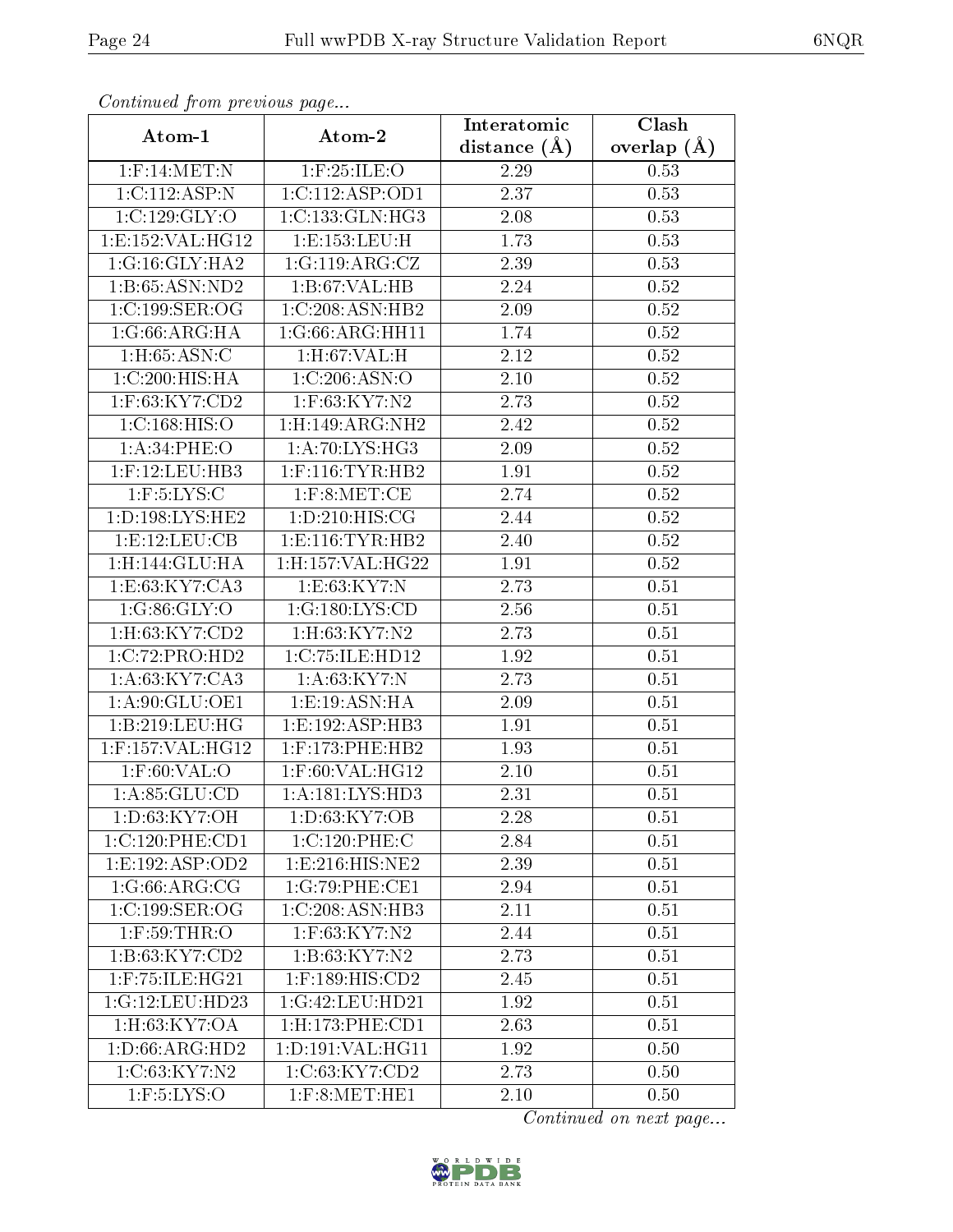| Continuea from previous page |                          | Interatomic       | $\overline{\text{Clash}}$ |  |  |
|------------------------------|--------------------------|-------------------|---------------------------|--|--|
| Atom-1                       | Atom-2                   | distance $(A)$    | overlap $(A)$             |  |  |
| 1:H:63:KY7:OA                | 1:H:173:PHE:CE1          | 2.64              | 0.50                      |  |  |
| 1: A.90: GLU:O               | 1: A:175:THR:HA          | $2.10\,$          | 0.50                      |  |  |
| 1:E:135:ARG:HH22             | $1:$ H:198:LYS:HZ3       | 1.57              | 0.50                      |  |  |
| $1:$ F:82:SER:O              | $1:$ F:86:GLY:N          | 2.30              | 0.50                      |  |  |
| 1:E:10:ILE:HG22              | 1:E:29:GLY:H             | 1.73              | 0.50                      |  |  |
| 1: H: 65: ASN: C             | $1:$ H $:$ 67:VAL $:$ N  | 2.64              | 0.50                      |  |  |
| 1:A:148:VAL:HG21             | 1: A: 185: LEU: HB3      | 1.94              | 0.50                      |  |  |
| 1:G:138:LYS:HE2              | 1:G:139:TRP:O            | 2.11              | 0.50                      |  |  |
| 1:C:160:ALA:HB2              | 1:C:170:ARG:HD2          | 1.93              | 0.49                      |  |  |
| $1:$ H $:138:LYS:$ HZ $1$    | 1:H:194:HIS:CD2          | 2.24              | 0.49                      |  |  |
| 1:A:77:ASP:O                 | 1: A:81: GLN: HG2        | 2.12              | 0.49                      |  |  |
| 1:B:55:ASP:OD2               | 1: B: 136: THR: OG1      | 2.26              | 0.49                      |  |  |
| 1: C:16: GLY: HA2            | 1:C:119:ARG:CZ           | 2.43              | 0.49                      |  |  |
| 1:A:141:PRO:O                | 1: D: 190: PHE: CZ       | 2.64              | 0.49                      |  |  |
| 1:H:212:HIS:NE2              | 1:H:214:GLU:OE2          | 2.43              | 0.49                      |  |  |
| 1:B:129:GLY:O                | 1: B: 133: GLN: HG3      | 2.12              | 0.49                      |  |  |
| $1:$ F:59:THR:O              | 1:F:63:KY7:C1            | 2.61              | 0.49                      |  |  |
| 1: D:82: SER:O               | 1: D:86: GLY:N           | 2.33              | 0.49                      |  |  |
| 1:G:42:LEU:HD22              | 1:G:61:PHE:CE1           | $\overline{2.46}$ | 0.49                      |  |  |
| 1: E:10: ILE: HG23           | 1: E: 29: GLY: H         | 1.76              | 0.49                      |  |  |
| 1:E:34:PHE:O                 | 1: E: 70: LYS: HG3       | 2.12              | 0.49                      |  |  |
| 1:G:65:ASN:OD1               | 1:G:107:ILE:HD13         | 2.12              | 0.49                      |  |  |
| $1:$ F:133:GLN:HB2           | $1:$ F:135:ARG:HD2       | 1.95              | 0.49                      |  |  |
| 1:G:133:GLN:CG               | 1:G:135:ARG:NH1          | 2.75              | 0.49                      |  |  |
| 1:G:87:TYR:N                 | 1:G:180:LYS:HD2          | 2.27              | 0.49                      |  |  |
| 1:H:63:KY7:OB                | 1:H:142:SER:CB           | 2.58              | 0.49                      |  |  |
| 1:B:192:ASP:HB2              | 1: E: 219: LEU: HD13     | 1.95              | 0.48                      |  |  |
| 1:B:60:VAL:HG21              | 1:B:120:PHE:CD1          | 2.47              | 0.48                      |  |  |
| 1:E:152:VAL:HG11             | 1: E: 178: LYS: HB3      | 1.95              | 0.48                      |  |  |
| 1:C:24:ALA:HB3               | 1: C:46: GLU:HG3         | 1.93              | 0.48                      |  |  |
| 1: D: 72: PRO: HD2           | 1: D: 75: ILE: HD12      | 1.95              | 0.48                      |  |  |
| 1: E: 54: TYR: CE2           | 1: E:207: VAL:HG21       | 2.48              | 0.48                      |  |  |
| 1:G:94:ASN:HA                | 1:G:100:ILE:HD13         | 1.96              | 0.48                      |  |  |
| $1:$ H:65:ASN:HA             | 1: H:87: TYR:OH          | 2.13              | 0.48                      |  |  |
| 1:B:147:TYR:HB3              | 1:B:188:TYR:CD2          | 2.48              | 0.48                      |  |  |
| 1:B:50:LEU:O                 | 1:B:134:LYS:NZ           | 2.30              | 0.48                      |  |  |
| $1:$ F: $21:$ HIS:NE2        | $1:$ F:51:PRO:HG3        | 2.28              | 0.48                      |  |  |
| 1:G:77:ASP:O                 | 1:G:81:GLN:HG2           | 2.14              | 0.48                      |  |  |
| $1:$ H:138:LYS:HG2           | $1:$ H $:139:$ TRP $:$ N | 2.28              | 0.48                      |  |  |
| 1:H:19:ASN:OD1               | 1:H:125:PHE:HB2          | 2.13              | 0.48                      |  |  |
| 1: E:66: ARG: HG2            | 1: E:66: ARG: HH11       | 1.77              | 0.48                      |  |  |

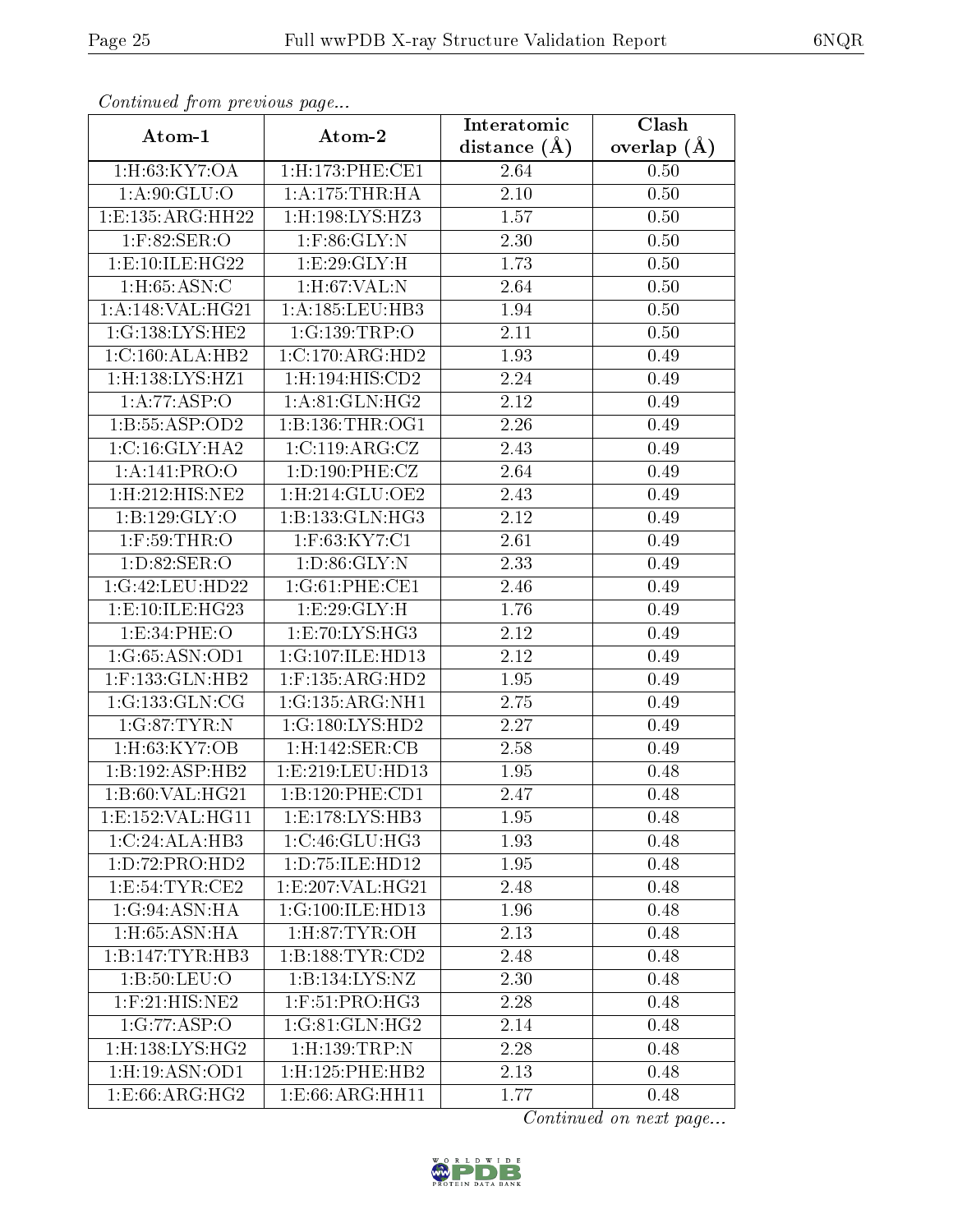| Continuea from previous page |                              | Interatomic       | Clash         |  |
|------------------------------|------------------------------|-------------------|---------------|--|
| Atom-1                       | Atom-2                       | distance $(\AA)$  | overlap $(A)$ |  |
| 1:G:10:ILE:HD12              | 1:G:116:TYR:OH               | 2.13              | 0.48          |  |
| 1:C:99:GLY:HA3               | 1:C:125:PHE:CE1              | 2.48              | 0.48          |  |
| 1:E:59:THR:HG22              | 1:E:63:KY7:CE2               | 2.43              | 0.48          |  |
| 1:H:52:PHE:CE1               | 1:H:57:LEU:HD11              | 2.44              | 0.48          |  |
| 1:A:99:GLY:HA3               | 1: A:125:PHE:CE1             | 2.49              | 0.48          |  |
| 1:C:158:ASN:O                | 1:H:145:LYS:HD3              | 2.13              | 0.48          |  |
| $1:$ F:163:LEU:HD21          | $1:$ F:169:TYR:HB2           | 1.96              | 0.48          |  |
| $1:$ F:142:SER:OG            | 1:F:193:HIS:HB2              | $\overline{2.14}$ | 0.48          |  |
| 1: D: 170: ARG: HE           | 1: D: 170: ARG: HB2          | 1.48              | 0.47          |  |
| $1:$ F:16:GLY:HA2            | $1:$ F:119:ARG:CZ            | 2.44              | 0.47          |  |
| 1: D: 192: ASP: OD2          | 1: D: 216: HIS: NE2          | 2.39              | 0.47          |  |
| 1: D: 202: LYS: C            | 1: D:204: TYR:H              | 2.16              | 0.47          |  |
| 1: D: 15: GLU: O             | 1: D: 119: ARG: HD2          | 2.14              | 0.47          |  |
| 1: D: 131: VAL: HG12         | 1:D:132:MET:HE2              | 1.96              | 0.47          |  |
| 1:G:133:GLN:HB3              | 1:G:135:ARG:NH1              | 2.30              | 0.47          |  |
| 1:C:63:KY7:N                 | 1:C:63:KY7:CA3               | 2.77              | 0.47          |  |
| 1:A:112:ASP:OD1              | 1:A:112:ASP:N                | 2.43              | 0.47          |  |
| $1:B:65:ASN:\overline{C}$    | 1:B:67:VAL:N                 | 2.68              | 0.47          |  |
| 1:F:63:KY7:CA3               | 1:F:63:KY7:N                 | 2.77              | 0.47          |  |
| 1:C:129:GLY:O                | $1:C:133:GLN:H\overline{G2}$ | 2.15              | 0.47          |  |
| 1: D:58:THR:HB               | 1:D:195:ILE:HD11             | 1.97              | 0.47          |  |
| 1:F:219:LEU:HD23             | $1:$ F:220:PRO:HD2           | 1.97              | 0.47          |  |
| 1:B:19:ASN:OD1               | 1:B:125:PHE:HB2              | 2.15              | 0.47          |  |
| 1:E:38:GLN:NE2               | 1: E: 211: GLU: OE2          | 2.48              | 0.47          |  |
| 1:H:15:GLU:O                 | 1: H: 119: ARG: HA           | 2.15              | 0.47          |  |
| 1:F:145:LYS:O                | $1:$ F:155: $GLY:HA2$        | 2.15              | 0.47          |  |
| 1: A:54:TYR:CZ               | 1:A:207:VAL:HG21             | 2.49              | 0.46          |  |
| 1: B:92: SER:CB              | 1: D: 100: ILE: HG21         | 2.44              | 0.46          |  |
| 1: D: 147: TYR: O            | 1:D:153:LEU:HD12             | 2.15              | 0.46          |  |
| 1: E:43: LYS: HA             | 1:E:205:SER:O                | 2.14              | 0.46          |  |
| 1: H: 192: ASP: OD2          | 1:H:216:HIS:NE2              | 2.44              | 0.46          |  |
| $1:$ H $:26:$ GLU $:$ HB $3$ | $1:$ H $:45:LYS:$ HE3        | 1.97              | 0.46          |  |
| 1: H: 55: ASP: O             | $1:$ H:139:TRP:NE1           | 2.44              | 0.46          |  |
| 1:A:172:ASP:CG               | 1:A:174:LYS:HZ3              | 2.19              | 0.46          |  |
| 1:C:39:SER:HB2               | 1:C:210:HIS:CE1              | 2.49              | 0.46          |  |
| 1:C:91:ARG:HE                | 1:C:175:THR:HB               | 1.80              | $0.46\,$      |  |
| 1:B:200:HIS:HA               | 1:B:206:ASN:O                | 2.16              | 0.46          |  |
| 1:C:8:MET:CE                 | 1:C:114:TYR:CZ               | 2.96              | 0.46          |  |
| 1: E:14: MET:HB2             | 1:E:118:ILE:HB               | 1.97              | 0.46          |  |
| 1:G:12:LEU:CD1               | 1:G:116:TYR:HB2              | 2.45              | 0.46          |  |
| 1:G:19:ASN:HD21              | 1:G:125:PHE:H                | 1.63              | 0.46          |  |

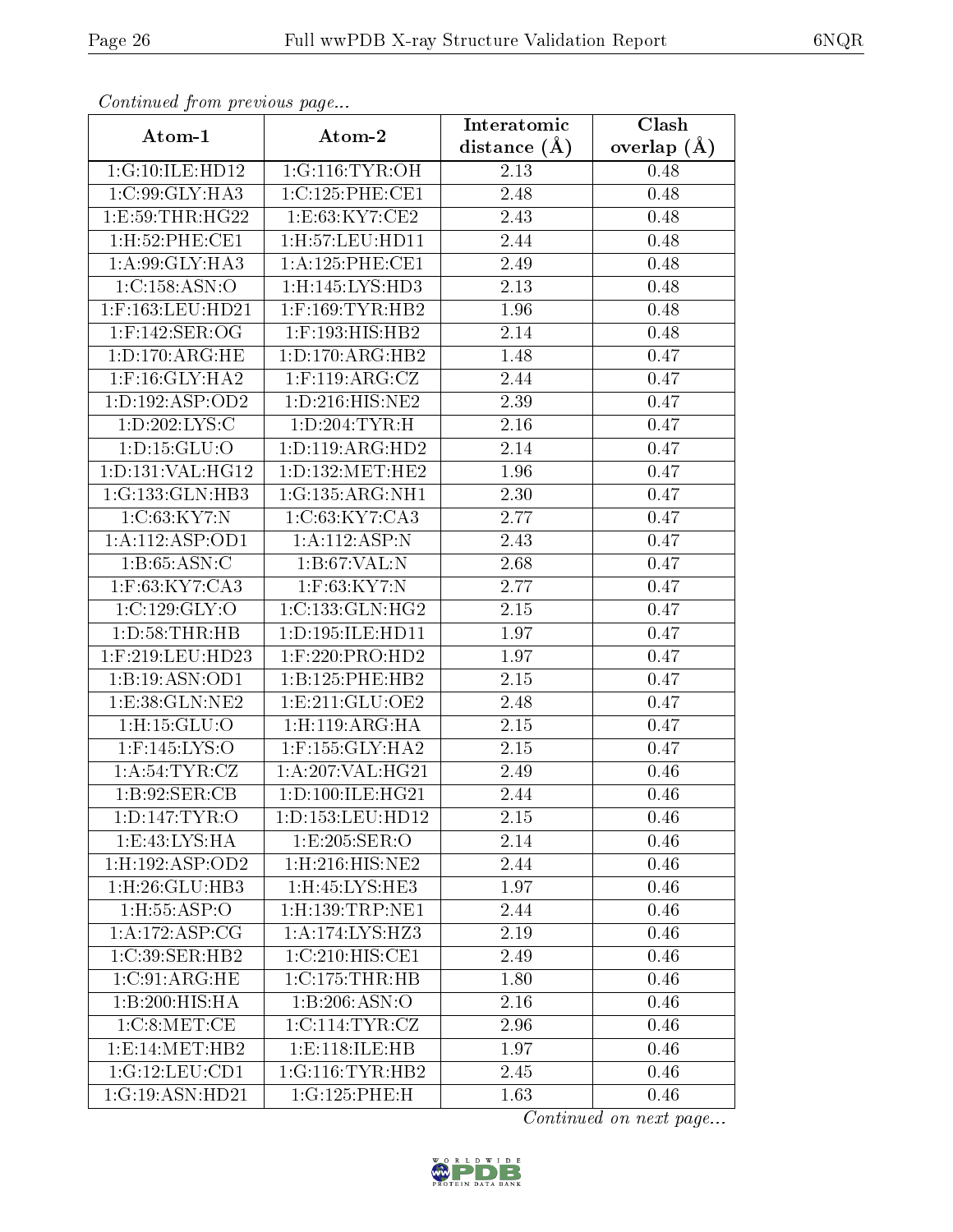| Commuca from previous page   |                          | Interatomic       | Clash           |  |
|------------------------------|--------------------------|-------------------|-----------------|--|
| Atom-1                       | Atom-2                   | distance $(\AA)$  | overlap $(\AA)$ |  |
| 1:H:70:LYS:HB3               | 1: H:214: GLU: HG2       | 1.98              | 0.46            |  |
| 1:H:138:LYS:HG2              | $1:$ H:139:TRP:O         | 2.16              | 0.46            |  |
| 1: E: 149: ARG: HD3          | 1:G:227:LEU:HB2          | 1.97              | 0.46            |  |
| 1:C:17:ALA:HA                | 1:C:21:HIS:O             | 2.15              | 0.46            |  |
| 1:C:149:ARG:NH2              | $1:$ H $:168:$ HIS $:$ O | 2.48              | 0.46            |  |
| 1: D: 133: GLN: HB2          | 1: D: 135: ARG: HG3      | 1.98              | 0.46            |  |
| 1:D:157:VAL:HG12             | 1: D: 173: PHE: HB2      | 1.97              | 0.46            |  |
| $1:$ H $:104:$ THR $:$ O     | 1:H:118:ILE:HA           | 2.16              | 0.46            |  |
| 1:C:63:KY7:O2                | 1:C:66:ARG:NH2           | 2.42              | 0.45            |  |
| 1: A: 158: ASN: ND2          | 1: D: 172: ASP: OD2      | 2.49              | 0.45            |  |
| $1:$ H $:93:$ MET $:$ H $G2$ | 1:H:173:PHE:CD2          | 2.50              | 0.45            |  |
| $1:$ F:219:LEU:CD2           | $1:$ F:220:PRO:HD2       | 2.46              | 0.45            |  |
| $1:$ F:159:THR:HG22          | 1:G:145:LYS:HZ1          | 1.81              | 0.45            |  |
| 1:C:10:ILE:HD11              | 1:C:68:PHE:CZ            | 2.51              | 0.45            |  |
| 1:C:60:VAL:HG13              | 1:C:89:TRP:HH2           | 1.80              | 0.45            |  |
| $1:D:24:A\overline{LA:HB3}$  | 1:D:46:GLU:HG3           | 1.99              | 0.45            |  |
| 1:G:128:ASN:HA               | 1:G:133:GLN:HE21         | 1.78              | 0.45            |  |
| 1: A:65: ASN:ND2             | 1:A:107:ILE:HG21         | 2.31              | 0.45            |  |
| $1:$ F:8:MET:HG2             | $1:$ F:112:ASP:O         | 2.16              | 0.45            |  |
| 1:G:18:VAL:HA                | 1:G:122:GLY:O            | 2.17              | 0.45            |  |
| 1:H:63:KY7:CB1               | 1: H:211: GLU:OE1        | 2.64              | 0.45            |  |
| $1:$ F:146:LEU:HB2           | 1:F:189:HIS:CE1          | 2.50              | 0.45            |  |
| 1:F:63:KY7:C2                | $1:$ F:66:ARG:NH $1$     | 2.66              | 0.45            |  |
| $1:$ F:72:PRO:HG2            | $1:$ F:75:ILE:HG13       | 1.98              | 0.45            |  |
| 1:A:219:LEU:HG               | 1: D: 192: ASP: CB       | 2.46              | 0.45            |  |
| 1:G:10:IE:HG22               | 1:G:29:GLY:C             | $\overline{2}.37$ | 0.45            |  |
| 1:G:81:GLN:OE1               | 1:G:183:VAL:HB           | 2.17              | 0.45            |  |
| 1: H: 144: GLU: HG2          | $1:$ H:146:LEU:HD11      | 1.98              | 0.45            |  |
| 1:B:12:LEU:HD11              | 1:B:42:LEU:HD23          | 1.98              | 0.45            |  |
| 1: B:86: GLY:O               | 1:B:180:LYS:HB2          | 2.17              | 0.45            |  |
| 1: B: 43: LYS: HA            | 1:B:205:SER:O            | 2.17              | 0.45            |  |
| $1:$ F:97:ASP:CG             | $1:$ F:169:TYR:OH        | 2.55              | 0.45            |  |
| $1:$ F:8:MET:CG              | $1:$ F:112:ASP:O         | 2.65              | 0.45            |  |
| 1:C:200:HIS:CE1              | 1:C:204:TYR:CE1          | 3.05              | 0.45            |  |
| 1: D:92: SER:OG              | 1:D:100:ILE:HD11         | 2.16              | 0.45            |  |
| $1:$ F:17:ALA:O              | $1:$ F:121:ASP:HA        | 2.17              | 0.45            |  |
| 1:B:92:SER:HB2               | 1: D: 100: ILE: HG21     | 1.99              | 0.44            |  |
| 1: E: 58: THR: HG21          | 1: E: 197: ILE: HD11     | 1.99              | 0.44            |  |
| $1:$ F:12:LEU:HD21           | $1:$ F:40:MET:CE         | 2.47              | 0.44            |  |
| 1:B:76:VAL:HB                | 1:B:186:PRO:HB3          | 1.99              | 0.44            |  |
| 1: E: 38: GLN: HE21          | 1:E:211:GLU:HB3          | 1.83              | 0.44            |  |

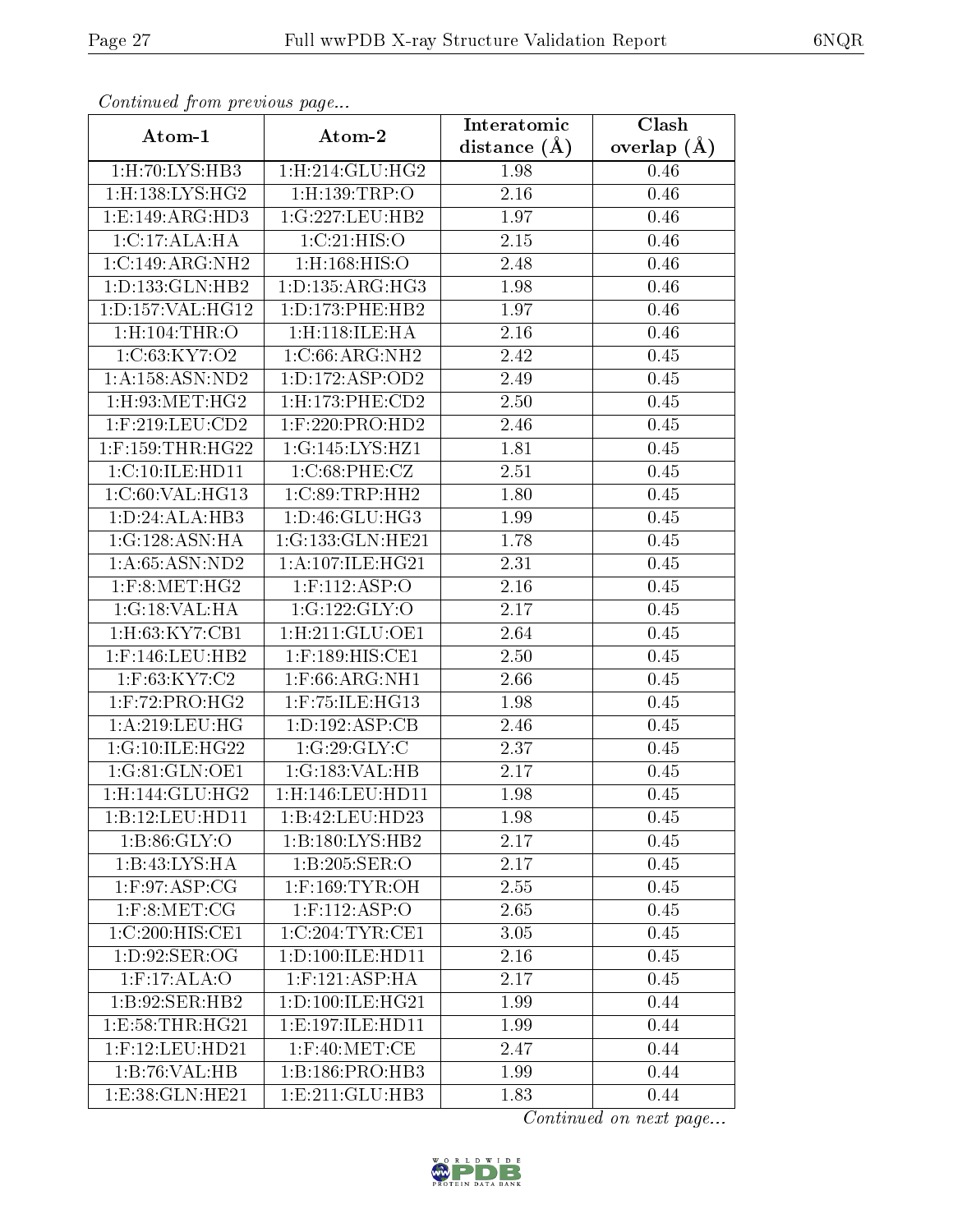| Commaca from previous page     |                                        | Interatomic       | Clash         |
|--------------------------------|----------------------------------------|-------------------|---------------|
| Atom-1                         | Atom-2                                 | distance $(A)$    | overlap $(A)$ |
| 1:C:119:ARG:HD3                | 1:C:119:ARG:HA                         | 1.75              | 0.44          |
| 1:C:195:ILE:CD1                | 1:C:211:GLU:HB2                        | 2.41              | 0.44          |
| 1:G:139:TRP:CZ3                | 1:G:159:THR:HG23                       | 2.53              | 0.44          |
| 1: D: 140: GLU: OE1            | 1:D:168:HIS:CD2                        | 2.71              | 0.44          |
| 1:E:183:VAL:HG22               | 1: E: 184: GLN: H                      | 1.82              | 0.44          |
| 1:G:196:GLU:O                  | 1:G:209:LEU:HD12                       | 2.17              | 0.44          |
| 1: D:63: KY7: N2               | 1: D: 63: KY7:CD2                      | 2.79              | 0.44          |
| $1:$ F:146:LEU:HA              | $1:$ F:154:LYS:O                       | 2.18              | 0.44          |
| 1:G:133:GLN:O                  | 1:G:135:ARG:HG3                        | 2.16              | 0.44          |
| 1:G:67:VAL:HG11                | 1:G:83:PHE:HE2                         | 1.83              | 0.44          |
| 1:C:149:ARG:NH1                | 1:H:96:GLU:OE2                         | 2.42              | 0.44          |
| 1:B:60:VAL:HG21                | 1:B:120:PHE:HD1                        | 1.83              | 0.44          |
| $1:$ F:21:HIS:CD2              | 1:F:51:PRO:HG3                         | 2.53              | 0.44          |
| 1:B:191:VAL:HG12               | 1:B:193:HIS:CD2                        | 2.52              | 0.44          |
| 1:G:93:MET:HG2                 | 1:G:173:PHE:CE1                        | 2.52              | 0.44          |
| 1:C:200:HIS:ND1                | 1:C:204:TYR:CE1                        | 2.84              | 0.43          |
| 1:C:4:ILE:HG23                 | 1:C:8:NET:HE1                          | 2.00              | 0.43          |
| 1: D: 4: ILE: HD11             | 1: D: 83: PHE: HB2                     | 1.98              | 0.43          |
| 1:E:30:LEU:HA                  | 1:E:30:LEU:HD13                        | 1.66              | 0.43          |
| 1:A:99:GLY:HA3                 | 1:A:125:PHE:CD1                        | 2.54              | 0.43          |
| 1:C:8:NET:CE                   | 1:C:114:TYR:CE2                        | $\overline{3}.00$ | 0.43          |
| 1:C:8:MET:CE                   | 1:C:114:TYR:OH                         | 2.66              | 0.43          |
| 1:B:221:ARG:HB3                | 1:E:194:HIS:CE1                        | 2.53              | 0.43          |
| $1: E:66: \overline{ARG:HH11}$ | $1: E:66: ARG: \overline{CG}$          | 2.32              | 0.43          |
| $1:$ F:181:LYS:HE2             | $1:$ F:183:VAL:HG12                    | 2.00              | 0.43          |
| 1:G:10:ILE:CD1                 | 1:G:116:TYR:OH                         | 2.67              | 0.43          |
| 1:G:19:ASN:OD1                 | 1:G:125:PHE:HB2                        | 2.18              | 0.43          |
| 1:B:41:ASP:HA                  | 1:B:207:VAL:0                          | 2.18              | 0.43          |
| 1:E:135:ARG:HH22               | $1:$ H:198:LYS:HZ1                     | 1.60              | 0.43          |
| 1: E: 152: VAL: CG1            | 1: E: 153: LEU: N                      | 2.80              | 0.43          |
| $1:$ F:4:ILE:HD12              | $1:$ F:80:L $\overline{\text{YS:HG2}}$ | 2.01              | 0.43          |
| 1:A:25:ILE:HD11                | 1:A:42:LEU:HB3                         | 2.01              | 0.43          |
| 1: D: 65: ASN: ND2             | 1: D:67: VAL:HB                        | 2.32              | 0.43          |
| 1:E:81:GLN:O                   | 1: E: 81: GLN: HG2                     | 2.19              | 0.43          |
| 1: H:91: ARG:HG3               | 1: H:92: SER: N                        | 2.33              | 0.43          |
| 1:C:67:VAL:HG11                | 1:C:83:PHE:CE2                         | 2.54              | 0.43          |
| 1:B:221:ARG:HB3                | 1:E:194:HIS:HE1                        | 1.84              | 0.43          |
| 1:C:141:PRO:O                  | $1:$ H $:190:$ PHE $:$ HZ              | 2.01              | 0.43          |
| 1: A:81: GLN:O                 | 1:A:181:LYS:HE3                        | 2.19              | 0.43          |
| 1:D:197:ILE:HG23               | 1:D:207:VAL:HG13                       | 2.01              | 0.43          |
| 1: E:6: PRO:CB                 | 1:E:32:LYS:HZ1                         | 2.32              | 0.43          |

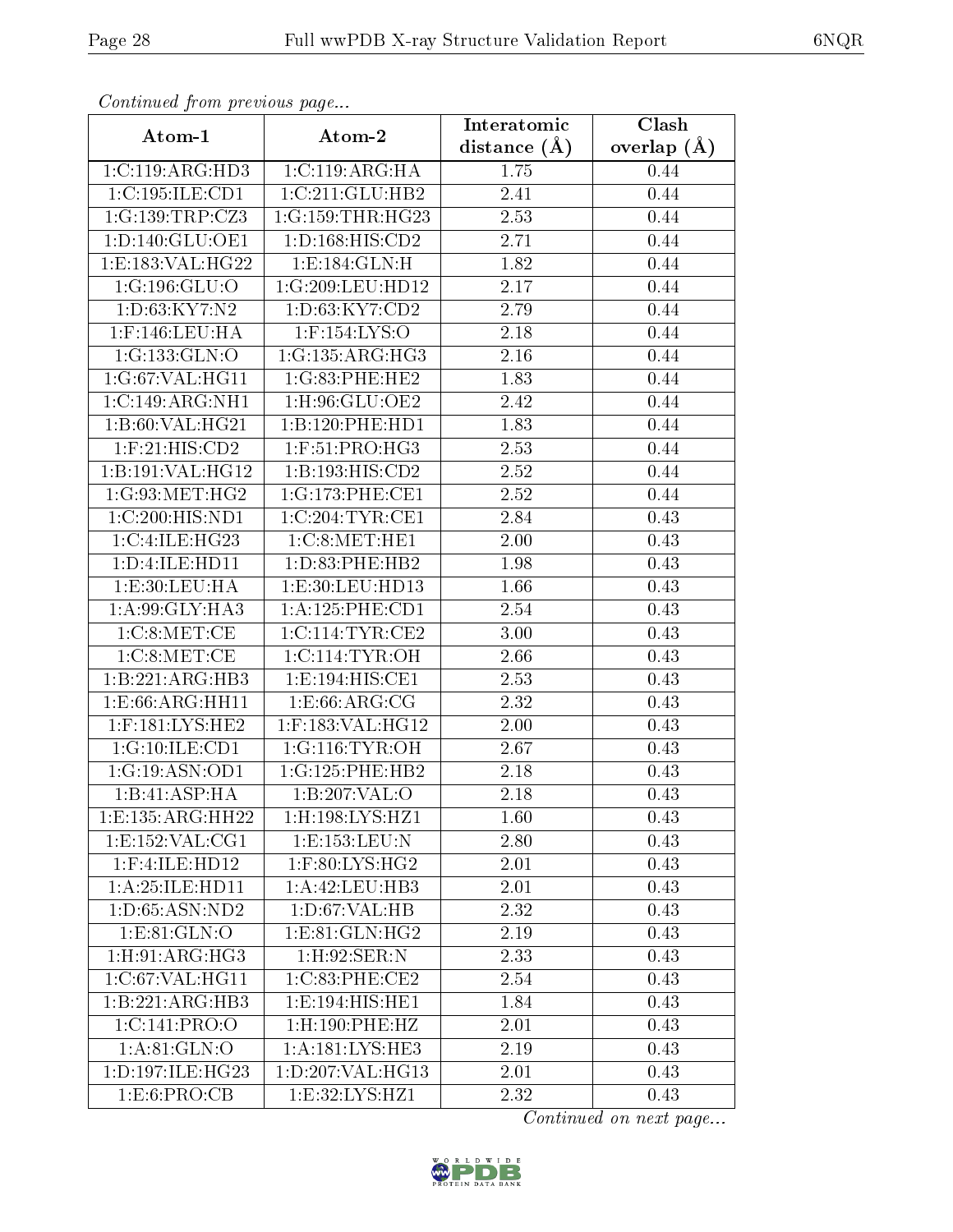| Continuea from pretious page |                           | Interatomic    | Clash         |  |
|------------------------------|---------------------------|----------------|---------------|--|
| Atom-1                       | Atom-2                    | distance $(A)$ | overlap $(A)$ |  |
| $1:$ F:190:PHE:HZ            | 1:G:141:PRO:O             | 2.01           | 0.43          |  |
| 1:A:139:TRP:CD2              | $1:$ A:161:LEU:HG         | 2.53           | 0.43          |  |
| 1: E: 93: MET: HB2           | 1: E: 171: CYS: SG        | 2.59           | 0.43          |  |
| 1: H:201: ASP:OD1            | 1:H:205:SER:HB2           | 2.19           | 0.43          |  |
| 1: D: 163: LEU: HD21         | 1: D: 169: TYR: HB2       | 1.99           | 0.43          |  |
| 1: E: 10: ILE: HD12          | 1: E: 114: TYR: HB2       | 2.01           | 0.43          |  |
| 1: E: 16: GLY: HA2           | 1: E: 119: ARG: CZ        | 2.49           | 0.43          |  |
| 1: E: 146: LEU: HA           | 1:E:154:LYS:O             | 2.19           | 0.43          |  |
| 1:E:49:PRO:HB3               | 1: E: 203: ASP: HB2       | 1.99           | 0.43          |  |
| 1:C:52:PHE:CE1               | 1:C:57:LEU:HD11           | 2.49           | 0.42          |  |
| 1:D:12:LEU:HD21              | 1: D: 42: LEU: HD21       | 2.01           | 0.42          |  |
| 1:A:78:TYR:HA                | 1: A:81: GLN: HE21        | 1.84           | 0.42          |  |
| 1: E: 152: VAL: CG1          | 1:E:178:LYS:HB3           | 2.48           | 0.42          |  |
| 1: H:87: TYR: HB2            | 1:H:179:ALA:HA            | 2.01           | 0.42          |  |
| 1:G:16:GLY:HA2               | 1:G:119:ARG:NH2           | 2.35           | 0.42          |  |
| 1:G:145:LYS:NZ               | 1:G:188:TYR:OH            | 2.39           | 0.42          |  |
| 1:E:56:ILE:HG13              | 1:E:57:LEU:HD23           | 2.02           | 0.42          |  |
| 1:E:63:KY7:CD2               | 1:E:63:KY7:N2             | 2.82           | 0.42          |  |
| $1:$ F:21:HIS:HA             | $1:$ F:22:PRO:HD3         | 1.70           | 0.42          |  |
| 1:G:145:LYS:HG3              | 1:G:190:PHE:CD1           | 2.54           | 0.42          |  |
| 1: A:63:KY7:OB               | 1:A:193:HIS:CD2           | 2.72           | 0.42          |  |
| 1:G:59:THR:O                 | 1:G:91:ARG:NH1            | 2.48           | 0.42          |  |
| $1:$ H:139:TRP:CZ3           | $1:$ H $:161:$ LEU $:$ HG | 2.55           | 0.42          |  |
| 1: A: 157: VAL: HG12         | 1: A:173:PHE:HB2          | 2.01           | 0.42          |  |
| 1: D: 56: ILE: HG13          | 1:D:57:LEU:HD23           | 2.01           | 0.42          |  |
| $1:$ F:12:LEU:CB             | $1:$ F:116:TYR:HB2        | 2.50           | 0.42          |  |
| $1:$ F:185:LEU:HA            | $1:$ F:185:LEU:HD23       | 1.81           | 0.42          |  |
| $1:$ F:31:GLY:HA2            | $1:$ F:38: $GLN:HA$       | 2.01           | 0.42          |  |
| 1:F:63:KY7:CB1               | $1:$ F:211:GLU:OE2        | 2.68           | 0.42          |  |
| 1:F:157:VAL:HG22             | $1:$ F:159:THR:HG23       | 2.01           | 0.42          |  |
| 1:G:133:GLN:CG               | 1:G:135:ARG:HH12          | 2.21           | 0.42          |  |
| 1: H:201: ASP:OD2            | $1:$ H $:206:$ ASN $:$ O  | 2.38           | 0.42          |  |
| 1:H:66:ARG:NH1               | $1:$ H $:66:$ ARG $:$ CG  | 2.72           | 0.42          |  |
| 1: D: 149: ARG: O            | 1:D:152:VAL:HG12          | 2.19           | 0.42          |  |
| 1:E:93:MET:H                 | 1:E:93:MET:HG2            | 1.69           | 0.42          |  |
| 1:G:107:ILE:HG12             | 1:G:116:TYR:CD2           | 2.55           | 0.42          |  |
| 1: A:219:LEU:HG              | 1: D: 192: ASP: HB3       | 2.01           | 0.42          |  |
| 1: D:60: VAL:HG13            | 1:D:89:TRP:HH2            | 1.85           | 0.42          |  |
| 1: E:145: LYS: HB2           | 1: E:145: LYS: HE2        | 1.73           | 0.42          |  |
| 1:G:12:LEU:HD11              | 1:G:118:ILE:CD1           | 2.50           | 0.42          |  |
| 1:G:143:THR:HA               | 1:G:192:ASP:HA            | 2.01           | 0.42          |  |

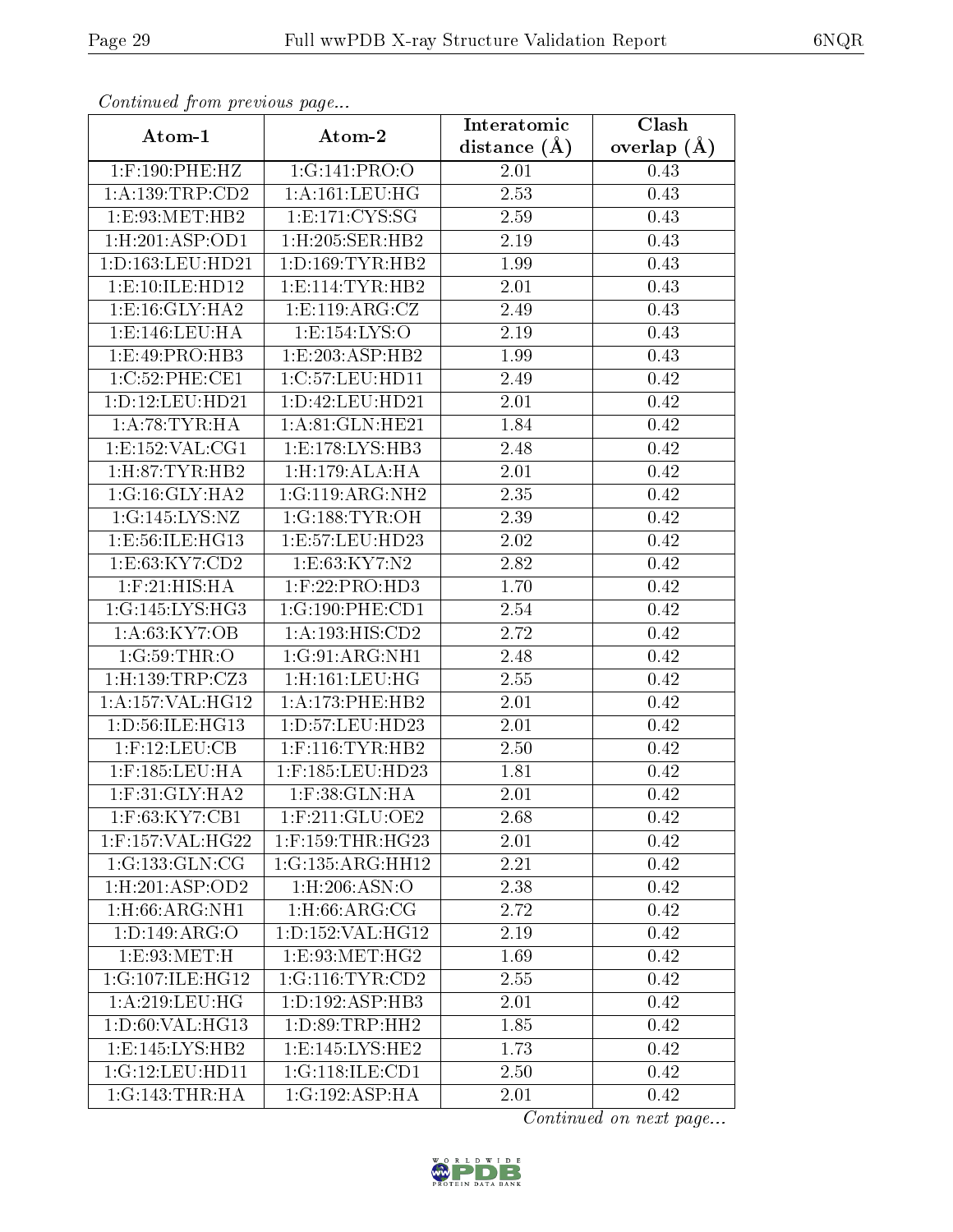| Continuati pom previous page |                                     | Interatomic    | Clash           |  |
|------------------------------|-------------------------------------|----------------|-----------------|--|
| Atom-1                       | Atom-2                              | distance $(A)$ | overlap $(\AA)$ |  |
| 1: E: 137: VAL:HG22          | 1:E:162:SER:O                       | 2.19           | 0.42            |  |
| 1:G:85:GLU:OE1               | 1:G:181:LYS:CG                      | 2.67           | 0.42            |  |
| 1:H:146:LEU:HA               | 1:H:154:LYS:O                       | 2.20           | 0.42            |  |
| 1:B:65:ASN:OD1               | 1: B:87:TYR:CE1                     | 2.73           | 0.41            |  |
| $1:C:104$ : THR: O           | 1:C:118:ILE:HA                      | 2.20           | 0.41            |  |
| 1:C:12:LEU:HB2               | 1:C:116:TYR:HB2                     | 2.02           | 0.41            |  |
| 1:C:145:LYS:HD2              | 1:H:158:ASN:O                       | 2.19           | 0.41            |  |
| 1:B:60:VAL:HG13              | 1:B:89:TRP:CH2                      | 2.53           | 0.41            |  |
| 1:D:70:LYS:HB3               | 1: D: 214: GLU: HG2                 | 2.01           | 0.41            |  |
| 1:G:181:LYS:HE2              | 1:G:183:VAL:CG1                     | 2.50           | 0.41            |  |
| 1: A: 139: TRP: CE3          | 1: A:161:LEU:HG                     | 2.55           | 0.41            |  |
| 1:A:219:LEU:HD23             | 1: A:219:LEU:HA                     | 1.92           | 0.41            |  |
| 1:C:170:ARG:HE               | 1:C:171:CYS:H                       | 1.68           | 0.41            |  |
| 1:G:66:ARG:HG2               | 1:G:79:PHE:CE1                      | 2.56           | 0.41            |  |
| 1:H:144:GLU:HB3              | 1:H:193:HIS:HE1                     | 1.85           | 0.41            |  |
| 1:B:91:ARG:HH11              | 1:B:91:ARG:HD2                      | 1.71           | 0.41            |  |
| 1:E:12:LEU:HB2               | 1: E: 116: TYR: HB2                 | 2.03           | 0.41            |  |
| 1:C:142:SER:HB2              | $1:$ H:145:LYS:NZ                   | 2.35           | 0.41            |  |
| 1:H:25:ILE:HG12              | 1:H:44:VAL:HA                       | 2.02           | 0.41            |  |
| 1:H:53:ALA:O                 | $1:$ H $:56:$ ILE $:$ H $G12$       | 2.21           | 0.41            |  |
| 1:A:148:VAL:HG11             | 1:A:185:LEU:HD13                    | 2.02           | 0.41            |  |
| 1:B:163:LEU:HD11             | 1:B:169:TYR:HB2                     | 2.03           | 0.41            |  |
| 1:B:25:ILE:HD11              | 1:B:50:LEU:HD11                     | 2.01           | 0.41            |  |
| $1:$ F:146:LEU:HD12          | $1:$ F:153:LEU:HG                   | 2.02           | 0.41            |  |
| 1:A:40:MET:5D                | 1: A: 42: LEU: HD11                 | $2.61\,$       | 0.41            |  |
| $1: A:52:$ PHE:CE1           | 1: A:57:LEU:HD11                    | 2.41           | 0.41            |  |
| $1:$ F:93:MET:HB3            | $1:$ F:171:CYS:SG                   | 2.60           | 0.41            |  |
| 1:G:3:VAL:O                  | 1:G:3:VAL:HG12                      | 2.21           | 0.41            |  |
| 1:C:200:HIS:HE1              | 1:C:204:TYR:OH                      | 2.00           | 0.41            |  |
| $1:C:77:\overline{ASP:C}$    | 1:C:81:GLN:HE21                     | 2.19           | 0.41            |  |
| 1:B:192:ASP:OD1              | $1:B:216:HIS:\overline{\text{NE2}}$ | 2.50           | 0.41            |  |
| 1:E:61:PHE:O                 | 1: E: 116: TYR: HE2                 | 2.03           | 0.41            |  |
| 1:F:63:KY7:CD1               | $1:$ F:193:HIS:ND1                  | 2.84           | 0.41            |  |
| $1:$ F:67:VAL:HG21           | 1:F:83:PHE:CE2                      | 2.56           | 0.41            |  |
| 1:F:212:HIS:CD2              | 1:G:219:LEU:HD13                    | 2.55           | 0.41            |  |
| 1: H:87: TYR: CB             | 1:H:179:ALA:HA                      | 2.51           | 0.41            |  |
| 1: A: 138: LYS: C            | 1: A: 161: LEU: HD23                | 2.41           | 0.41            |  |
| 1:C:34:PHE:O                 | 1:C:70:LYS:HG3                      | 2.21           | 0.41            |  |
| 1:F:154:LYS:HB3              | $1:$ F:154:LYS:HE2                  | 1.68           | 0.41            |  |
| 1:G:66:ARG:CB                | 1:G:79:PHE:CE1                      | 3.02           | 0.41            |  |
| 1: A:8: MET:HE3              | 1: A:8: MET:HB3                     | 1.86           | 0.40            |  |

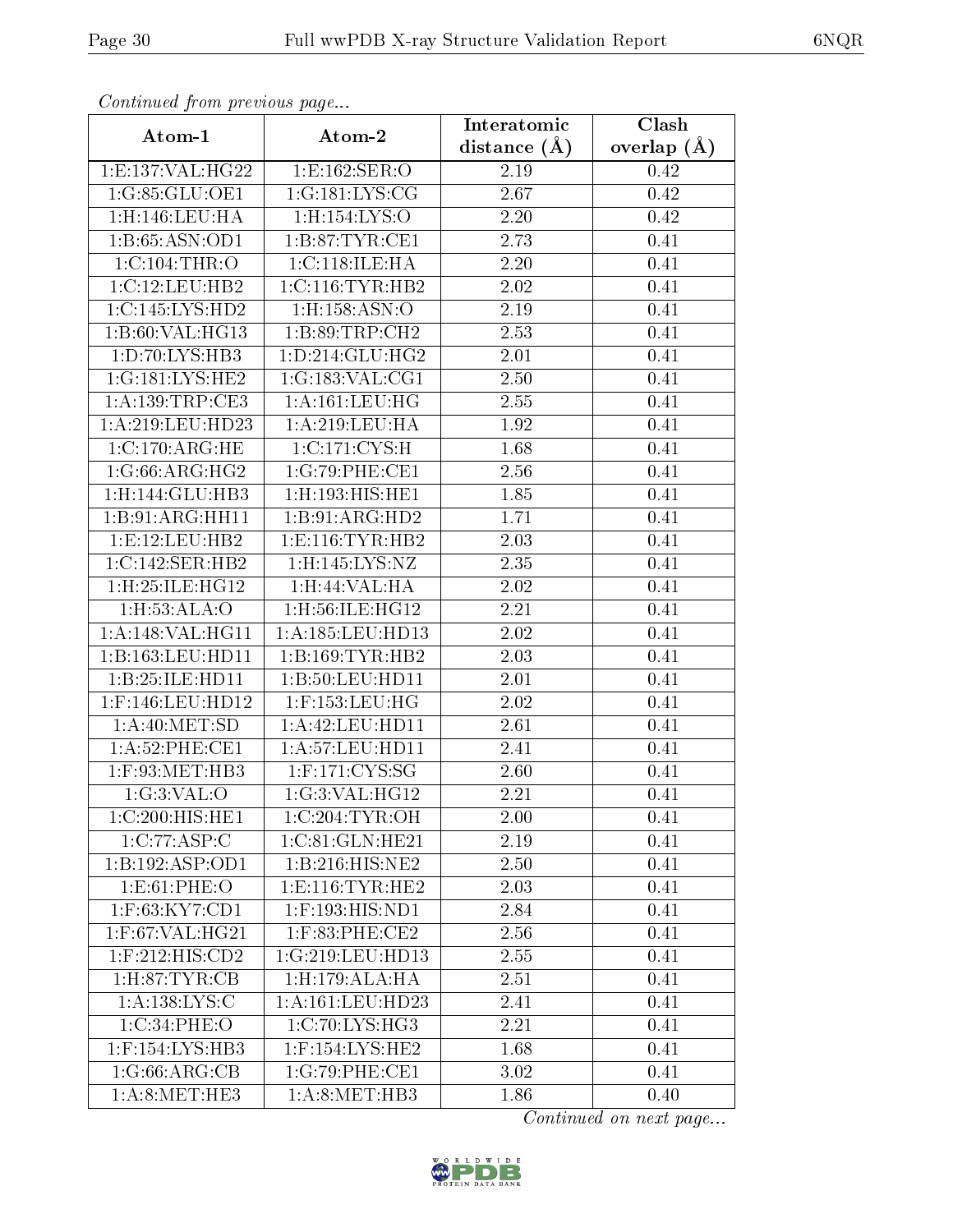|                             |                                  | Interatomic      | Clash         |
|-----------------------------|----------------------------------|------------------|---------------|
| Atom-1                      | Atom-2                           | distance $(\AA)$ | overlap $(A)$ |
| 1: B: 158: ASN: O           | 1:E:145:LYS:HE3                  | 2.20             | 0.40          |
| 1:B:53:ALA:O                | 1:B:56:ILE:HG12                  | 2.20             | 0.40          |
| 1: B:87: TYR:CB             | 1:B:179:ALA:HA                   | 2.51             | 0.40          |
| 1:G:15:GLU:O                | 1:G:119:ARG:HA                   | 2.21             | 0.40          |
| 1:B:66:ARG:HH11             | 1:B:66:ARG:HA                    | 1.85             | 0.40          |
| 1: D: 15: GLU: O            | 1: D: 119: ARG: HA               | 2.21             | 0.40          |
| 1:D:203:ASP:N               | 1:D:203:ASP:OD1                  | 2.52             | 0.40          |
| 1:E:129:GLY:HA2             | 1: E: 130: PRO: HD3              | 1.78             | 0.40          |
| $1:$ F:89:TRP:CE2           | $1:$ F:105:ASN:H $\overline{B3}$ | 2.56             | 0.40          |
| 1:G:71:TYR:OH               | 1:G:189:HIS:NE2                  | 2.39             | 0.40          |
| 1:E:14:MET:HA               | 1:E:118:ILE:O                    | 2.21             | 0.40          |
| 1:E:63:KY7:O2               | 1: E:63:KY7:C                    | 2.69             | 0.40          |
| $1:$ F:219:LEU:HD23         | $1:$ F:219:LEU:HA                | 1.82             | 0.40          |
| 1:G:181:LYS:HE2             | 1:G:183:VAL:HG12                 | 2.03             | 0.40          |
| 1:E:135:ARG:NH2             | $1:$ H:198:LYS:NZ                | 2.64             | 0.40          |
| 1:A:200:HIS:CD2             | 1: A:204:TYR:CE1                 | 3.09             | 0.40          |
| 1:B:87:TYR:HB2              | 1:B:179:ALA:HA                   | 2.04             | 0.40          |
| 1:C:53:ALA:O                | 1:C:56:ILE:HG12                  | 2.22             | 0.40          |
| 1:ES1:GLN:O                 | 1: E: 81: GLN: CG                | 2.70             | 0.40          |
| 1: D: 138: LYS: HG2         | 1: D: 139: TRP: N                | 2.36             | 0.40          |
| $1:B:19:A\overline{SN:ND2}$ | 1:D:90:GLU:OE2                   | 2.42             | 0.40          |
| 1: E:87: TYR: CB            | 1:E:179:ALA:HA                   | 2.51             | 0.40          |
| 1:G:12:LEU:HD11             | 1:G:118:ILE:HD12                 | 2.03             | 0.40          |

There are no symmetry-related clashes.

### 5.3 Torsion angles  $(i)$

#### 5.3.1 Protein backbone (i)

In the following table, the Percentiles column shows the percent Ramachandran outliers of the chain as a percentile score with respect to all X-ray entries followed by that with respect to entries of similar resolution.

The Analysed column shows the number of residues for which the backbone conformation was analysed, and the total number of residues.

| Mol | Chain | Analysed        | Favoured |          | Allowed   Outliers   Percentiles |    |                             |
|-----|-------|-----------------|----------|----------|----------------------------------|----|-----------------------------|
|     |       | $214/255(84\%)$ | 208(97%) | $5(2\%)$ | $1(0\%)$                         | 29 |                             |
|     |       | 214/255(84%)    | 207(97%) | 7(3%)    |                                  |    | $\boxed{100}$ $\boxed{100}$ |

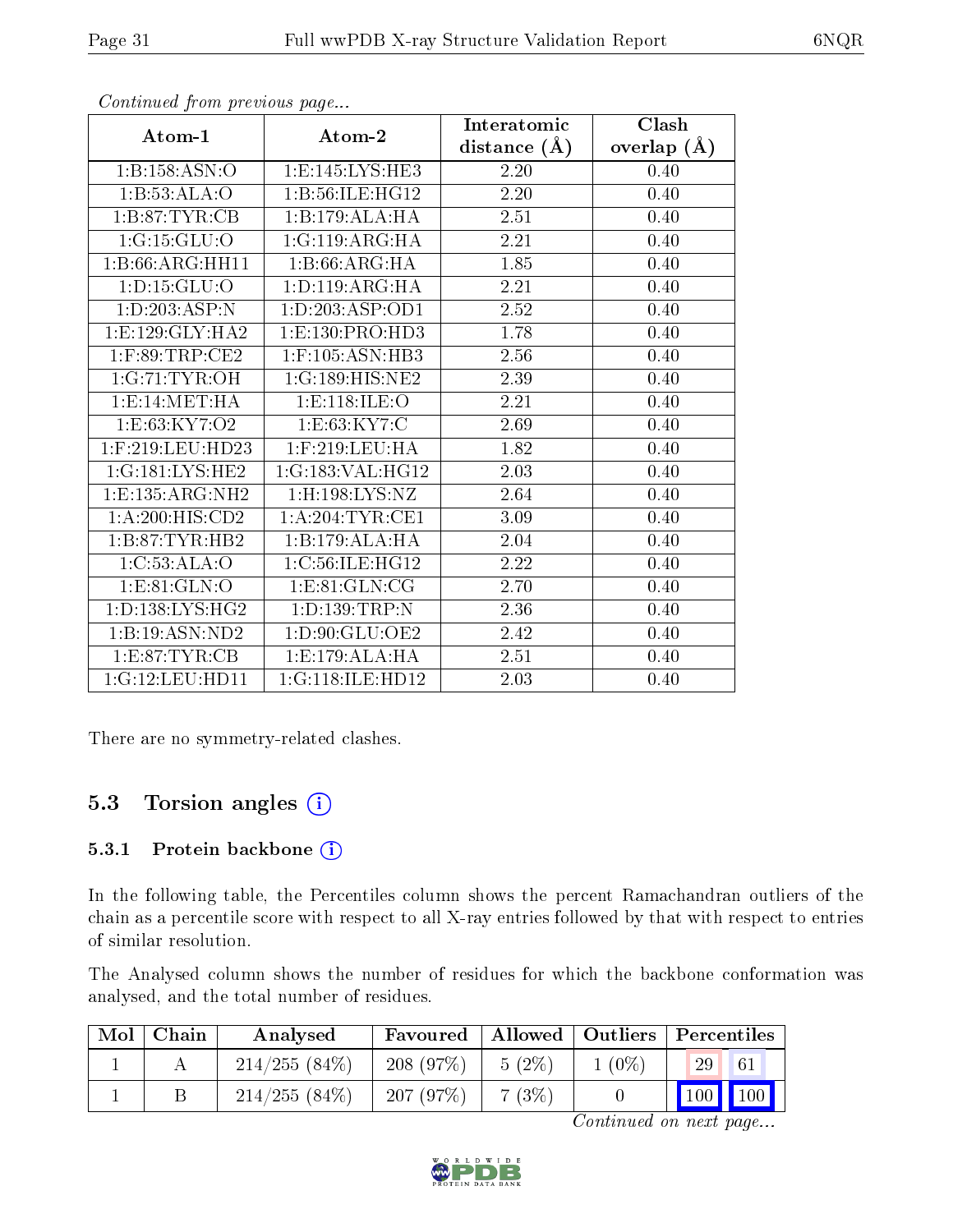| Mol | Chain                     | Analysed        | Favoured      | Allowed   | <b>Outliers</b> | Percentiles |               |
|-----|---------------------------|-----------------|---------------|-----------|-----------------|-------------|---------------|
|     | $\mathcal{C}$             | $213/255(84\%)$ | 207 (97%)     | $5(2\%)$  | $1(0\%)$        | 29          | 61            |
| 1   | D                         | 212/255(83%)    | 204 (96%)     | 6(3%)     | $2(1\%)$        | 17          | 48            |
|     | $\boldsymbol{\mathrm{E}}$ | $211/255$ (83%) | $203(96\%)$   | $8(4\%)$  | $\overline{0}$  | 100         | $ 100\rangle$ |
|     | F                         | $214/255(84\%)$ | 209 (98%)     | $4(2\%)$  | $1(0\%)$        | 29          | 61            |
|     | G                         | $217/255(85\%)$ | 209 (96 $%$ ) | 7(3%)     | $1(0\%)$        | 29          | 61            |
| 1   | H                         | $214/255(84\%)$ | 204 (95%)     | $8(4\%)$  | $2(1\%)$        | 17          | 48            |
| All | All                       | 1709/2040 (84%) | 1651 (97%)    | $50(3\%)$ | $8(0\%)$        | 29          | 61            |

All (8) Ramachandran outliers are listed below:

| Mol | Chain | Res | Type       |
|-----|-------|-----|------------|
| 1   | С     | 65  | <b>ASN</b> |
| 1   | F     | 65  | <b>ASN</b> |
| 1   | А     | 201 | <b>ASP</b> |
| 1   | H     | 202 | <b>LYS</b> |
| 1   | I)    | 202 | <b>LYS</b> |
| 1   | Ð     | 66  | ARG        |
| 1   | H     | 66  | $\rm{ARG}$ |
|     | G.    |     | PRO        |

#### 5.3.2 Protein sidechains (i)

In the following table, the Percentiles column shows the percent sidechain outliers of the chain as a percentile score with respect to all X-ray entries followed by that with respect to entries of similar resolution.

The Analysed column shows the number of residues for which the sidechain conformation was analysed, and the total number of residues.

| Mol          | Chain         | Analysed      | Rotameric | Outliers | Percentiles |    |
|--------------|---------------|---------------|-----------|----------|-------------|----|
| $\mathbf{1}$ | $\mathbf{A}$  | 179/217 (82%) | 174 (97%) | $5(3\%)$ | 43          | 76 |
| $\mathbf{1}$ | B             | 182/217 (84%) | 179 (98%) | $3(2\%)$ | 62          | 86 |
|              | $\mathcal{C}$ | 182/217 (84%) | 176 (97%) | 6(3%)    | 38          | 72 |
| 1            | D             | 181/217(83%)  | 179 (99%) | $2(1\%)$ | 73          | 92 |
| 1            | E             | 175/217(81%)  | 171 (98%) | $4(2\%)$ | 50          | 80 |
|              | F             | 177/217 (82%) | 169 (96%) | $8(4\%)$ | 27          | 61 |
|              | G             | 182/217(84%)  | 176 (97%) | 6(3%)    | 38          | 72 |

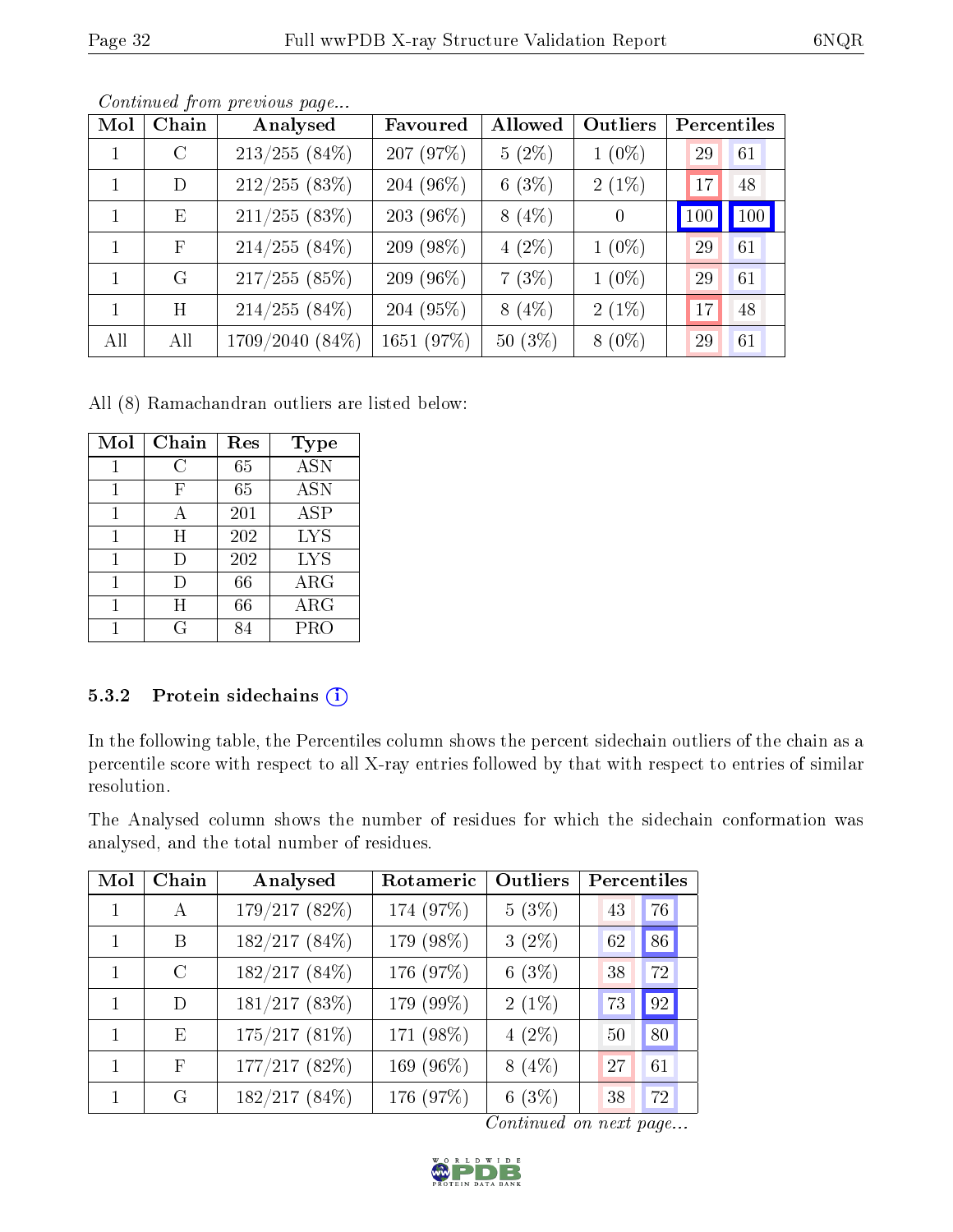| Continued from previous page |  |  |
|------------------------------|--|--|

| Mol | Chain | Analysed           | Rotameric   Outliers   Percentiles |            |       |             |
|-----|-------|--------------------|------------------------------------|------------|-------|-------------|
|     | H     | 179/217(82%)       | 173(97%)                           | 6 $(3%)$   | 37 71 |             |
| All | All   | $1437/1736$ (83\%) | 1397 (97%)                         | 40 $(3\%)$ | 43    | $\sqrt{76}$ |

All (40) residues with a non-rotameric sidechain are listed below:

| Mol            | Chain                                                                                                                   | $\operatorname{Res}% \left( \mathcal{N}\right) \simeq\operatorname{Res}(\mathcal{N}_{0})^{\ast}$ | <b>Type</b>                                |
|----------------|-------------------------------------------------------------------------------------------------------------------------|--------------------------------------------------------------------------------------------------|--------------------------------------------|
| $\overline{1}$ | $\overline{A}$                                                                                                          | $\overline{30}$                                                                                  | <b>LEU</b>                                 |
| $\mathbf{1}$   | $\frac{\overline{A}}{\overline{A}}$                                                                                     | $\overline{71}$                                                                                  | $\frac{\overline{\text{TYR}}}{\text{ASN}}$ |
| $\overline{1}$ |                                                                                                                         | $\overline{74}$                                                                                  |                                            |
| $\overline{1}$ | $\overline{A}$                                                                                                          | $\overline{92}$                                                                                  | $\overline{\text{SER}}$                    |
| $\overline{1}$ | $\overline{A}$                                                                                                          | $\overline{121}$                                                                                 | $\overline{\text{ASP}}$                    |
| $\overline{1}$ | $\overline{\mathbf{B}}$                                                                                                 | $\overline{38}$                                                                                  | $\overline{\text{GLN}}$                    |
| $\overline{1}$ | $\overline{\mathbf{B}}$                                                                                                 | $\overline{43}$                                                                                  | $\overline{\text{LYS}}$                    |
| $\overline{1}$ |                                                                                                                         | $\overline{92}$                                                                                  | $\overline{\text{SER}}$                    |
| $\overline{1}$ |                                                                                                                         | $\overline{7}$                                                                                   | $\overline{\text{ASP}}$                    |
| $\overline{1}$ |                                                                                                                         | $\overline{119}$                                                                                 | $\overline{\rm{ARG}}$                      |
| $\overline{1}$ |                                                                                                                         | 133                                                                                              | $\overline{\text{GLN}}$                    |
| $\mathbf{1}$   | $\overline{B}$ $\overline{C}$ $\overline{C}$ $\overline{C}$ $\overline{C}$ $\overline{C}$ $\overline{C}$ $\overline{D}$ | 175                                                                                              | THR                                        |
| $\overline{1}$ |                                                                                                                         | $\overline{200}$                                                                                 | <b>HIS</b>                                 |
| $\overline{1}$ |                                                                                                                         | $201\,$                                                                                          | $\overline{\text{ASP}}$                    |
| $\overline{1}$ |                                                                                                                         | $\overline{128}$                                                                                 | <b>ASN</b>                                 |
| $\overline{1}$ | $\overline{D}$                                                                                                          | 140                                                                                              | $\overline{\text{GLU}}$                    |
| $\mathbf{1}$   | $\overline{E}$                                                                                                          | $\overline{12}$                                                                                  | LEU                                        |
| $\overline{1}$ | $\overline{E}$                                                                                                          | $\overline{30}$                                                                                  | LEU                                        |
| $\overline{1}$ | $\overline{E}$                                                                                                          | $\overline{38}$                                                                                  | $\overline{\text{GLN}}$                    |
| $\overline{1}$ | $\overline{E}$                                                                                                          | $\overline{93}$                                                                                  | MET                                        |
| $\overline{1}$ | $\frac{\overline{F}}{\overline{F}}$                                                                                     | $\overline{7}$                                                                                   | $\frac{\text{ASP}}{\text{MET}}$            |
| $\mathbf{1}$   |                                                                                                                         | $\overline{8}$                                                                                   |                                            |
| $\overline{1}$ |                                                                                                                         | $\overline{42}$                                                                                  | LEU                                        |
| $\overline{1}$ | $\overline{\mathrm{F}}$                                                                                                 | 58                                                                                               | THR                                        |
| $\overline{1}$ | $\overline{\mathrm{F}}$                                                                                                 | 59                                                                                               | $\frac{\overline{\text{THR}}}{\text{ARG}}$ |
| $\mathbf{1}$   | $\overline{F}$                                                                                                          | 66                                                                                               |                                            |
| $\overline{1}$ | $\overline{F}$                                                                                                          | 187                                                                                              | $\overline{\text{ASP}}$                    |
| $\overline{1}$ | $\overline{F}$                                                                                                          | 201                                                                                              | $\overline{\text{ASP}}$                    |
| $\overline{1}$ | $\overline{\text{G}}$                                                                                                   | 66                                                                                               | $\overline{\rm{ARG}}$                      |
| $\mathbf 1$    | $\rm G$                                                                                                                 | 71                                                                                               | TYR                                        |
| $\mathbf 1$    | $\mathbf G$                                                                                                             | 133                                                                                              | $\widetilde{{\rm GLN}}$                    |
| $\mathbf 1$    | $\overline{\mathrm{G}}$                                                                                                 | 180                                                                                              | $LYS$                                      |
| $\mathbf{1}$   | $\overline{\mathrm{G}}$                                                                                                 | 184                                                                                              | $\overline{\text{GLN}}$                    |
| $\mathbf{1}$   | $\overline{\mathrm{G}}$                                                                                                 | 199                                                                                              | <b>SER</b>                                 |
| $\mathbf{1}$   | $\overline{\mathrm{H}}$                                                                                                 | 30                                                                                               | LEU                                        |
| $\mathbf 1$    | H                                                                                                                       | 42                                                                                               | LEU                                        |

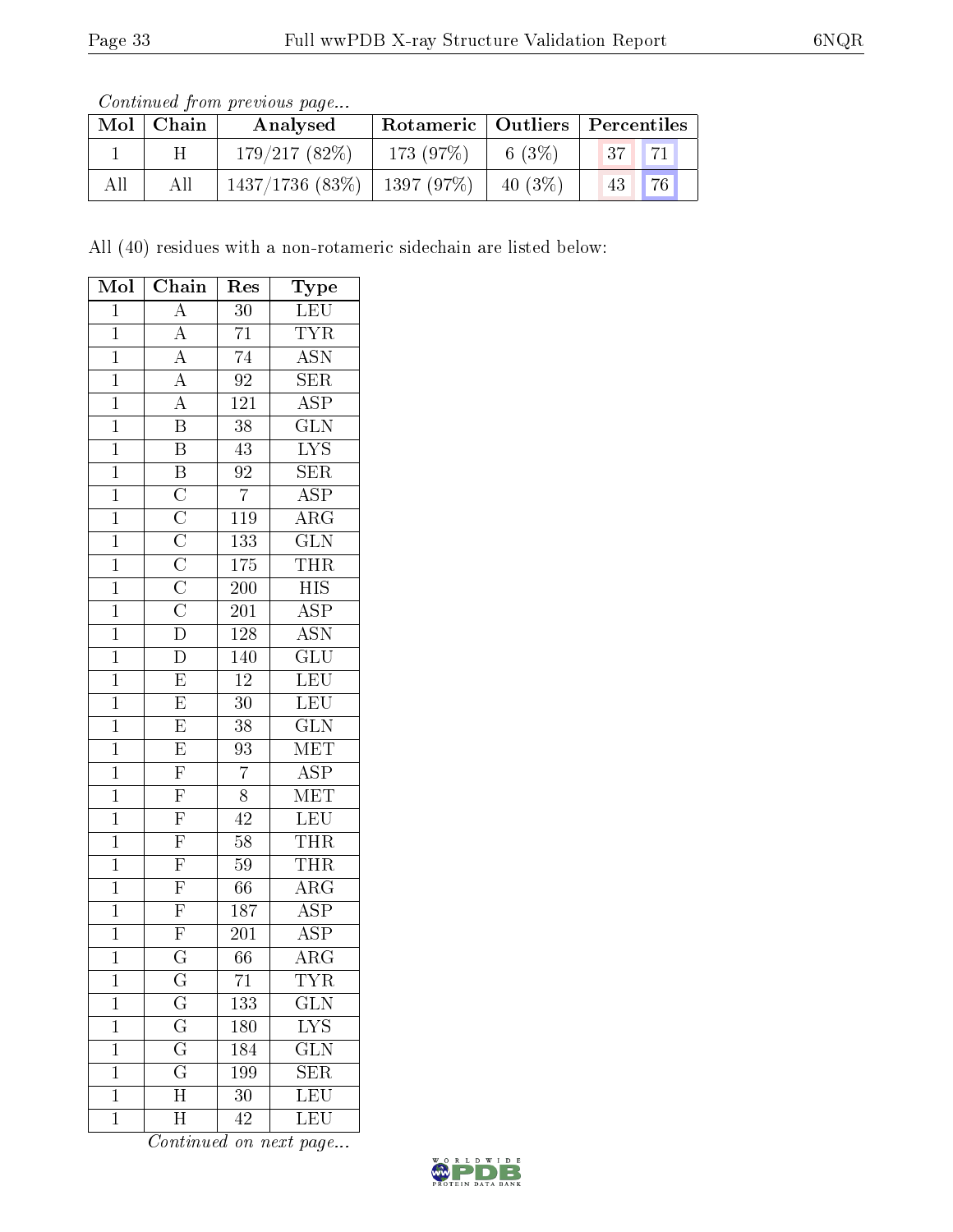Continued from previous page...

| Mol | Chain | Res | Type       |
|-----|-------|-----|------------|
|     |       | 59  | THR.       |
|     |       | 66  | $\rm{ARG}$ |
|     |       | 92  | SER.       |
|     |       | 132 | M ETE      |

Some sidechains can be flipped to improve hydrogen bonding and reduce clashes. All (2) such sidechains are listed below:

| Mol | Chain | Res | Type |
|-----|-------|-----|------|
|     |       | 65  |      |
|     |       | 193 |      |

#### $5.3.3$  RNA  $(i)$

There are no RNA molecules in this entry.

### 5.4 Non-standard residues in protein, DNA, RNA chains (i)

8 non-standard protein/DNA/RNA residues are modelled in this entry.

In the following table, the Counts columns list the number of bonds (or angles) for which Mogul statistics could be retrieved, the number of bonds (or angles) that are observed in the model and the number of bonds (or angles) that are defined in the Chemical Component Dictionary. The Link column lists molecule types, if any, to which the group is linked. The Z score for a bond length (or angle) is the number of standard deviations the observed value is removed from the expected value. A bond length (or angle) with  $|Z| > 2$  is considered an outlier worth inspection. RMSZ is the root-mean-square of all Z scores of the bond lengths (or angles).

| Mol          |      | Chain        | Res | Link         |            | Bond lengths |             |          | Bond angles |                          |
|--------------|------|--------------|-----|--------------|------------|--------------|-------------|----------|-------------|--------------------------|
|              | Type |              |     |              | Counts     | RMSZ         | # $ Z  > 2$ | Counts   | RMSZ        | # $ Z  > 2$              |
|              | KY7  | $\mathbf{F}$ | 63  | 1            | 24, 25, 26 | 3.61         | 9(37%)      | 27,35,37 | 4.13        | (48%)<br>13 <sup>°</sup> |
|              | KY7  | D            | 63  | $\mathbf{1}$ | 24, 25, 26 | 3.54         | 11(45%)     | 27,35,37 | 3.89        | $13(48\%)$               |
|              | KY7  | А            | 63  | 1            | 24, 25, 26 | 3.92         | $12(50\%)$  | 27,35,37 | 3.86        | $11(40\%)$               |
| $\mathbf{1}$ | KY7  | E            | 63  | $\mathbf 1$  | 24, 25, 26 | 3.81         | $10(41\%)$  | 27,35,37 | 4.50        | (37%)<br>10 <sup>°</sup> |
|              | KY7  | $\rm C$      | 63  | 1            | 24, 25, 26 | 3.74         | 9(37%)      | 27,35,37 | 3.96        | $13(48\%)$               |
|              | KY7  | $\rm G$      | 63  | $\mathbf 1$  | 24, 25, 26 | 3.60         | 8(33%)      | 27,35,37 | 3.64        | 15(55%)                  |
|              | KY7  | H            | 63  | $\mathbf{1}$ | 24, 25, 26 | 3.31         | 8(33%)      | 27,35,37 | 3.92        | 13 (48%)                 |
|              | KY7  | B            | 63  |              | 24, 25, 26 | 3.83         | 11(45%)     | 27,35,37 | 3.98        | $14(51\%)$               |

In the following table, the Chirals column lists the number of chiral outliers, the number of chiral

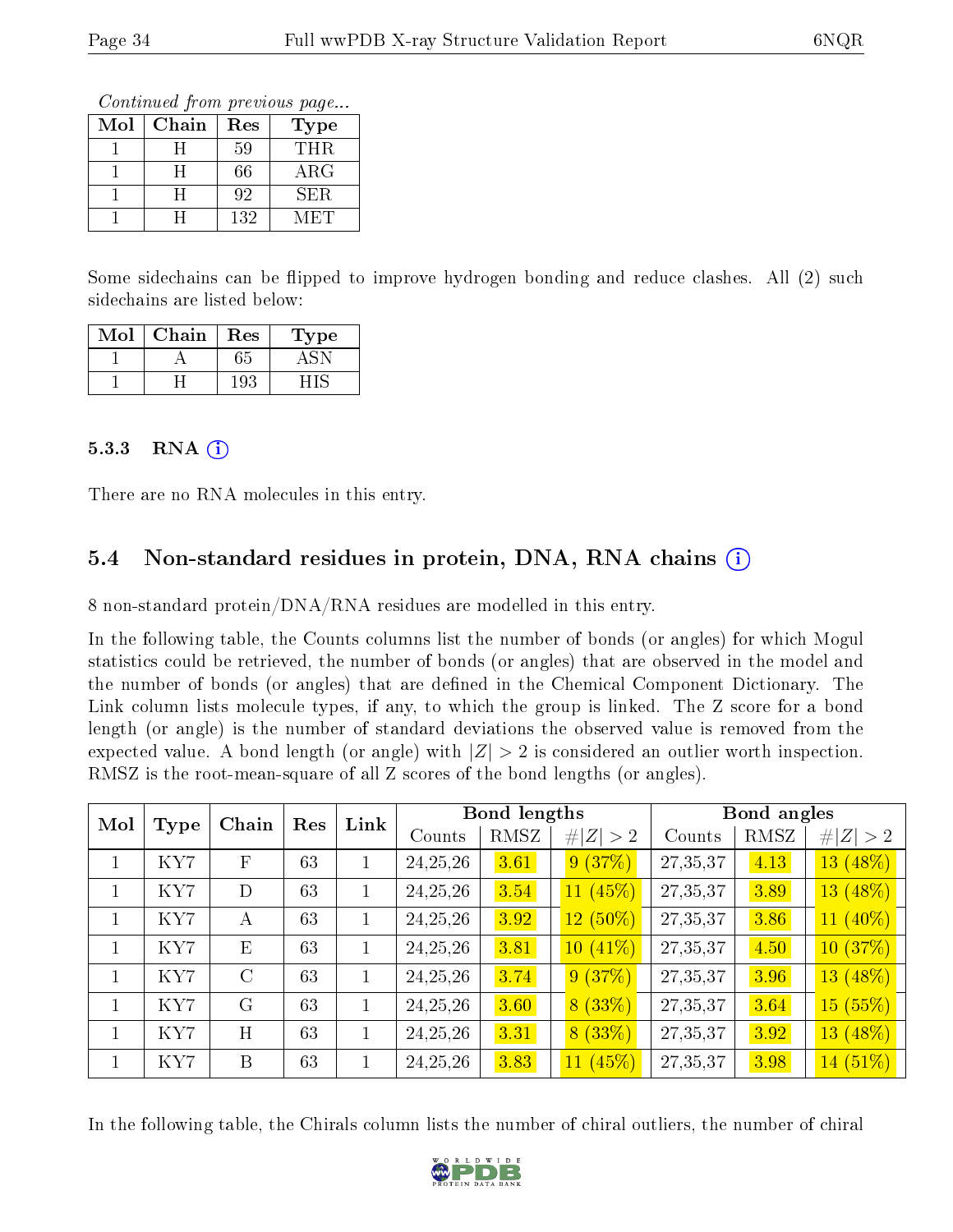centers analysed, the number of these observed in the model and the number defined in the Chemical Component Dictionary. Similar counts are reported in the Torsion and Rings columns. '-' means no outliers of that kind were identified.

| Mol | Type | Chain       | Res | Link | Chirals | <b>Torsions</b>      | Rings   |
|-----|------|-------------|-----|------|---------|----------------------|---------|
|     | KY7  | $\mathbf F$ | 63  |      |         | 3/11/33/34           | 0/2/2/2 |
|     | KY7  | D           | 63  |      |         | 1/11/33/34           | 0/2/2/2 |
|     | KY7  | А           | 63  |      |         | $\frac{4}{11/33/34}$ | 0/2/2/2 |
|     | KY7  | Ε           | 63  |      |         | 3/11/33/34           | 0/2/2/2 |
|     | KY7  | C           | 63  |      |         | 3/11/33/34           | 0/2/2/2 |
|     | KY7  | G           | 63  |      | 1/1/6/8 | 0/11/33/34           | 0/2/2/2 |
|     | KY7  | Η           | 63  |      |         | $\frac{3}{11/33/34}$ | 0/2/2/2 |
|     | KY7  | В           | 63  |      |         | 3/11/33/34           | 0/2/2/2 |

All (78) bond length outliers are listed below:

| Mol            | Chain                   | Res             | Type                    | Atoms                        | Z        | Observed $(A)$    | Ideal(A)          |
|----------------|-------------------------|-----------------|-------------------------|------------------------------|----------|-------------------|-------------------|
| $\mathbf{1}$   | B                       | 63              | KY7                     | $CB1-CA1$                    | $-13.02$ | 1.38              | 1.53              |
| $\mathbf{1}$   | ${\rm E}$               | 63              | KY7                     | CB1-CA1                      | $-12.94$ | 1.38              | 1.53              |
| $\mathbf{1}$   | $\overline{\rm C}$      | 63              | $\overline{\text{KY7}}$ | $CB1-CA1$                    | $-12.78$ | 1.38              | 1.53              |
| $\mathbf{1}$   | $\boldsymbol{A}$        | 63              | KY7                     | $CB1-CA1$                    | $-12.45$ | 1.39              | 1.53              |
| $\mathbf{1}$   | G                       | 63              | KY7                     | $CB1-CA1$                    | $-11.84$ | 1.40              | 1.53              |
| $\mathbf{1}$   | $\overline{F}$          | 63              | KY7                     | $CB1-CA1$                    | $-11.17$ | 1.40              | 1.53              |
| $\mathbf{1}$   | $\overline{D}$          | 63              | KY7                     | $\overline{\text{CB1}}$ -CA1 | $-11.02$ | 1.40              | 1.53              |
| $\mathbf{1}$   | $\overline{H}$          | 63              | $\overline{\text{KY7}}$ | $\overline{\text{CB1-CA1}}$  | $-10.26$ | 1.41              | 1.53              |
| $\mathbf{1}$   | $\boldsymbol{A}$        | 63              | KY7                     | $CB2-CA2$                    | 8.29     | 1.42              | 1.35              |
| $\mathbf{1}$   | $\overline{\mathrm{E}}$ | 63              | $\overline{\text{KY7}}$ | $CA1-C1$                     | $-7.94$  | 1.35              | $1.51\,$          |
| $\mathbf{1}$   | $\overline{F}$          | 63              | KY7                     | $CA1-C1$                     | $-7.61$  | 1.36              | $1.51\,$          |
| $\overline{1}$ | $\overline{B}$          | 63              | KY7                     | $CA1-C1$                     | $-7.61$  | 1.36              | 1.51              |
| $\mathbf 1$    | $\overline{C}$          | 63              | $\overline{\text{KY7}}$ | $\overline{\text{CA1-C1}}$   | $-7.33$  | 1.36              | $1.51\,$          |
| $\mathbf{1}$   | $\overline{D}$          | 63              | KY7                     | $CA1-C1$                     | $-7.21$  | 1.37              | 1.51              |
| $\overline{1}$ | $\overline{\mathrm{G}}$ | $\overline{63}$ | $\overline{\text{KY7}}$ | $\overline{CA1-C1}$          | $-6.79$  | $\overline{1.37}$ | $\overline{1.51}$ |
| $\mathbf{1}$   | $\bf{A}$                | 63              | KY7                     | $CA1-C1$                     | $-6.62$  | 1.38              | $1.51\,$          |
| $\mathbf{1}$   | H                       | 63              | KY7                     | $CA1-C1$                     | $-6.45$  | 1.38              | 1.51              |
| $\mathbf{1}$   | $\overline{\mathrm{F}}$ | 63              | KY7                     | $C A3-C$                     | 6.33     | 1.70              | 1.49              |
| $\mathbf{1}$   | H                       | 63              | KY7                     | $C A3-C$                     | 6.00     | 1.69              | 1.49              |
| $\overline{1}$ | $\overline{\mathrm{E}}$ | 63              | $\overline{\text{KY7}}$ | $C A3-C$                     | 5.89     | 1.69              | 1.49              |
| $\mathbf{1}$   | D                       | 63              | KY7                     | $C A3-C$                     | 5.87     | 1.69              | 1.49              |
| $\overline{1}$ | $\overline{A}$          | 63              | $\overline{\text{KY7}}$ | $C A3-C$                     | 5.78     | $\overline{1.68}$ | 1.49              |
| $\mathbf{1}$   | $\overline{E}$          | 63              | KY7                     | $\overline{\text{CB2-CA2}}$  | 5.76     | 1.39              | $1.35\,$          |
| $\mathbf{1}$   | G                       | 63              | KY7                     | $C A3-C$                     | 5.73     | 1.68              | $1.49\,$          |
| $\mathbf{1}$   | $\overline{C}$          | 63              | $\overline{\text{KY7}}$ | $C A3-C$                     | 5.57     | 1.68              | 1.49              |
| $\mathbf{1}$   | $\, {\bf B}$            | 63              | KY7                     | $C A3-C$                     | 5.54     | 1.68              | 1.49              |

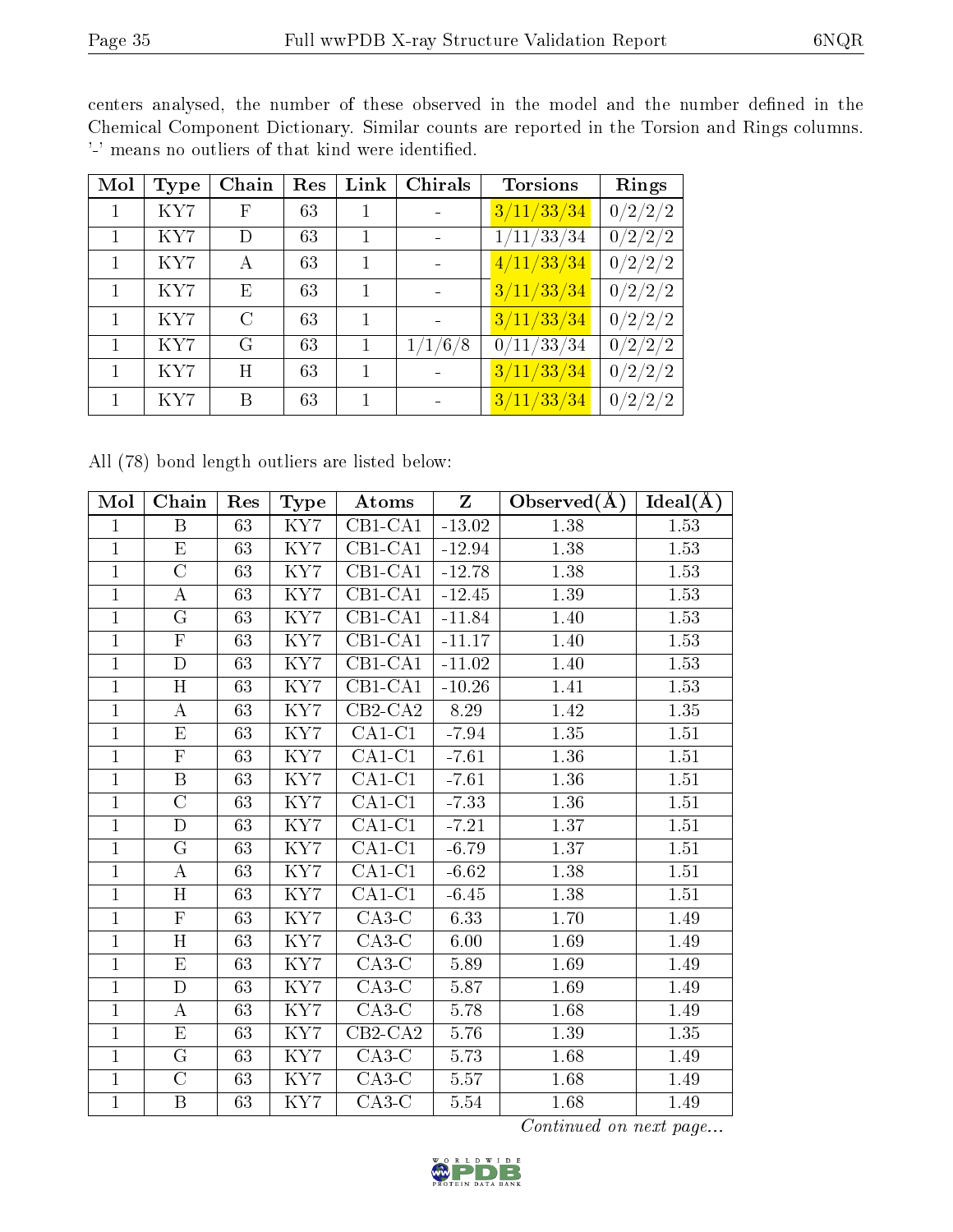| Mol          | Chain                     | Res | Type                    | Atoms                 | $\mathbf{Z}$ | Observed $(A)$    | $Ideal(\AA)$      |
|--------------|---------------------------|-----|-------------------------|-----------------------|--------------|-------------------|-------------------|
| $\mathbf{1}$ | G                         | 63  | KY7                     | $CB2-CA2$             | 5.30         | 1.39              | 1.35              |
| $\mathbf{1}$ | $\overline{C}$            | 63  | KY7                     | $CB2-CA2$             | 5.25         | 1.39              | 1.35              |
| $\mathbf{1}$ | $\overline{\mathrm{F}}$   | 63  | $\overline{\text{KY7}}$ | $CB2-CA2$             | 5.03         | 1.39              | 1.35              |
| $\mathbf{1}$ | $\mathbf D$               | 63  | KY7                     | $CA2-C2$              | $-4.84$      | 1.43              | 1.48              |
| $\mathbf{1}$ | G                         | 63  | KY7                     | $C2-N3$               | $-4.54$      | 1.29              | 1.39              |
| $\mathbf{1}$ | $\mathbf D$               | 63  | KY7                     | $C2-N3$               | $-4.53$      | 1.29              | 1.39              |
| $\mathbf{1}$ | $\boldsymbol{B}$          | 63  | KY7                     | $\overline{C}B2$ -CA2 | 4.29         | 1.38              | 1.35              |
| $\mathbf{1}$ | A                         | 63  | KY7                     | $C2-N3$               | $-4.20$      | 1.30              | 1.39              |
| $\mathbf{1}$ | H                         | 63  | KY7                     | $CB2-CA2$             | 4.13         | 1.38              | 1.35              |
| $\mathbf{1}$ | H                         | 63  | KY7                     | $C2-N3$               | $-4.08$      | 1.30              | 1.39              |
| $\mathbf{1}$ | B                         | 63  | KY7                     | $CA2-C2$              | $-4.02$      | 1.44              | 1.48              |
| $\mathbf{1}$ | $\boldsymbol{B}$          | 63  | KY7                     | $C2-N3$               | $-4.00$      | 1.30              | 1.39              |
| $\mathbf{1}$ | H                         | 63  | KY7                     | $CA2-C2$              | $-3.92$      | 1.44              | 1.48              |
| $\mathbf{1}$ | $\mathbf F$               | 63  | KY7                     | $CA2-C2$              | $-3.86$      | 1.44              | 1.48              |
| $\mathbf{1}$ | $\overline{C}$            | 63  | KY7                     | $C2-N3$               | $-3.71$      | $\overline{1.3}1$ | 1.39              |
| $\mathbf{1}$ | $\overline{G}$            | 63  | KY7                     | $CA2-C2$              | $-3.37$      | 1.45              | 1.48              |
| $\mathbf{1}$ | E                         | 63  | KY7                     | $CA2-C2$              | $-3.04$      | 1.45              | 1.48              |
| $\mathbf{1}$ | $\overline{D}$            | 63  | $\overline{\text{KY7}}$ | $\overline{CA2-N2}$   | $-3.00$      | 1.32              | 1.38              |
| $\mathbf{1}$ | $\boldsymbol{\mathrm{F}}$ | 63  | KY7                     | $C2-N3$               | $-2.89$      | 1.33              | 1.39              |
| $\mathbf{1}$ | $\overline{\mathrm{F}}$   | 63  | KY7                     | $\overline{C1-N2}$    | $-2.82$      | 1.28              | 1.32              |
| $\mathbf{1}$ | ${\bf F}$                 | 63  | KY7                     | $CA1-N$               | 2.80         | 1.63              | 1.48              |
| $\mathbf{1}$ | H                         | 63  | KY7                     | $CA1-N$               | 2.78         | 1.63              | 1.48              |
| $\mathbf{1}$ | $\overline{C}$            | 63  | KY7                     | $CA2-N2$              | $-2.77$      | 1.32              | 1.38              |
| $\mathbf{1}$ | $\boldsymbol{B}$          | 63  | KY7                     | $CA1-N$               | 2.73         | 1.63              | 1.48              |
| $\mathbf{1}$ | А                         | 63  | KY7                     | $C1-N3$               | $-2.70$      | 1.32              | 1.37              |
| $\mathbf{1}$ | $\mathcal{C}$             | 63  | KY7                     | $CA1-N$               | 2.70         | 1.62              | 1.48              |
| $\mathbf{1}$ | $\overline{\mathrm{E}}$   | 63  | KY7                     | $C1-N2$               | $-2.69$      | 1.28              | $\overline{1.32}$ |
| $\mathbf{1}$ | D                         | 63  | KY7                     | $CA1-N$               | 2.64         | 1.62              | 1.48              |
| $\mathbf{1}$ | E                         | 63  | KY7                     | $CA1-N$               | $-2.60$      | 1.35              | 1.48              |
| $\perp$      | C                         | 63  | KY7                     | $C1-N2$               | $-2.56$      | 1.28              | 1.32              |
| $\mathbf{1}$ | $\mathbf{F}$              | 63  | KY7                     | $CA2-N2$              | $-2.54$      | 1.33              | 1.38              |
| $\mathbf{1}$ | E                         | 63  | KY7                     | $C2-N3$               | $-2.53$      | 1.33              | 1.39              |
| $\mathbf{1}$ | G                         | 63  | KY7                     | $CA1-N$               | $-2.51$      | 1.35              | 1.48              |
| $\mathbf{1}$ | Β                         | 63  | KY7                     | $C1-N2$               | $-2.47$      | 1.28              | 1.32              |
| $\mathbf{1}$ | $\boldsymbol{B}$          | 63  | KY7                     | $Q2-C2$               | $-2.44$      | 1.18              | 1.23              |
| $\mathbf{1}$ | D                         | 63  | KY7                     | $O2-C2$               | $-2.41$      | 1.18              | 1.23              |
| $\mathbf{1}$ | B                         | 63  | $\overline{\text{KY7}}$ | $OB-NA$               | $-2.41$      | 1.18              | $\overline{1.22}$ |
| $\mathbf{1}$ | А                         | 63  | KY7                     | $CA2-C2$              | $-2.38$      | 1.46              | 1.48              |
| $\mathbf{1}$ | D                         | 63  | KY7                     | $CB2-\overline{CA2}$  | 2.33         | 1.37              | 1.35              |
| $\mathbf{1}$ | D                         | 63  | KY7                     | $C1-N2$               | $-2.32$      | 1.28              | 1.32              |
| $\mathbf{1}$ | E                         | 63  | KY7                     | $CA2-N2$              | $-2.31$      | 1.33              | 1.38              |
| $\mathbf{1}$ | Е                         | 63  | KY7                     | $CB1-SG1$             | $-2.29$      | 1.76              | 1.81              |

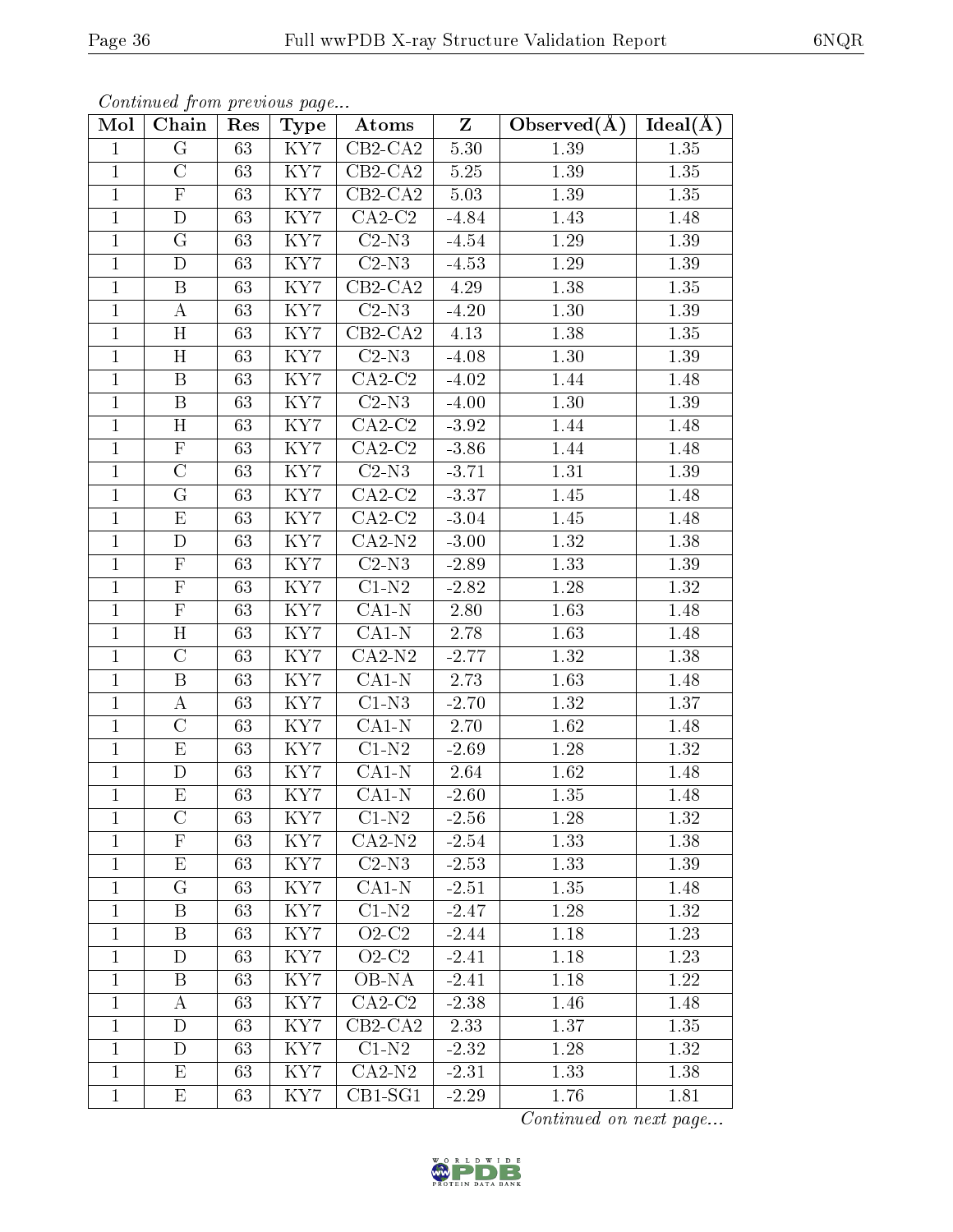| Mol | Chain         | Res | <b>Type</b> | Atoms     | $Z_{\rm}$ | Observed $(A)$ | Ideal(A) |
|-----|---------------|-----|-------------|-----------|-----------|----------------|----------|
|     | B             | 63  | KY7         | $CA2-N2$  | $-2.29$   | 1.33           | 1.38     |
| 1   | G             | 63  | KY7         | $O2-C2$   | $-2.22$   | 1.18           | 1.23     |
|     | А             | 63  | KY7         | $CA1-N$   | $-2.18$   | 1.37           | 1.48     |
|     | А             | 63  | KY7         | $C1-N2$   | $-2.17$   | 1.29           | 1.32     |
| 1   | А             | 63  | KY7         | $CG2-CB2$ | 2.15      | 1.51           | 1.46     |
|     | $\mathcal{C}$ | 63  | KY7         | $CA3-N3$  | $-2.06$   | 1.43           | 1.47     |
|     | D             | 63  | KY7         | $CA3-N3$  | $-2.06$   | 1.43           | 1.47     |
| 1   | А             | 63  | KY7         | $CB1-SG1$ | $-2.03$   | 1.77           | 1.81     |
|     | А             | 63  | KY7         | $CA2-N2$  | $-2.02$   | 1.34           | 1.38     |
|     | Η             | 63  | KY7         | $CA2-N2$  | $-2.01$   | 1.34           | 1.38     |

All (102) bond angle outliers are listed below:

| Mol            | Chain                   | Res             | <b>Type</b>             | Atoms                   | Z        | Observed $(°)$ | Ideal $(°)$   |
|----------------|-------------------------|-----------------|-------------------------|-------------------------|----------|----------------|---------------|
| $\mathbf{1}$   | E                       | 63              | KY7                     | $\overline{O2-C2}$ -CA2 | $-13.21$ | 123.55         | <b>130.96</b> |
| $\mathbf{1}$   | $\overline{C}$          | 63              | KY7                     | $O-C-CA3$               | $-13.09$ | 86.86          | 126.39        |
| $\mathbf{1}$   | $\overline{\rm H}$      | 63              | $\overline{\text{KY7}}$ | $O-C-CA3$               | $-12.81$ | 87.72          | 126.39        |
| $\mathbf{1}$   | $\mathbf{E}% _{0}$      | 63              | KY7                     | $O-C-CA3$               | $-12.70$ | 88.05          | 126.39        |
| $\mathbf{1}$   | $\mathbf B$             | 63              | $\overline{\text{KY7}}$ | $O-C-CA3$               | $-11.86$ | 90.58          | 126.39        |
| $\mathbf{1}$   | G                       | 63              | KY7                     | $O-C-CA3$               | $-11.70$ | 91.08          | 126.39        |
| $\mathbf{1}$   | $\mathbf D$             | 63              | KY7                     | $O-C-CA3$               | $-11.62$ | 91.32          | 126.39        |
| $\mathbf{1}$   | $\overline{\mathrm{F}}$ | 63              | KY7                     | $O-C-CA3$               | $-11.22$ | 92.51          | 126.39        |
| $\overline{1}$ | $\overline{F}$          | 63              | KY7                     | $O2$ -C2-CA2            | $-11.05$ | 124.75         | 130.96        |
| $\mathbf{1}$   | $\bf{A}$                | 63              | KY7                     | $O-C-CA3$               | $-10.93$ | 93.40          | 126.39        |
| $\overline{1}$ | $\overline{B}$          | $\overline{63}$ | KY7                     | $CG2-CB2-CA2$           | $-8.95$  | 118.97         | 129.94        |
| $\mathbf{1}$   | $\boldsymbol{A}$        | 63              | KY7                     | $C2-CA2-N2$             | $-8.29$  | 103.13         | 108.93        |
| $\overline{1}$ | $\overline{\mathrm{F}}$ | 63              | $\overline{\text{KY7}}$ | $CG2-CB2-CA2$           | $-7.82$  | 120.36         | 129.94        |
| $\mathbf{1}$   | $\boldsymbol{A}$        | 63              | KY7                     | $CA2-N2-C1$             | 7.64     | 111.40         | 105.77        |
| $\mathbf{1}$   | $\overline{\rm D}$      | 63              | KY7                     | $CG2-CB2-CA2$           | $-7.56$  | 120.68         | 129.94        |
| $\mathbf{1}$   | H                       | 63              | KY7                     | $CG2-CB2-CA2$           | $-7.39$  | 120.88         | 129.94        |
| $\mathbf{1}$   | E                       | 63              | KY7                     | $CA2-N2-C1$             | 6.92     | 110.87         | 105.77        |
| $\overline{1}$ | $\overline{\rm C}$      | $\overline{63}$ | $\overline{\text{KY7}}$ | $CG2-CB2-CA2$           | $-6.77$  | 121.65         | 129.94        |
| $\mathbf{1}$   | $\mathbf{E}% _{0}$      | 63              | KY7                     | $CG2-CB2-CA2$           | $-6.47$  | 122.01         | 129.94        |
| $\overline{1}$ | $\overline{\rm C}$      | $\overline{63}$ | KY7                     | $CB2-CA2-C2$            | 6.26     | 129.75         | 122.28        |
| $\mathbf{1}$   | H                       | 63              | KY7                     | $CA2-N2-C1$             | 6.18     | 110.33         | 105.77        |
| $\mathbf{1}$   | ${\bf G}$               | 63              | $\rm KY7$               | $\overline{CA2-C2}$ -N3 | 6.10     | 106.25         | 103.37        |
| $\mathbf{1}$   | $\overline{\mathrm{F}}$ | 63              | KY7                     | $CA2-N2-C1$             | 6.01     | 110.20         | 105.77        |
| $\mathbf{1}$   | G                       | 63              | KY7                     | $C2-CA2-N2$             | $-5.92$  | 104.78         | 108.93        |
| $\mathbf{1}$   | $\mathbf D$             | 63              | KY7                     | $CA2-C2-N3$             | 5.82     | 106.12         | 103.37        |
| $\mathbf{1}$   | $\mathcal{C}$           | 63              | KY7                     | $CA2-N2-C1$             | 5.82     | 110.06         | 105.77        |
| $\overline{1}$ | E                       | 63              | $\overline{KY7}$        | $C2-CA2-N2$             | $-5.74$  | 104.91         | 108.93        |
| $\mathbf{1}$   | $\, {\bf B}$            | 63              | KY7                     | $CA2-N2-C1$             | 5.74     | 110.00         | 105.77        |

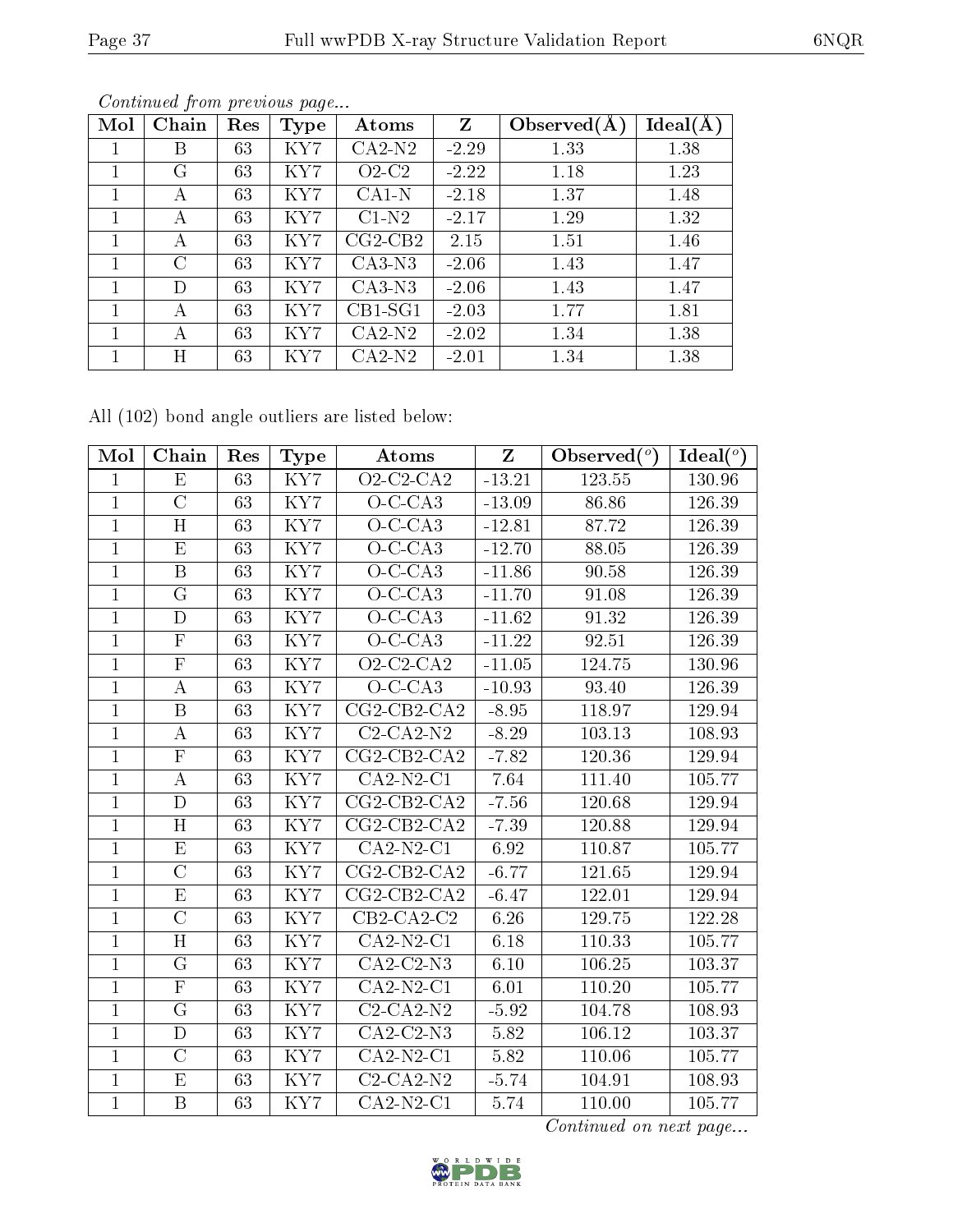| Continued from previous page |  |  |
|------------------------------|--|--|
|                              |  |  |

| Mol            | Chain                     | Res             | <b>Type</b>             | Atoms                        | $\mathbf{Z}$ | Observed $(°)$ | Ideal $(°)$ |
|----------------|---------------------------|-----------------|-------------------------|------------------------------|--------------|----------------|-------------|
| 1              | $\overline{G}$            | 63              | KY7                     | $CA2-N2-C1$                  | 5.68         | 109.96         | 105.77      |
| $\mathbf 1$    | А                         | 63              | KY7                     | $CA2-C2-N3$                  | 5.61         | 106.02         | 103.37      |
| $\mathbf{1}$   | E                         | $\overline{63}$ | $\overline{\text{KY7}}$ | $CA2-C2-N3$                  | 5.51         | 105.98         | 103.37      |
| $\mathbf{1}$   | $\mathbf D$               | 63              | KY7                     | $CA3-N3-C1$                  | 5.38         | 133.62         | 127.16      |
| $\mathbf{1}$   | $\overline{\mathrm{B}}$   | 63              | KY7                     | $\overline{CA2-C2-N3}$       | 5.30         | 105.88         | 103.37      |
| $\mathbf 1$    | $\boldsymbol{B}$          | 63              | KY7                     | CA1-CB1-SG1                  | $-5.25$      | 103.12         | 114.44      |
| $\mathbf 1$    | $\mathbf D$               | 63              | KY7                     | $CA2-N2-C1$                  | $5.25\,$     | 109.64         | 105.77      |
| $\mathbf{1}$   | $\mathcal{C}$             | 63              | KY7                     | $C2-CA2-N2$                  | $-5.09$      | 105.37         | 108.93      |
| $\mathbf{1}$   | А                         | 63              | KY7                     | $C2-N3-C1$                   | 5.05         | 110.52         | 107.97      |
| $\mathbf{1}$   | $\mathcal{C}$             | 63              | KY7                     | $CA1-CB1-SG1$                | $-4.89$      | 103.91         | 114.44      |
| $\mathbf{1}$   | $\boldsymbol{B}$          | 63              | KY7                     | $C2-CA2-N2$                  | $-4.78$      | 105.58         | 108.93      |
| $\mathbf{1}$   | H                         | 63              | KY7                     | $N3$ -C1- $N2$               | $-4.78$      | 108.15         | 111.45      |
| $\mathbf{1}$   | H                         | 63              | KY7                     | $CA2-C2-N3$                  | 4.62         | 105.56         | 103.37      |
| $\mathbf{1}$   | D                         | 63              | KY7                     | $CA1-C1-N3$                  | 4.59         | 130.84         | 124.85      |
| 1              | $\mathcal{C}$             | 63              | KY7                     | $O2$ -C2-CA2                 | $-4.57$      | 128.39         | 130.96      |
| $\mathbf{1}$   | H                         | 63              | KY7                     | $C2-CA2-N2$                  | $-4.56$      | 105.74         | 108.93      |
| $\mathbf{1}$   | $\mathbf F$               | 63              | KY7                     | $CB2-CA2-C2$                 | 4.53         | 127.68         | 122.28      |
| $\mathbf{1}$   | G                         | 63              | KY7                     | $C2-N3-C1$                   | 4.52         | 110.26         | 107.97      |
| $\mathbf{1}$   | $\mathbf F$               | 63              | KY7                     | $C2-CA2-N2$                  | $-4.52$      | 105.77         | 108.93      |
| $\overline{1}$ | $\boldsymbol{A}$          | 63              | KY7                     | $CG2-CB2-CA2$                | $-4.43$      | 124.52         | 129.94      |
| 1              | $\boldsymbol{\mathrm{F}}$ | 63              | KY7                     | $CA3-N3-C1$                  | $-4.29$      | 122.01         | 127.16      |
| $\mathbf{1}$   | $\overline{\mathrm{H}}$   | 63              | KY7                     | $\overline{\text{C2-N3-C1}}$ | 4.24         | 110.11         | 107.97      |
| $\mathbf{1}$   | B                         | 63              | KY7                     | $CA1-C1-N3$                  | 4.22         | 130.36         | 124.85      |
| $\overline{1}$ | $\mathbf{D}$              | $\overline{63}$ | $\overline{\text{KY7}}$ | $Q2-C2-CA2$                  | $-4.21$      | 128.59         | 130.96      |
| 1              | B                         | 63              | KY7                     | $CB2-CA2-C2$                 | 4.21         | 127.30         | 122.28      |
| $\mathbf 1$    | $\rm \bar{E}$             | 63              | KY7                     | CA1-CB1-SG1                  | $-4.14$      | 105.53         | 114.44      |
| $\mathbf{1}$   | $\mathbf D$               | 63              | KY7                     | $C2-CA2-N2$                  | $-4.12$      | 106.05         | 108.93      |
| $\mathbf{1}$   | H                         | 63              | KY7                     | $CA3-N3-C1$                  | 4.11         | 132.09         | 127.16      |
| $\mathbf{1}$   | $\boldsymbol{A}$          | 63              | KY7                     | $CB2-CA2-C2$                 | 4.09         | 127.16         | 122.28      |
| 1              | G                         | 63              | KY7                     | $CG2-CB2-CA2$                | $-4.09$      | 124.93         | 129.94      |
| 1              | $\boldsymbol{B}$          | 63              | KY7                     | $CA3-N3-C1$                  | 4.03         | 132.00         | 127.16      |
| $\mathbf 1$    | $\rm G$                   | 63              | KY7                     | $N3$ -C1- $N2$               | $-3.95$      | 108.72         | 111.45      |
| $\mathbf{1}$   | Η                         | 63              | KY7                     | $CA1-C1-N3$                  | 3.90         | 129.94         | 124.85      |
| 1              | А                         | 63              | KY7                     | CA1-CB1-SG1                  | $-3.86$      | 106.13         | 114.44      |
| $\mathbf{1}$   | D                         | 63              | KY7                     | $CB2-CA2-C2$                 | 3.81         | 126.83         | 122.28      |
| $\mathbf{1}$   | B                         | 63              | KY7                     | $O2-C2-CA2$                  | $-3.68$      | 128.89         | 130.96      |
| $\mathbf{1}$   | A                         | 63              | KY7                     | $N3$ -C1- $N2$               | $-3.67$      | 108.91         | 111.45      |
| $\mathbf{1}$   | G                         | 63              | KY7                     | CA1-CB1-SG1                  | $-3.63$      | 106.61         | 114.44      |
| $\mathbf{1}$   | $\overline{\rm C}$        | 63              | $\overline{\text{KY7}}$ | $CA3-N3-C1$                  | $-3.49$      | 122.98         | 127.16      |
| $\mathbf 1$    | D                         | 63              | KY7                     | $CA1$ -CB1-SG1               | $-3.48$      | 106.94         | 114.44      |
| $\mathbf{1}$   | А                         | 63              | KY7                     | OB-NA-CE1                    | 3.47         | 124.97         | 119.03      |
| $\mathbf 1$    | Ε                         | 63              | KY7                     | $CB2-CA2-C2$                 | 3.34         | 126.26         | 122.28      |

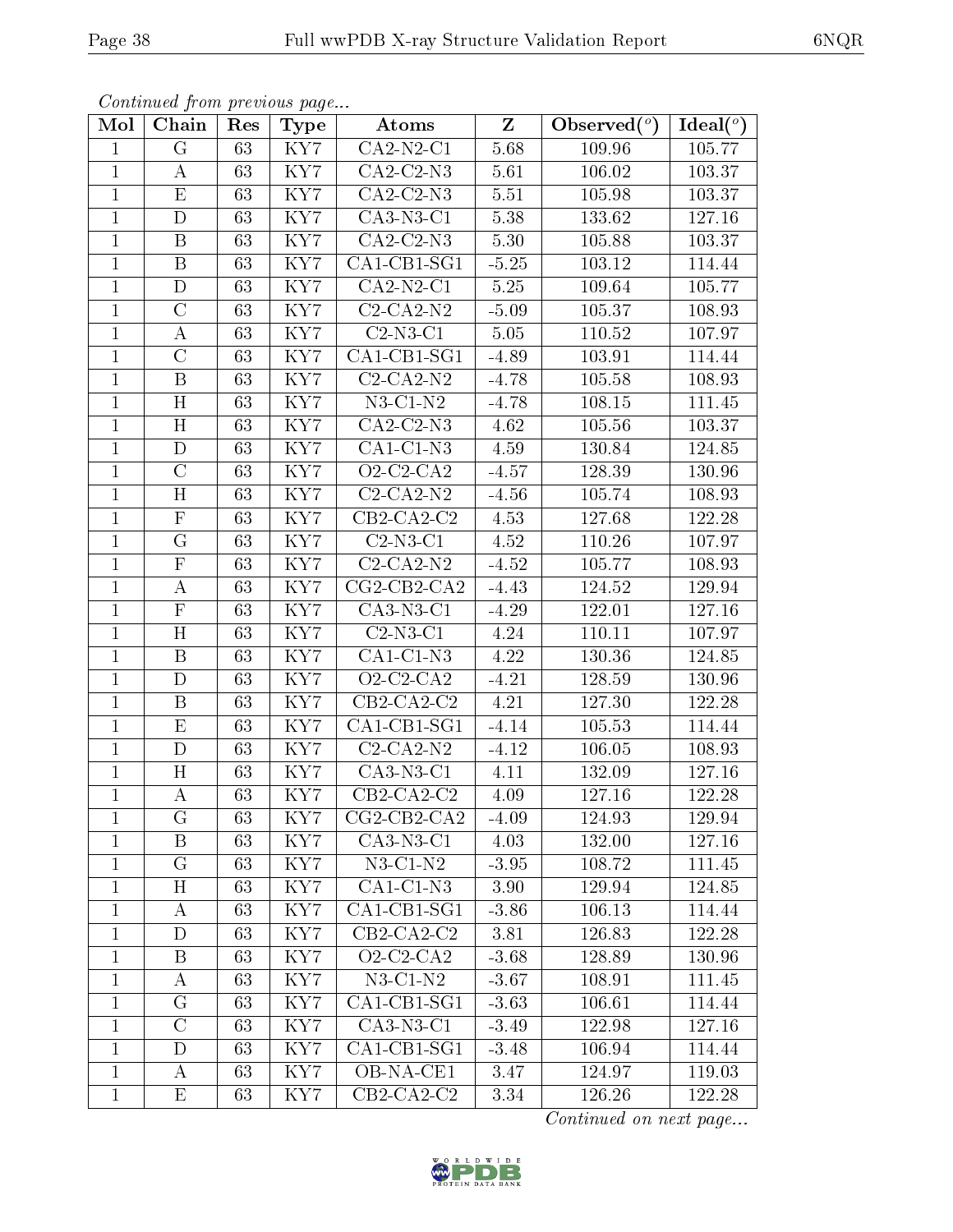| Mol            | Continuea from previous page<br>Chain | Res             | <b>Type</b>             | Atoms                                  | $\overline{\mathbf{Z}}$ | Observed $(°)$ | $Ideal(^o)$ |
|----------------|---------------------------------------|-----------------|-------------------------|----------------------------------------|-------------------------|----------------|-------------|
| $\mathbf{1}$   | $\overline{H}$                        | 63              | $\overline{\text{KY}7}$ | $O2$ -C2-CA2                           | $-3.26$                 | 129.13         | 130.96      |
| $\mathbf{1}$   | $\overline{C}$                        | 63              | KY7                     | $CA2-C2-N3$                            | 3.20                    | 104.89         | 103.37      |
| $\overline{1}$ | $\overline{\mathrm{F}}$               | 63              | KY7                     | $Q2-C2-N3$                             | $3.16\,$                | 130.62         | 124.35      |
| $\overline{1}$ | G                                     | 63              | KY7                     | OB-NA-CE1                              | $3.15\,$                | 124.42         | 119.03      |
| $\overline{1}$ | $\overline{\mathrm{E}}$               | $\overline{63}$ | $\overline{\text{KY7}}$ | $Q2-C2-N3$                             | 3.08                    | 130.48         | 124.35      |
| $\mathbf{1}$   | $\mathbf D$                           | 63              | KY7                     | $N3$ -C1- $N2$                         | $-2.98$                 | 109.39         | 111.45      |
| $\mathbf{1}$   | E                                     | 63              | KY7                     | $CA1-C1-N3$                            | 2.91                    | 128.65         | 124.85      |
| $\overline{1}$ | $\overline{B}$                        | 63              | KY7                     | $N3-C1-N2$                             | $-2.85$                 | 109.48         | 111.45      |
| $\overline{1}$ | $\overline{C}$                        | 63              | KY7                     | $\overline{CB2}$ -CA2-N2               | $-2.85$                 | 124.88         | 128.83      |
| $\mathbf{1}$   | $\bf{A}$                              | 63              | $\overline{\text{KY7}}$ | $\overline{\text{CD1-CE1-CL}}$         | $-2.82$                 | 117.72         | 121.45      |
| $\mathbf{1}$   | G                                     | 63              | KY7                     | $CD1-CE1-CZ$                           | $-2.81$                 | 117.75         | 121.45      |
| $\mathbf{1}$   | $\overline{G}$                        | 63              | KY7                     | $CA3-N3-C1$                            | 2.80                    | 130.52         | 127.16      |
| $\overline{1}$ | D                                     | 63              | $\overline{\text{KY7}}$ | $CA3-N3-C2$                            | $-2.75$                 | 117.49         | 123.80      |
| $\mathbf{1}$   | $\overline{\rm C}$                    | 63              | KY7                     | $C2-N3-C1$                             | 2.68                    | 109.32         | 107.97      |
| $\overline{1}$ | $\overline{\mathrm{F}}$               | 63              | $\overline{\text{KY7}}$ | $CA2-C2-N3$                            | 2.65                    | 104.62         | 103.37      |
| $\mathbf{1}$   | H                                     | 63              | KY7                     | CA3-N3-C2                              | $-2.64$                 | $117.75\,$     | 123.80      |
| $\mathbf{1}$   | $\overline{\rm C}$                    | 63              | KY7                     | $CA1-C1-N3$                            | 2.56                    | 128.19         | 124.85      |
| $\mathbf{1}$   | $\overline{\mathrm{F}}$               | 63              | KY7                     | $C2-N3-C1$                             | 2.55                    | 109.26         | 107.97      |
| $\overline{1}$ | $\overline{\text{H}}$                 | $\overline{63}$ | $\overline{\text{KY7}}$ | $CB2-CA2-C2$                           | 2.49                    | 125.25         | 122.28      |
| $\overline{1}$ | $\overline{\mathrm{F}}$               | 63              | KY7                     | $CA1-C1-N3$                            | 2.46                    | 128.05         | 124.85      |
| $\mathbf{1}$   | $\overline{D}$                        | 63              | KY7                     | $CG2$ -CD1-CE1                         | $-2.43$                 | 118.14         | 120.24      |
| $\overline{1}$ | $\overline{G}$                        | $\overline{63}$ | $\overline{\text{KY7}}$ | $CE2$ -CD2-CG2                         | $-2.20$                 | 118.38         | 121.25      |
| $\mathbf{1}$   | $\boldsymbol{B}$                      | 63              | KY7                     | $C2-N3-C1$                             | 2.16                    | 109.06         | 107.97      |
| $\overline{1}$ | $\overline{\mathrm{F}}$               | $\overline{63}$ | $\overline{\text{KY7}}$ | $\overline{C}$ A3-N3- $\overline{C}$ 2 | $2.15\,$                | 128.73         | 123.80      |
| $\overline{1}$ | $\overline{\rm C}$                    | 63              | KY7                     | OB-NA-CE1                              | $2.14\,$                | 122.69         | 119.03      |
| $\mathbf{1}$   | $\, {\bf B}$                          | 63              | KY7                     | $CA3-N3-C2$                            | $-2.13$                 | 118.92         | 123.80      |
| $\mathbf{1}$   | $\overline{\mathrm{F}}$               | 63              | $\overline{\text{KY7}}$ | $CG2$ -CD1-CE1                         | $-2.12$                 | 118.41         | 120.24      |
| $\mathbf{1}$   | $\overline{G}$                        | 63              | KY7                     | $CE2-CZ-CE1$                           | 2.12                    | 121.80         | 118.95      |
| $\mathbf{1}$   | H                                     | 63              | KY7                     | $CA1-CB1-SG1$                          | $-2.08$                 | 109.97         | 114.44      |
| $\overline{1}$ | G                                     | 63              | KY7                     | $CB2-CA2-N2$                           | 2.03                    | 131.64         | 128.83      |
| $\mathbf 1$    | G                                     | 63              | KY7                     | $CA3-N3-C2$                            | $-2.02$                 | 119.16         | 123.80      |
| $\overline{1}$ | $\overline{B}$                        | 63              | KY7                     | $CE2$ -CD2-CG2                         | $-2.01$                 | 118.63         | 121.25      |

All (1) chirality outliers are listed below:

| $\text{Mol}$   Chain   Res   Type   Atom |  |  |  |
|------------------------------------------|--|--|--|
|                                          |  |  |  |

All (20) torsion outliers are listed below:

| Mol | Chain | $+$ Res $+$ | 'Uype | Atoms          |
|-----|-------|-------------|-------|----------------|
|     |       | 63          |       | $C$ -CA3-N3-C1 |

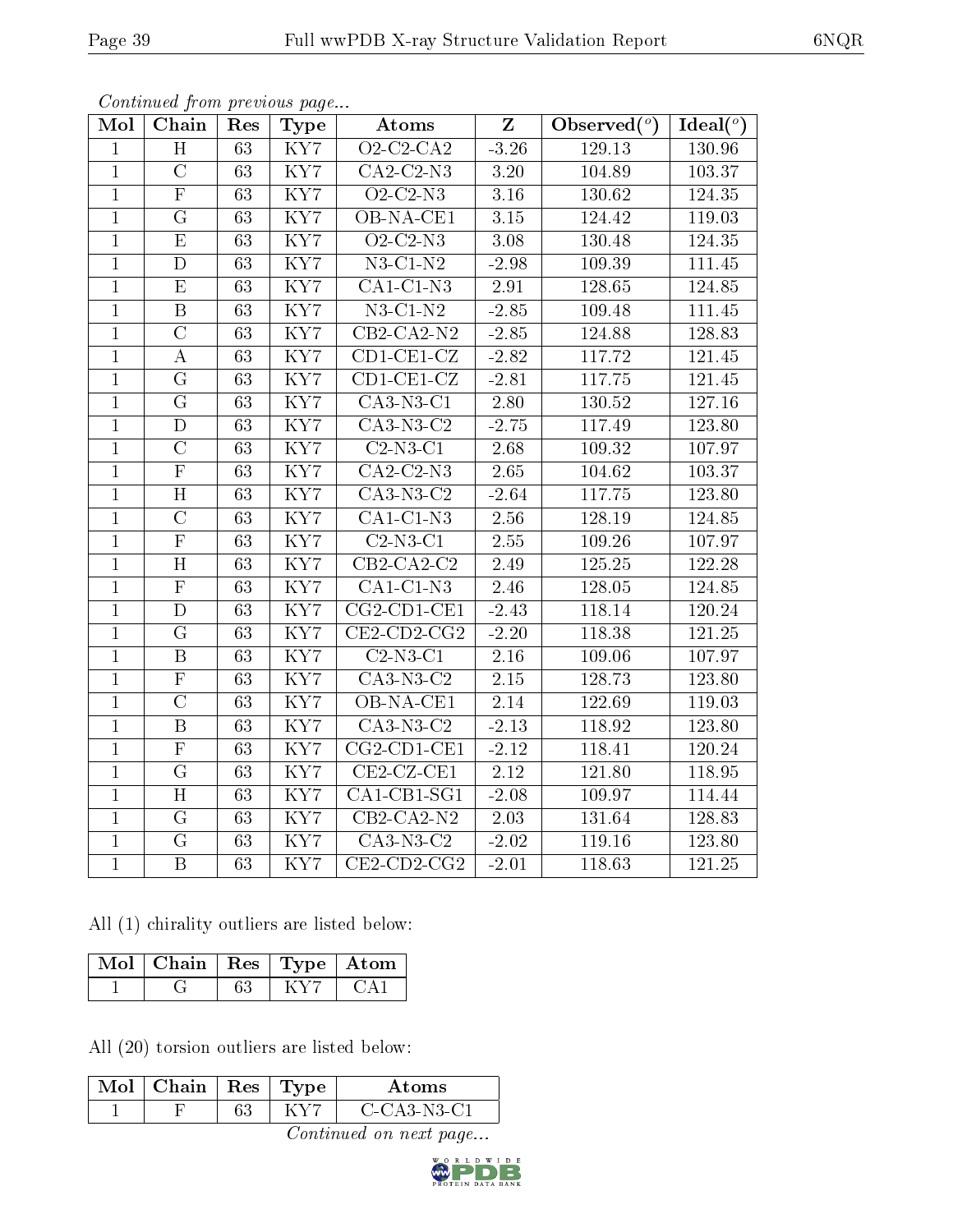| Mol          | Chain                     | $\operatorname{Res}% \left( \mathcal{N}\right) \equiv\operatorname{Res}(\mathcal{N}_{0},\mathcal{N}_{0})$ | Type                 | $\boldsymbol{\mathrm{Atoms}}$                                   |
|--------------|---------------------------|-----------------------------------------------------------------------------------------------------------|----------------------|-----------------------------------------------------------------|
| 1            | F                         | 63                                                                                                        | KY7                  | $C$ -CA3-N3-C2                                                  |
| $\mathbf{1}$ | E                         | 63                                                                                                        | KY7                  | $C$ -CA3-N3-C1                                                  |
| $\mathbf{1}$ | Е                         | 63                                                                                                        | KY7                  | $C$ -CA3-N3-C2                                                  |
| 1            | C                         | 63                                                                                                        | KY7                  | $C$ -CA3-N3-C1                                                  |
| $\mathbf{1}$ | C                         | 63                                                                                                        | KY7                  | $C$ -CA3-N3-C2                                                  |
| $\mathbf{1}$ | H                         | 63                                                                                                        | KY7                  | $C$ -CA3-N3-C2                                                  |
| $\mathbf{1}$ | B                         | 63                                                                                                        | KY7                  | $C$ -CA3-N3-C2                                                  |
| $\mathbf{1}$ | B                         | 63                                                                                                        | KY7                  | $CD1$ - $CE1$ - $NA$ - $OB$                                     |
| $\mathbf{1}$ | B                         | 63                                                                                                        | KY7                  | CZ-CE1-NA-OB                                                    |
| $\mathbf{1}$ | A                         | 63                                                                                                        | KY7                  | CD1-CE1-NA-OB                                                   |
| $\mathbf{1}$ | D                         | 63                                                                                                        | KY7                  | $C$ -CA3-N3-C2                                                  |
| $\mathbf{1}$ | A                         | 63                                                                                                        | KY7                  | $C$ -CA3-N3-C2                                                  |
| 1            | $\boldsymbol{\mathrm{F}}$ | 63                                                                                                        | KY7                  | $CD1$ - $CE1$ - $NA$ - $OB$                                     |
| $\mathbf{1}$ | A                         | 63                                                                                                        | KY7                  | $N\text{-}\mathrm{CA1}\text{-}\mathrm{CB1}\text{-}\mathrm{SG1}$ |
| $\mathbf{1}$ | H                         | 63                                                                                                        | KY7                  | $N\text{-}\mathrm{CA1}\text{-}\mathrm{CB1}\text{-}\mathrm{SG1}$ |
| $\mathbf{1}$ | $\bf{A}$                  | 63                                                                                                        | KY7                  | CZ-CE1-NA-OB                                                    |
| $\mathbf{1}$ | E                         | 63                                                                                                        | $\rm \overline{K}YT$ | $CD1$ - $CE1$ - $NA$ - $OB$                                     |
| $\mathbf{1}$ | C                         | 63                                                                                                        | KY7                  | $CD1$ - $CE1$ - $NA$ - $OB$                                     |
| $\mathbf{1}$ | Η                         | 63                                                                                                        | KY7                  | $CD1$ - $CE1$ - $NA$ - $OB$                                     |

There are no ring outliers.

7 monomers are involved in 35 short contacts:

| $Mol$   Chain | ${\mathop{\mathrm{Res}}\nolimits}$ | Type | <b>Clashes</b> | $Symm$ -Clashes |
|---------------|------------------------------------|------|----------------|-----------------|
|               | 63                                 | KY7  |                |                 |
|               | 63                                 | KY7  | ्              |                 |
|               | 63                                 | KY7  | 3              |                 |
| Ε             | 63                                 | KY7  |                |                 |
| C             | 63                                 | KY7  | 5              |                 |
| Η             | 63                                 | KY7  |                |                 |
|               | 63                                 | KV7  |                |                 |

### 5.5 Carbohydrates (i)

There are no carbohydrates in this entry.

### 5.6 Ligand geometry (i)

There are no ligands in this entry.

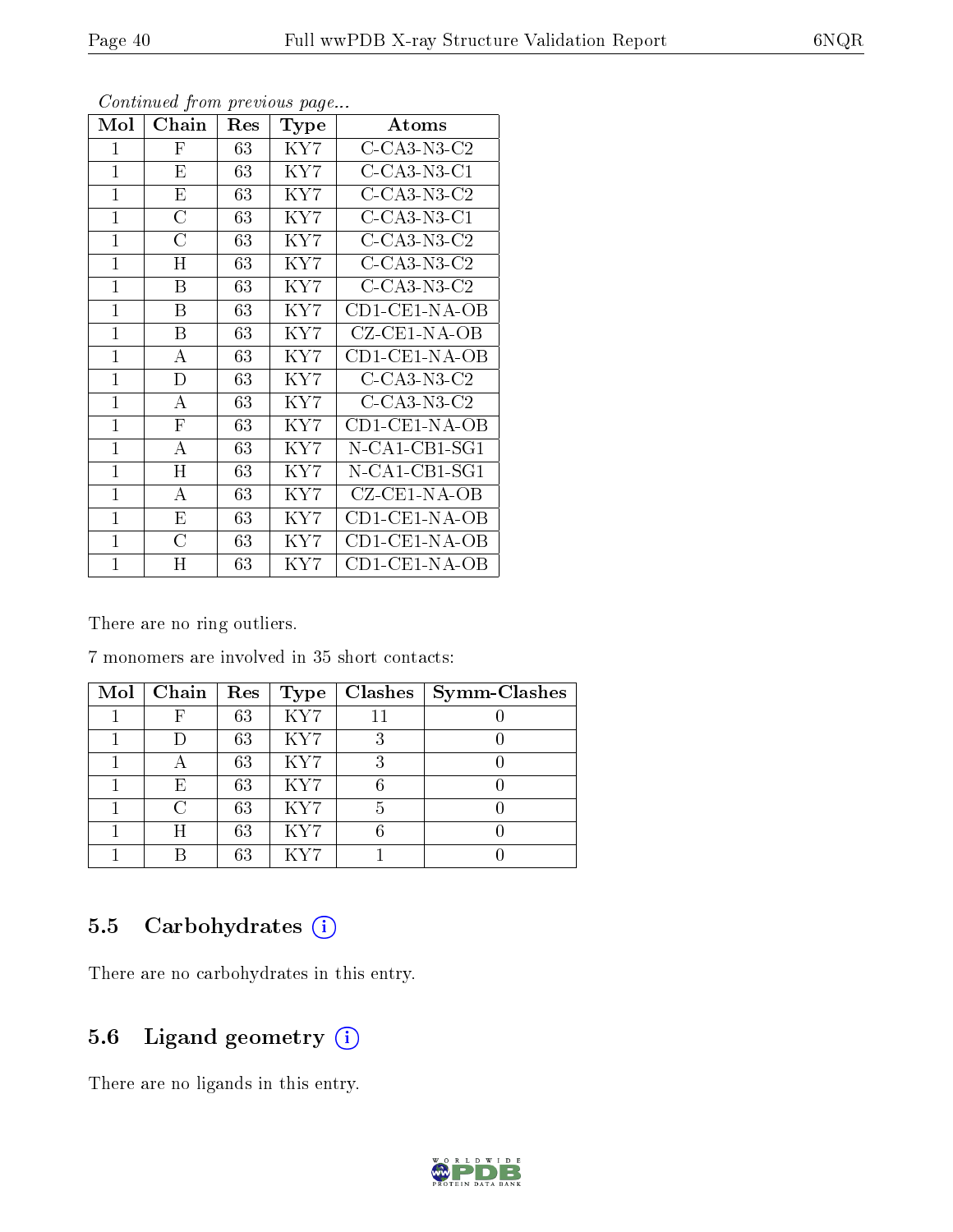## 5.7 [O](https://www.wwpdb.org/validation/2017/XrayValidationReportHelp#nonstandard_residues_and_ligands)ther polymers (i)

There are no such residues in this entry.

## 5.8 Polymer linkage issues (i)

There are no chain breaks in this entry.

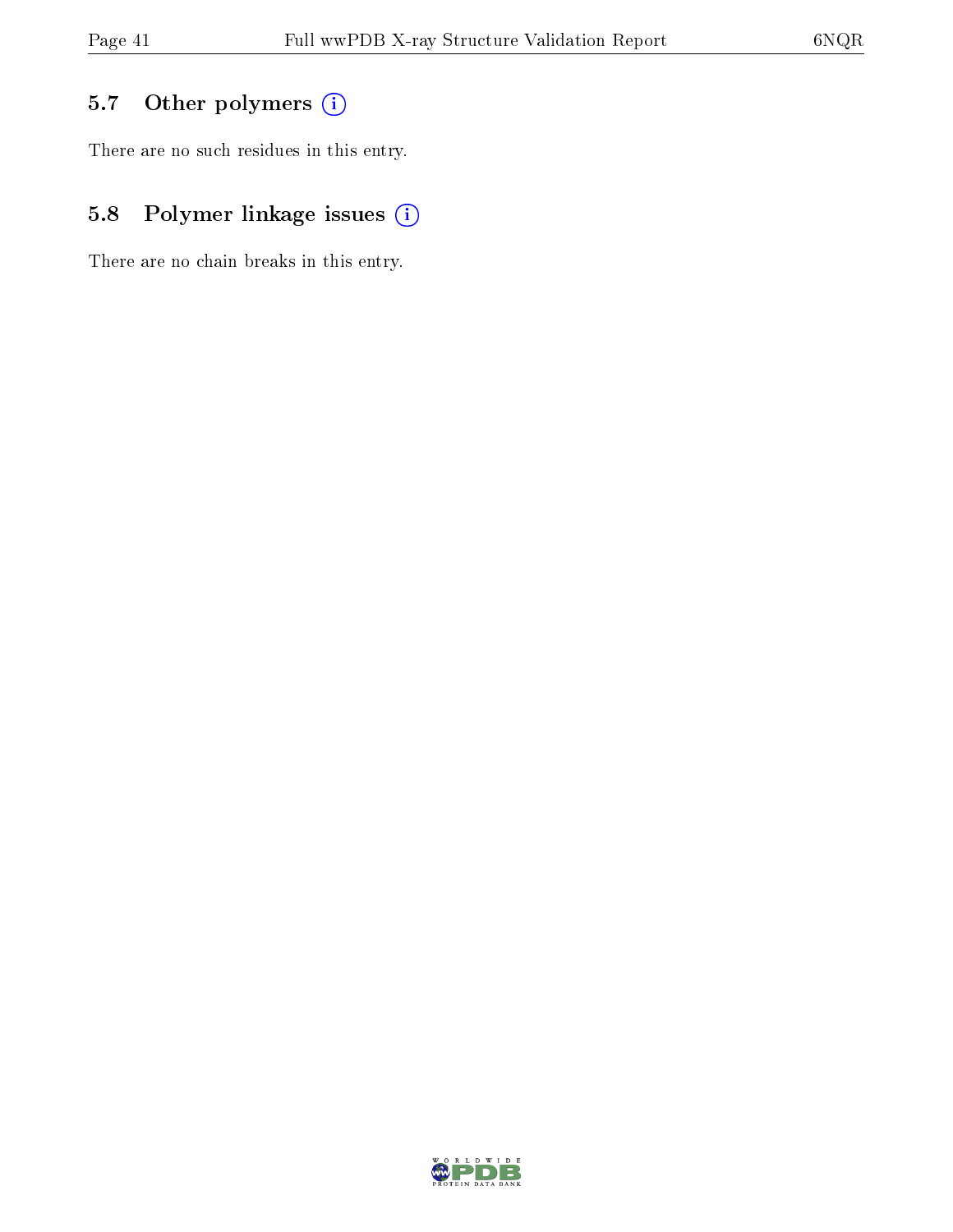# 6 Fit of model and data  $(i)$

## 6.1 Protein, DNA and RNA chains (i)

In the following table, the column labelled  $#RSRZ>2'$  contains the number (and percentage) of RSRZ outliers, followed by percent RSRZ outliers for the chain as percentile scores relative to all X-ray entries and entries of similar resolution. The OWAB column contains the minimum, median,  $95<sup>th</sup>$  percentile and maximum values of the occupancy-weighted average B-factor per residue. The column labelled ' $Q< 0.9$ ' lists the number of (and percentage) of residues with an average occupancy less than 0.9.

| Mol          | Chain        | Analysed             | ${ <\hspace{-1.5pt}{\mathrm{RSRZ}} \hspace{-1.5pt}>}$ | $\#\text{RSRZ}{>}2$                                          | $OWAB(A^2)$     | Q<0.9            |
|--------------|--------------|----------------------|-------------------------------------------------------|--------------------------------------------------------------|-----------------|------------------|
| $\mathbf{1}$ | $\mathbf{A}$ | $216/255(84\%)$      | $-0.30$                                               | $0$   100   100                                              | 31, 54, 82, 102 | $\left( \right)$ |
| $\mathbf{1}$ | B            | $216/255(84\%)$      | $-0.35$                                               | $1(0\%)$<br> 91<br>91                                        | 31, 50, 75, 98  | $\left( \right)$ |
|              | $\rm C$      | $217/255(85\%)$      | $-0.23$                                               | 91<br>$1(0\%)$<br>$\sqrt{91}$                                | 31, 53, 80, 98  | $\left( \right)$ |
| $\mathbf{1}$ | D            | 214/255(83%)         | $-0.36$                                               | 84<br>$2(0\%)$<br>84                                         | 28, 51, 76, 120 | $\Omega$         |
| $\mathbf{1}$ | Ε            | $215/255(84\%)$      | $-0.25$                                               | 84<br>$2(0\%)$<br>84                                         | 32, 54, 76, 90  | $\Omega$         |
| 1            | $\mathbf F$  | $216/255(84\%)$      | $-0.25$                                               | $1(0\%)$<br>91<br>91                                         | 34, 56, 87, 115 | $\Omega$         |
| $\mathbf{1}$ | G            | $221/255(86\%)$      | $-0.17$                                               | $3(1\%)$<br>75<br>75                                         | 30, 57, 86, 120 | $\Omega$         |
| $\mathbf{1}$ | H            | $216/255(84\%)$      | $-0.37$                                               | $\vert$ 100 $\vert$<br>$\vert$ 100 $\vert$<br>0 <sup>1</sup> | 31, 51, 81, 100 | $\Omega$         |
| All          | All          | $1731/2040$ $(84\%)$ | $-0.28$                                               | $10(0\%)$<br> 89 <br>89                                      | 28, 53, 81, 120 | $\left($         |

All (10) RSRZ outliers are listed below:

| Mol | Chain | Res | <b>Type</b> | <b>RSRZ</b> |
|-----|-------|-----|-------------|-------------|
| 1   | G     | 220 | PRO         | 3.7         |
| 1   | F     | 3   | VAL         | 3.4         |
| 1   | В     | 165 | <b>GLY</b>  | 2.8         |
| 1   | G     | 220 | PRO         | 2.7         |
| 1   | D     | 4   | ILE         | 2.6         |
| 1   | E     | 220 | PRO         | 2.5         |
| 1   | G     | 224 | MET         | 2.4         |
| 1   | E     | 219 | LEU         | 2.2         |
| 1   |       | 21  | HIS         | 2.2         |
| 1   | G     |     | ILE         | 2.1         |

## 6.2 Non-standard residues in protein, DNA, RNA chains (i)

In the following table, the Atoms column lists the number of modelled atoms in the group and the number defined in the chemical component dictionary. The B-factors column lists the minimum,